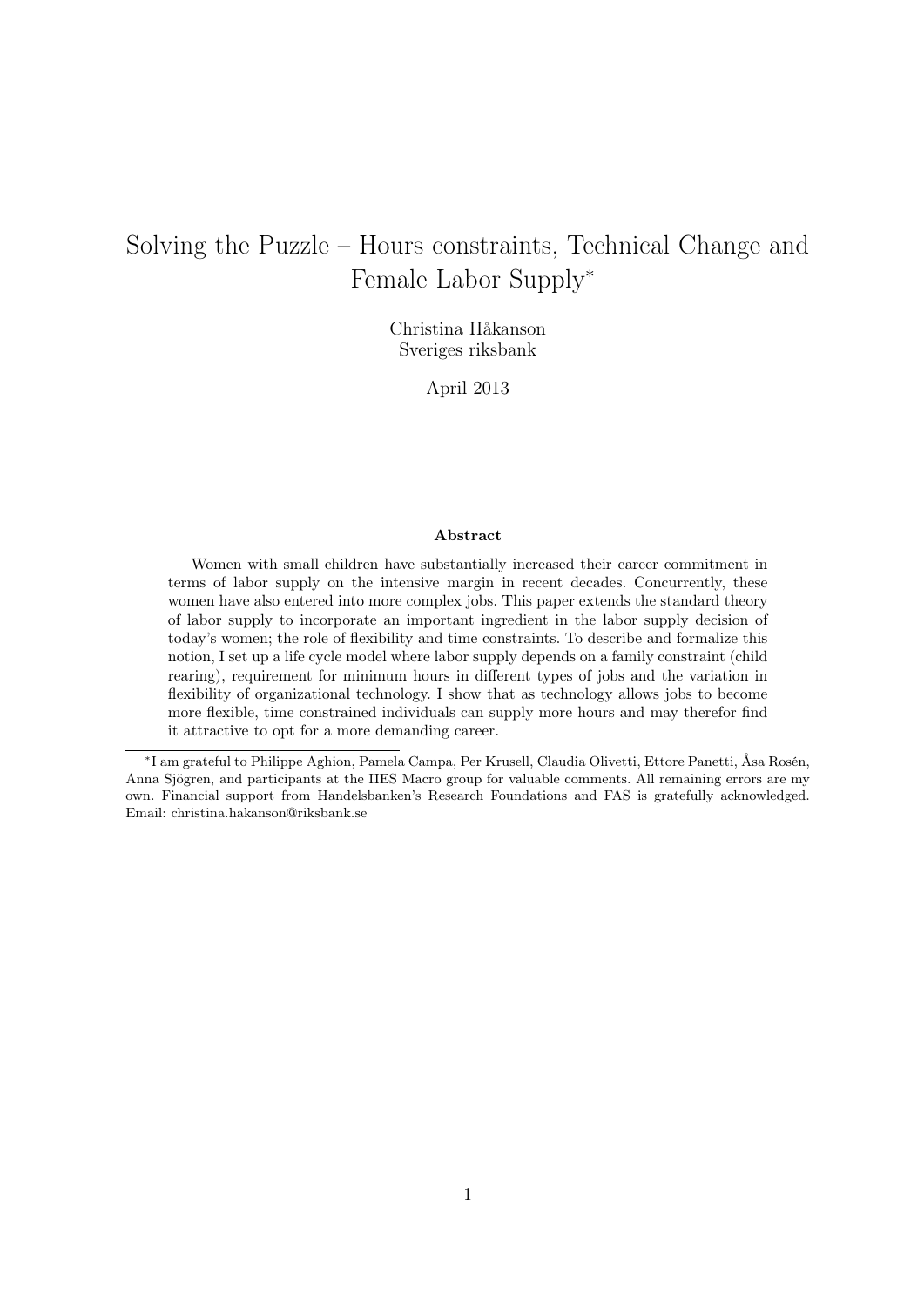# 1 Introduction

"Having control over your schedule is the only way that women who want to have a career and a family can make it work"

Anne-Marie Slaughter, The Atlantic

The theory outlined in this paper extends the standard theory of labor supply to incorporate an important ingredient in the labor supply decision of today's women: the role of flexibility and time constraints. There has been a rapid development in the possibilities of a more flexible working life. The emergence and increasing use of email, remote access, video conferences etc. has decreased the need for face time in working life and increased the possibility of being productive in other locations than the actual workplace, thus allowing individuals that are time constrained to supply more hours of work by shifting hours during the day to make room for necessary commitments at home, for instance by doing some work at night, early mornings, weekends etc from home. Hence, as technology makes jobs more flexible, time constrained individuals can supply more hours of work and may therefore find it attractive to opt for a more demanding career.

To describe and formalize this notion, I set up a life cycle model where labor supply depends on a family constraint (child rearing), minimum hours requirements an variation of flexibility in different jobs. The basic intuition is simple: Having children requires parents to drop off and pick up at day care, provide meals, care, help with homework – in short: parenting. Assuming that these household activities can only be partially outsourced, this implies that parents face a binding time constraint. Not only due to the actual time needed for child rearing, but also reflecting the fact that these activities must be carried out at a certain point in time during the day, which infringes on the hours available for work. Moreover, if more complex jobs have a constraint on the hours of work that need to be supplied for the job to be productive, this will imply that individuals that are family constrained, taking the larger responsibly for child rearing, cannot choose these jobs - or can only choose them with large sacrifices as concerns other activities.

Although the role of flexibility has been discussed in the literature (Goldin and Katz, 2011; Flabbi and Moro, 2012), the focus has been on selection into different occupations. The link to labor supply on the intensive margin (and its consequences for occupational choice) has not been considered so far. I formalize the notion that as technology makes jobs more flexible, time constrained individuals can supply more hours and may therefore find it attractive to opt for a more demanding career. The model thus offers a possible mechanism to explain recent changes in female labor supply, where women today both work more on the intensive margin and to a larger extent take on more demanding jobs.

There has been an increase in female labor supply since the beginning of the 1970's and today, women participate in the labor market almost to the same extent as men.<sup>12</sup> In Sweden, female labor force participation increased rapidly from below 40 percent in

<sup>&</sup>lt;sup>1</sup>In 2007, 14 OECD countries had a female labor force participation over 80 percent with the highest participation in the Nordic countries with Sweden at the top at 87.1 percent.

 ${}^{2}$ See figure A1 in appendix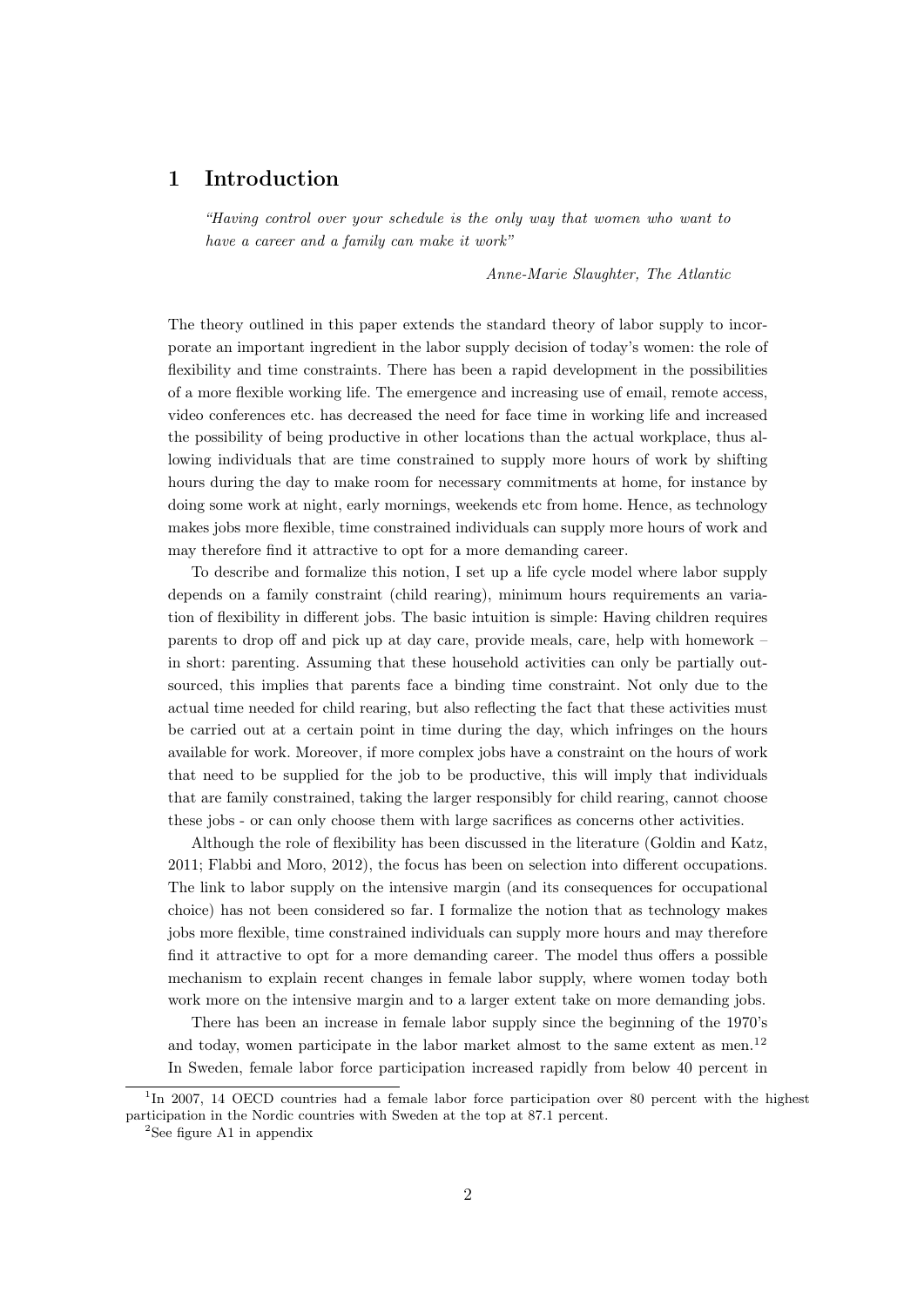the 1960's to over 80 percent already in the 1980's (Gustafsson and Jacobsson, 1985), but it has leveled off since then. The rise in female labor supply is widely studied in the literature, in particular the extensive margin, where the major shifts have occurred.<sup>3</sup> Several papers have documented that this increase was primarily driven by a surge in the labor supply of married women e.g. (Attanasio et al., 2008; Olivetti, 2006; Goldin and Olivetti, 2013). This is the case also in Sweden where by the mid 1980's, there was virtually no difference between the participation rates of married and unmarried women (Selin, 2009).

The intensive labor supply margin, which constitutes the main focus of studies of male labor supply, is much less studied for women. With participation now being so high, it arguably becomes important to also study the conditions forming female behavior at the intensive margin. Clearly, men and women to some extent face different conditions, the most obvious being the consequences of having a family, leading to a natural career break for women when the children are newborns, but also affecting women's working conditions for many years after that. The reason is that there is a time constraint associated with having a family. This family constraint consists of two parts. First, it is the actual time needed for child rearing. The second part is related to timing: some of these activities must be carried out at certain points in time during the day (e.g. picking up from day care) and even if there is no actual activity together with the child, it is still a restriction on being at home.

The family constraint may also affect what types of occupations an individual can choose. In particular, many more complex and career oriented jobs are likely to be associated with a requirement on the minimum hours that need to be supplied for the job to be productive and lead to a successful career. This might, for instance, be the case for many management jobs and professional occupations where labor cannot be easily divided. Such jobs will thus be characterized by a tied hours-wage package, i.e. a career constraint on the hours supplied. Altonji and Paxson (1988) study the trade-off between working hours and wages in the labor market where employers place restrictions on the hours required for the job and show that individuals that currently work more than what they find optimal would be willing to forgo some pay in order to adjust their hours. Similarly, individuals who work less than they prefer would be willing to sacrifice wage gains for additional hours. For a family constrained individual, such restrictions on minimum hours could thus mean that it is optimal to choose a job at a lower level than what the individual is qualified for.<sup>4</sup>

Empirically, men work full-time. For women, entering the labor market has arguably

<sup>3</sup>See e.g. Heckman and Macurdy (1980); Altonji and Paxson (1988); Imai and Keane (2004); Killingsworth and Heckman (1986) and, recently, Keane (2011) for an overview.

<sup>4</sup>Relatedly, Albanesi and Olivetti (2009) show that an equilibrium where women have higher home hours and lower earnings can arise even if there are no ex ante gender differences. They employ a principal agent framework, where the cost of effort at work increases with home hours and both home hours and effort are private information and show that it is enough that firms believe that the distribution of home hours differs by gender for a gendered equilibria to arise. Incentive compatible contracts will generate a self-fulfilling prophecy where women will be offered contracts with lower earnings, effort and performance pay relative to men, which in turn gives them a lower relative opportunity cost of home hours. Women will thus allocate more time for home hours which confirms the beliefs of the firm.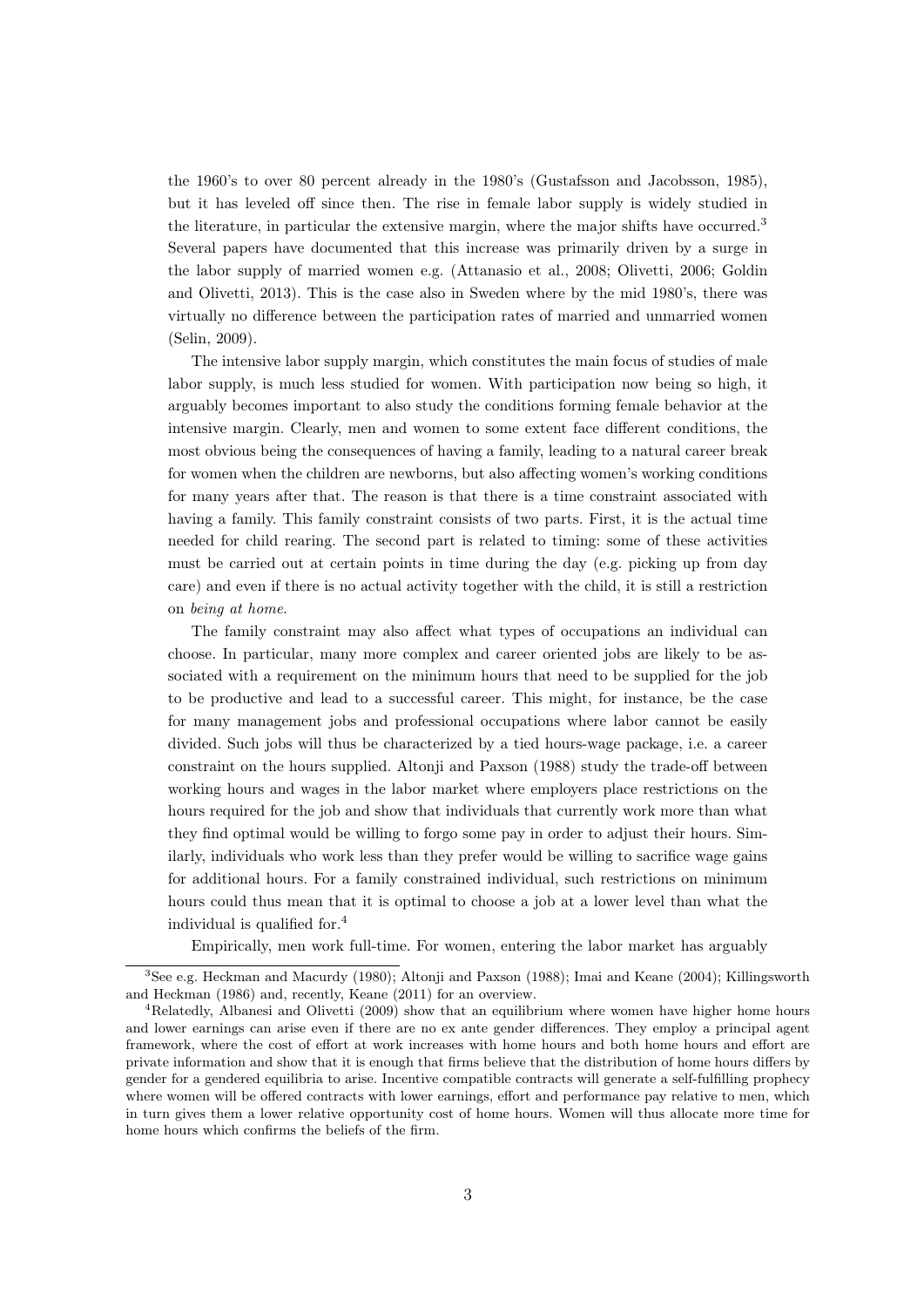created a trade off between family and career.<sup>5</sup> To meet the family constraint, some women may choose less career oriented occupations and/or part time jobs. The different patterns for female and male labor supply may thus be due to time constraints, rather than differences in preferences.

In Sweden, active policy promotion of gender equality through the introduction of individual taxation, subsidized childcare and generous parental leave schemes has aimed at facilitating the family-career trade off.<sup>6</sup> In spite of these policies, the gender wage gap stagnated already in the 1980's (Edin and Richardson, 2002). Studying US top professionals, Bertrand et al. (2010) show that there is still a sharp career penalty to having a family, finding that male MBA earnings outperform those of women by 60 log points a decade after graduation. They identify differences in career interruptions and weekly hours, both largely associated with motherhood, to be two of the main explanatory factors. For Sweden, Angelov et al. (2013) find that the spousal income and wage gaps increase by 35 and 10 percent fifteen years after the birth of the first child.

Goldin and Katz (2011) explore how flexibility affects occupational sorting. They discuss the flexibility of different occupations in a compensating differentials framework and study how the career costs of having a family vary between different high-end occupations and also across time. If women value flexible work hours more than men, they will disproportionally sort into occupations where this flexibility comes at a lower price.<sup>7</sup> When the firms' cost of providing flexibility decreases and with an influx of women demanding this amenity, more employers will adopt such practices. They provide empirical evidence showing that many high-end professions have experienced an increased workplace flexibility and that some, in particular within the corporate and financial sector, have lagged behind. The contribution of this paper is to analyze how the the ability to flexibly shift hours between activities during the day may loosen the career constraint and thereby affect not only occupational choice, but also womens' labor supply on the intensive margin in a given occupation.

The remainder of the paper is organized as follows: In the next section, I motivate the paper by looking at patterns for labor supply and occupational choice using micro data for Sweden. Then, in section 3, I first present a simplified version of the model, using a static set up with standard Cobb-Douglas utility. It delivers straightforward analytical solutions and illustrates the mechanism of the model in a transparent way. Labor supply is affected by the flexibility of the job and time constraint associated with the family constraint. This implies that time constrained individuals will choose the career oriented

 ${}^{5}$ Goldin (2004) studies the career-family choices for five generations of American women during the twentieth century. She describes how the conditions have changed from "family or career" for the cohort that graduated from college at the beginning of the twentieth century, via "job then family", "family then job", "career then family", for the following generations, to "career and family" being the goal of the most recent generation that graduated between 1980 to 1990.

 ${}^{6}$ Selin argues that the tax reform in 1971, when individual taxation was introduced, played a major role in this rapid increase in the labor force participation of married women. The tax reform implied large cuts in marginal taxes. For example, if both spouses worked in an average blue collar job, the marginal tax rate fell from 55 percent to 32.5 percent in 1971 (Sundström, 1991).

<sup>7</sup>Flabbi and Moro (2012) find that college graduates place a higher value on having flexible jobs compared to high school graduates. They also find that jobs requiring a college education can provide flexibility at a lower cost.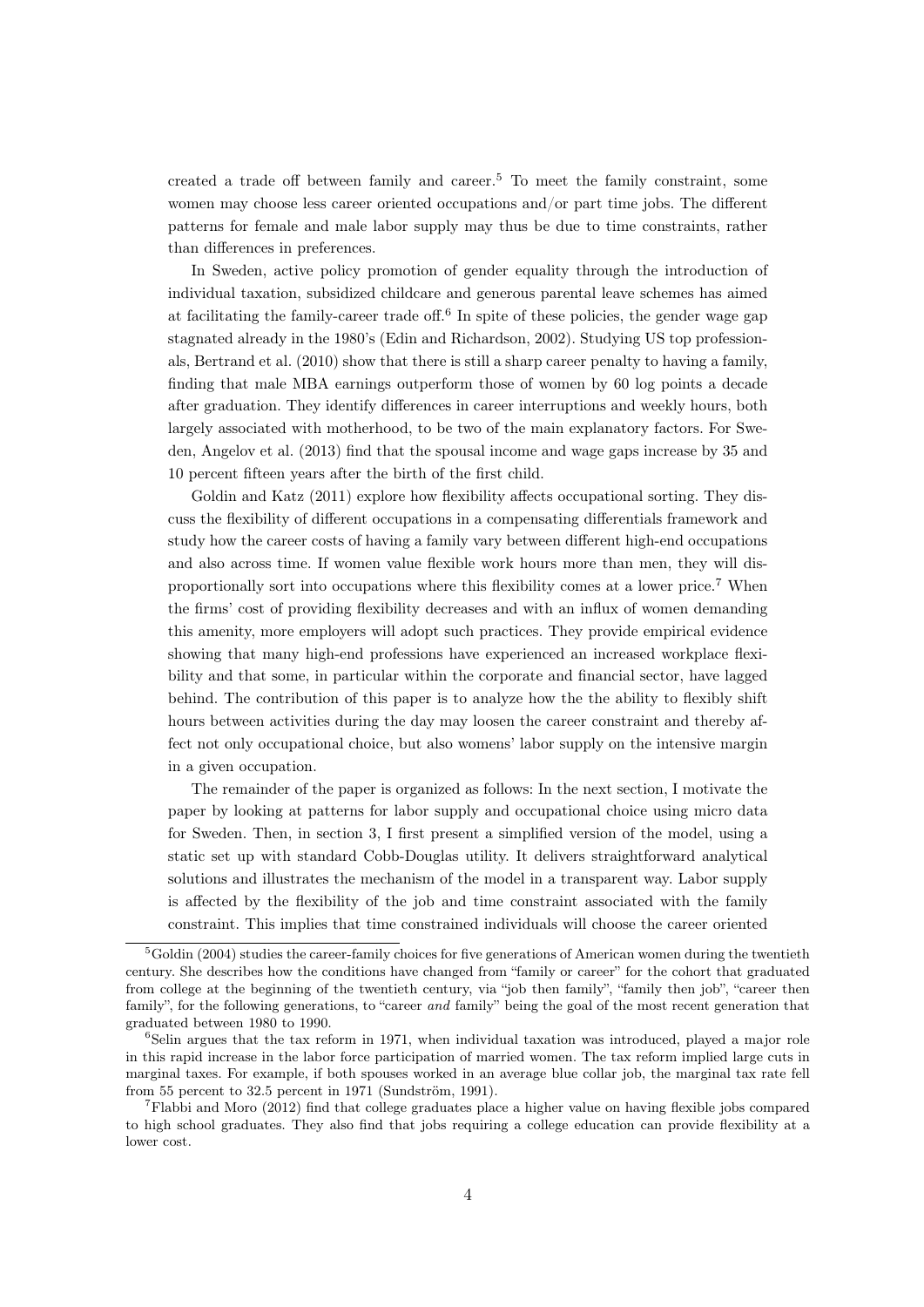job only if they are willing to deplete leisure, or if the job is flexible enough. Hence, I show that i) as technology allows more flexibility in jobs, it becomes optimal for family constrained individuals to pursue more career oriented occupations, and ii) when pursuing the more demanding career, there is a large reallocation of time, where both leisure and home production decrease and flexible working hours and market hours increase.

Next, in section 4, I reformulate the model in a life cycle setting to include two additional important features: First, working life is long and the period when individuals are constrained by having small children is relatively short. Thus, the family constraint does not bind in every period. Second, as shown in e.g. Angelov et al. (2013); Bertrand et al. (2010); Datta Gupta and Smith (2002), there is evidence of penalties associated with taking time off the labor market or working shorter hours. Thus, it is important to take the possible effects of returns to market experience into account. Following Imai and Keane (2004); Olivetti (2006); Wallenius (2011), this is done by making the wage (skill) in the next period dependent on the hours worked (and the type of job) in the previous period. The results show that when flexibility is low, the labor supply profile of family constrained individuals exhibits the double peaked profile documented by Olivetti (2006) for women in the 1970's. As technology improves, the lifecycle profile gradually becomes more similar to the single peaked profile of the unconstrained individuals. Taking the lifecycle into account also further strengthens the incentives to trade off; As the stakes are higher in the sense that current labor supply choices carry over into future periods in terms of wages, it will be optimal to pursue the more demanding career at lower levels of flexible technology. As a consequence, leisure is further depleted to make the more demanding career feasible. Comparing period utility, this trade-off results in family constrained individuals having lower utility in the more demanding career as compared to the simpler career in the period when the family constraint binds. Although not modeled, this has implications for women opting out or shifting to a less demanding job when the requirements from home are most demanding. Relaxing the career constraint in the life cycle model gives some additional insights. When the more demanding job is characterized by accumulation and depreciation of skill, the career cost of less working hours during child bearing years is substantial. In the model, the decrease in hours worked translates into a wage difference where the wage of the family constrained individual is about 70 percent of that of the unconstrained individual at the end of working life. This wage difference decreases as technology improves and when technology is fully flexible, the gap to the unconstrained individual closes (almost) completely as the total efficient labor supply increases. Section 5 concludes the paper.

# 2 Patterns in data

An empirical observation among Swedish working women constitutes the starting point: Although the participation levels in Sweden flattened out, female labor supply has continued to increase along the intensive margin. For women with small children, the career commitment in terms of the share of full-time has increased substantially over the last fifteen years. Moreover, this movement on the intensive margin came in parallel with these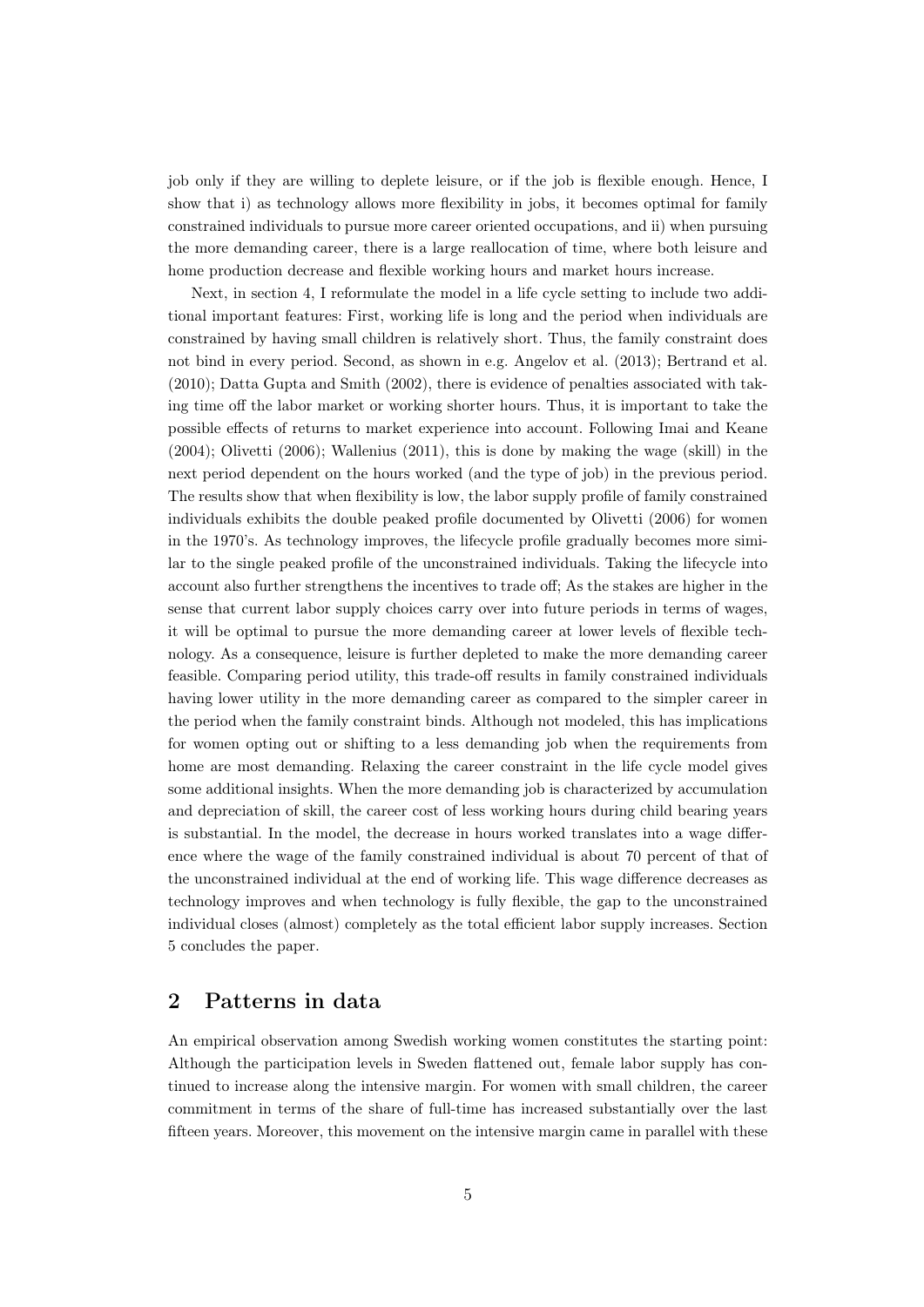women entering into more complex jobs.

The family constraint can be expected be most severe when the children are relatively small. I use the presence of children aged below seven to identify potentially family constrained individuals. In figure 1, I use data from the Swedish structural wage statistics and plot the average labor supply of women with children of preschool age over the years 1996-2009 for the private and the public sector, respectively.<sup>8</sup> Individual labor supply is measured as fractions of full-time. Each employee has a supply of between 1 percent and 100 percent (full-time), i.e. it only measures supply on the intensive margin. Data is aggregated into four groups of occupations: Higher-level managers and professionals, lower-level managers/professionals and higher-level supervisors and technicians, intermediate and lower level sales, service and routine.<sup>9</sup> Figure 1 shows that women with small children working as higher-level or lower-level managers or professionals in the private sector (the solid black line) have, on average, increased their labor supply by about four percentage points between 1996 and 2009. Of these women, higher-level managers and professionals work the most, on average 95.4 percent of full-time in 2009, and are now closing the gap to men. Comparing the public to the private sector, labor supply is lower in the public sector. The increase in labor supply on the intensive margin is qualitatively similar, but the increase is smaller among higher-level managers/professionals.<sup>10</sup> The labor supply for lower-level sales occupations , service and routine jobs (the dash-dotted line in figure 1), on the other hand, has remained relatively unchanged during the period with an average value of 84 percent.

At the same time as there has been an increase in labor supply, there seems to have been a remarkable change in the work of these women. Figure 2 shows how the employment shares for the four different occupational groups have evolved over time. An interesting pattern emerges where the share of women with small children in employment being higher-level managers and professionals doubled and lower-level managers and professionals increased by 70 percent within the private sector. The public sector experienced a similar change in employment shares, but women with small children are less represented among higher-level managers and professionals and more among lower-level managers and professionals as compared to the private sector. During the same period, the employment share in lower-level sales occupations, service and routine jobs has decreased by 13 and 15 percentage points in the private and the public sector, respectively.

Tables 1 and 2 summarize the corresponding figures for men and women, with and without children of preschool age, in the private and public sector, respectively. It is evident from table 1 that almost all men in the private sector work full-time, regardless of whether they have small children at home or not. Men in the public sector work less, but once more, there is little difference in labor supply based on having children of preschool

<sup>&</sup>lt;sup>8</sup>The Swedish structural wage statistics covers about 50 percent of the employees in the private sector and all employees in the public sector. To get information about the number of children, the structural wage statistics is matched to population-wide registers rich in demographic variables; see appendix A for details.

<sup>&</sup>lt;sup>9</sup>The groups are formed aggregating ISCO88 occupational codes to an aggregated version of European Socio-economic Classification (ESeC). See appendix A for details.

<sup>&</sup>lt;sup>10</sup>This picture is confirmed in the latest Swedish Time Use Survey (Sweden, 2012) where the difference in hours worked for men and women with children of preschool age has declined from 17 in 1990 to just under 10 in 2011, i.e. a decline by 42 percent. Almost all of this change has occurred since the beginning of the 2000's.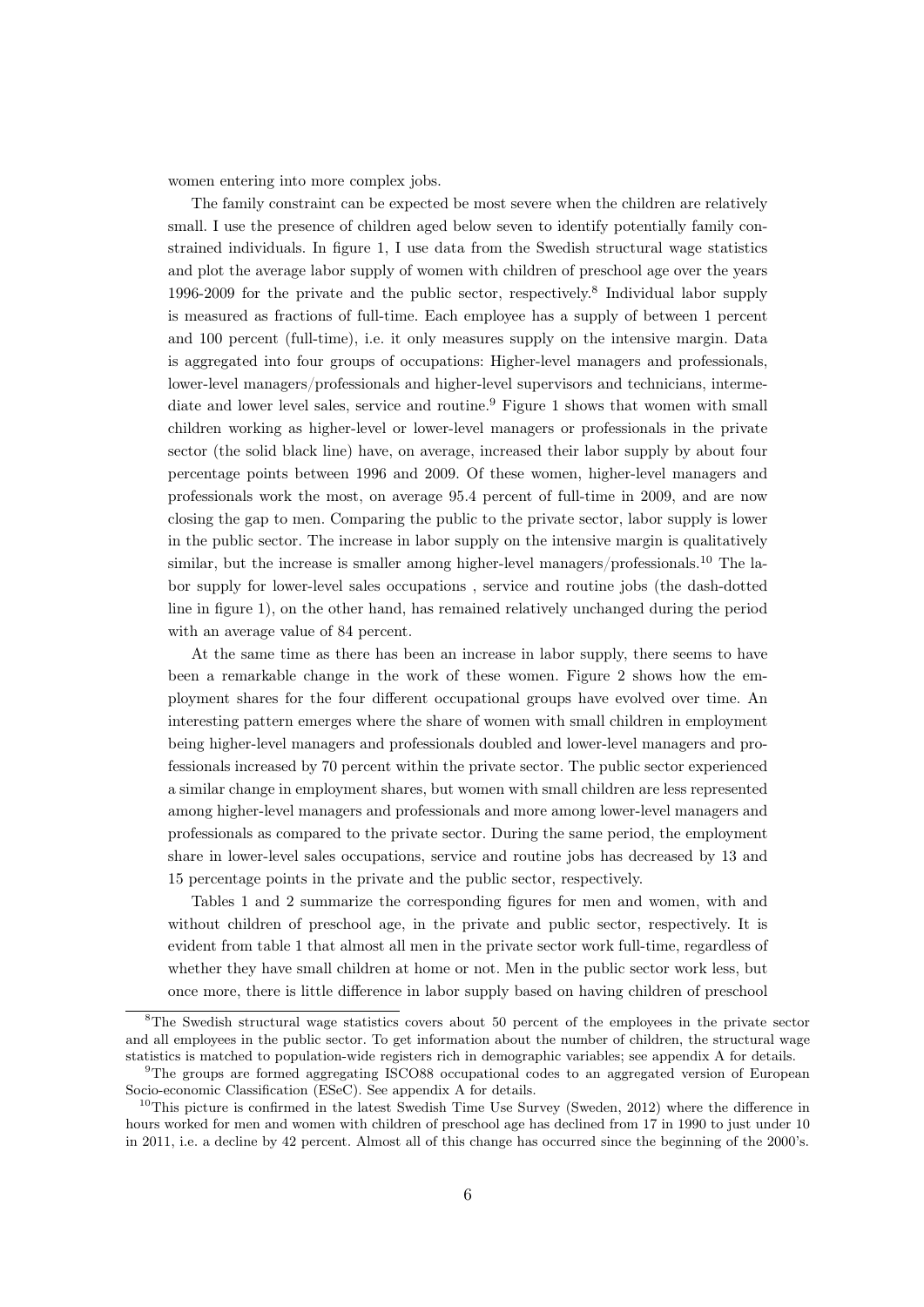

Figure 1: Intensive margin labor supply, women with children of preschool age, by sector.

age or not. It is interesting to note, though, that, if anything, the trend among men is to work slightly less, comparing 2009 to 1996, in particular within the public sector.

The increase in the skill content of women's work is studied in Black and Spitz-Oener (2010) using data from Germany 1979-1999. They document that women have witnessed an increase in non-routine analytical tasks and an even more pronounced decrease in routine tasks, relative to men. Moreover, they find that the task content has changed most rapidly in occupations where computers have made major headway. In that perspective, it is interesting to see how the trends in employment shares differ between different industries with different IT profiles. For this purpose, I use the classification of industries in van Ark et al.  $(2003)$  grouping industries according to ICT intensity.<sup>11</sup> In figure 3, the employment shares for women with small children are plotted for the four different occupation groups. Interestingly, the large increase in the employment share of higher managers and professionals is driven by changes within ICT-producing manufacturing and service industries supporting the results in Black and Spitz-Oener (2010).

The patterns described in this section are just unconditional trends. Over the period studied, there have been significant compositional changes in the group of women with small children. In particular, women are becoming increasingly more educated than men and also become mothers later in life (Boschini et al., 2011). This can probably explain part of the trends. Fully sorting these patterns out is beyond the scope of this paper. However, as a first-order check, I do the same tabulation holding education constant and restricting the ages observed. Looking only at women with a university degree (minimum 15 years of education) of ages 30-45, the share working as higher-level managers/professional increased by 5 percentage points between 1996 and 2009 among women with children aged

<sup>11</sup>Seven groups are formed: ICT producing manufacturing, ICT using manufacturing, ICT producing service, ICT using service, Non-ICT service, Non-ICT manufacturing and Non-ICT other. Details are given in appendix A.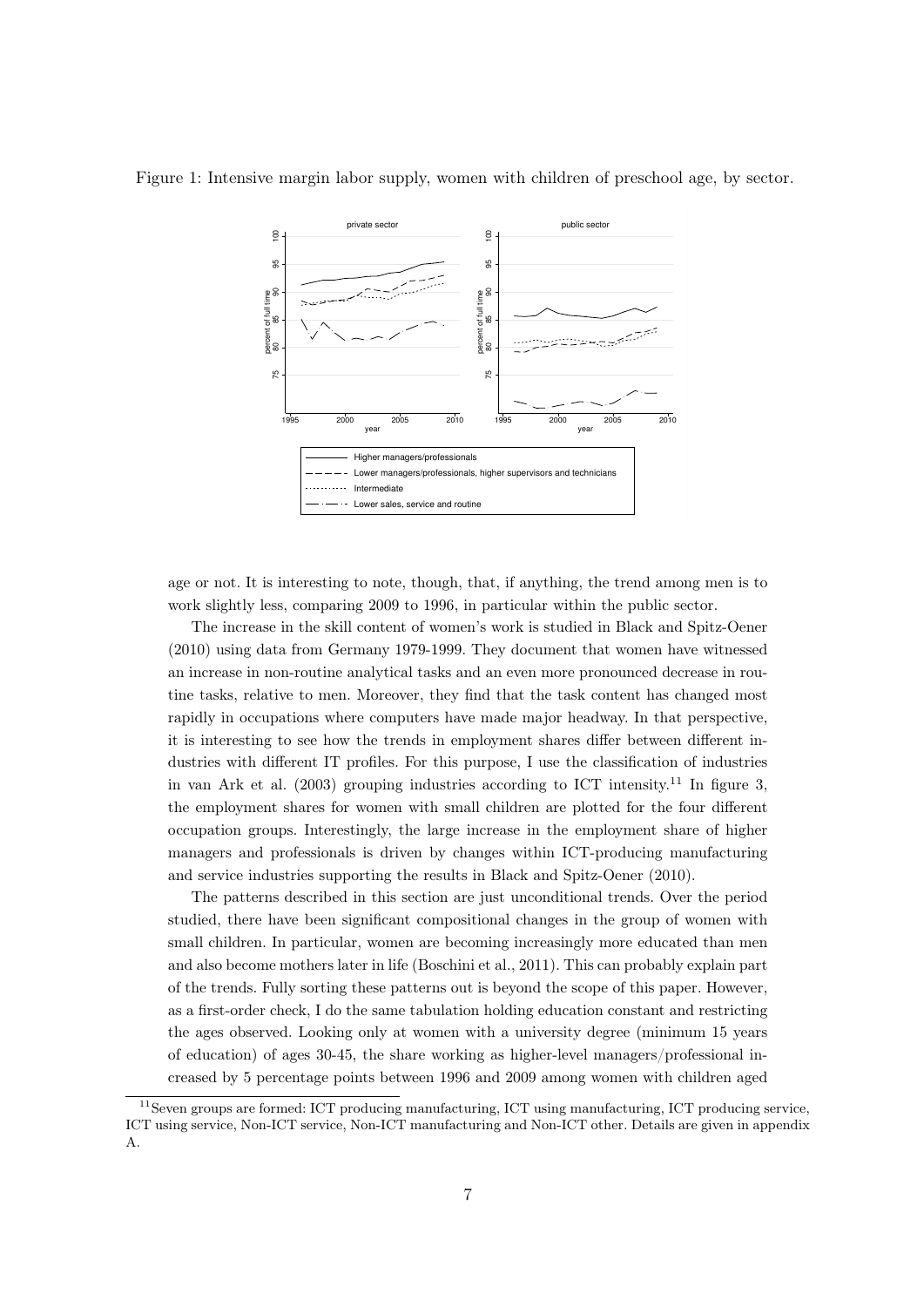| Table 1: Employment shares and labor supply 1996 and 2009, private secto |
|--------------------------------------------------------------------------|
|                                                                          |
|                                                                          |
|                                                                          |
|                                                                          |
|                                                                          |
|                                                                          |
|                                                                          |
|                                                                          |
|                                                                          |
|                                                                          |
|                                                                          |
|                                                                          |

| Table 1: Employment shares and labor supply 1996 and 2009, private sector    |          |                                     |                  |                  |                       |                  |
|------------------------------------------------------------------------------|----------|-------------------------------------|------------------|------------------|-----------------------|------------------|
| Type of job                                                                  | 1996     | Fraction of fulltime %<br>2009      | ◁                | 1996             | Empl. share %<br>2009 | ◁                |
|                                                                              |          | Women with children aged below $7$  |                  |                  |                       |                  |
| Higher-level managers/professionals                                          | 91.3     | 95.4                                | $\frac{1}{4}$    | 9.9              | $20.6\,$              | $10.7\,$         |
| Lower-level managers/professionals, higher-level supervisors and technicians | 88.4     | 93.0                                | 4.6              | $10.0\,$         | 16.9                  | $6.9$<br>$-3.9$  |
| Intermediate                                                                 | 87.6     | 91.6                                | 3.9              | 25.9             | 22.0                  |                  |
| Lower sales, service and routine                                             | 85.1     | 83.9                                | $-1.2$           | 53.5             | 40.1                  | $-13.4$          |
|                                                                              |          | Women without children aged below 7 |                  |                  |                       |                  |
| Higher-level managers/professionals                                          | 97.3     |                                     | $0.0\,$          | $\overline{74}$  | 12.4                  | 5.0              |
| Lower-level managers/professionals, higher-level supervisors and technicians | 92.7     | 94.2                                | 1.4              | $9.\overline{5}$ | 13.4                  | $4.0$            |
| Intermediate                                                                 | 92.6     | 93.7                                | $\Box$           | 27.6<br>54.7     | 21.7                  | $-5.9$           |
| Lower sales, service and routine                                             | 84.9     | 82.6                                | $-2.3$           |                  | 52.3                  | $-2.4$           |
|                                                                              |          | Men with children aged below 7      |                  |                  |                       |                  |
| Higher-level managers/professionals                                          | 99.4     | 99.2                                | $-0.2$           | 13.9             | 24.8                  | $10.9\,$         |
| Lower-level managers/professionals, higher-level supervisors and technicians | 99.3     | 98.8                                | $-0.5$           | 13.8             | 19.6                  | $5.8\,$          |
| Intermediate                                                                 | 99.4     | 98.8                                | $-0.7$           | 9.4              | 10.5                  | $\Box$           |
| Lower sales, service and routine                                             | 97.0     | 97.0                                | $\overline{0.1}$ | 59.5             | 44.4                  | 15.1             |
|                                                                              |          | Men without children aged below 7   |                  |                  |                       |                  |
| Higher-level managers/professionals                                          | 98.9     | 99.0                                | $\overline{0}$ . | 12.0             | $16.7\,$              | 4.7              |
| Lower-level managers/professionals, higher-level supervisors and technicians | $7.80\,$ | 98.6                                | $-0.1$           | 14.2             | 16.6                  | $2.3\,$          |
| Intermediate                                                                 | $98.0\,$ | 97.2                                | $-0.8$           | $8.7\,$          | 8.9                   | $0.\overline{3}$ |
| Lower sales, service and routine                                             | 95.3     | 94.7                                | $-0.6$           | 60.7             | 57.0                  | $-3.6$           |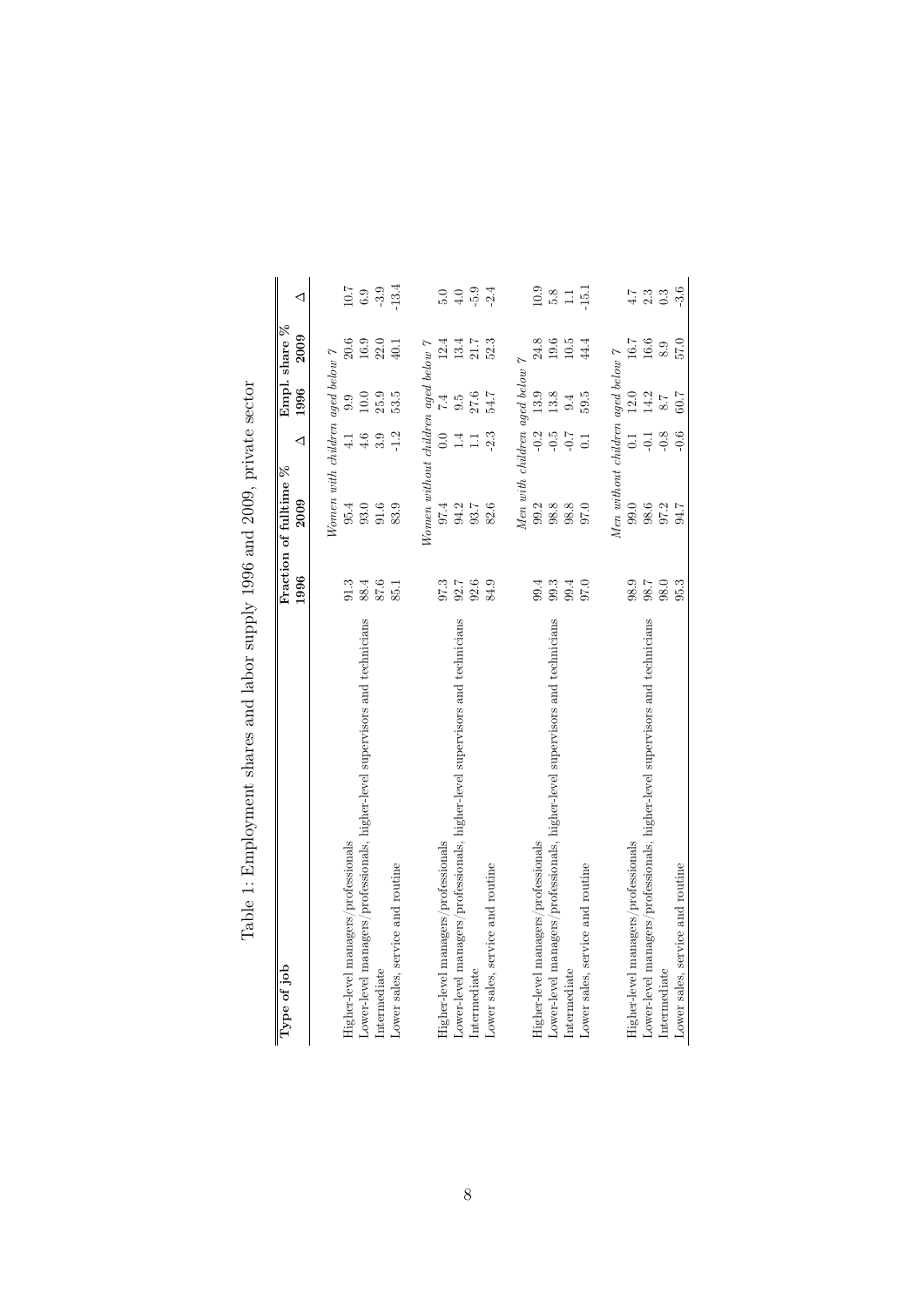| I                                                                                                                                                                                                                                                    |
|------------------------------------------------------------------------------------------------------------------------------------------------------------------------------------------------------------------------------------------------------|
| <b>「 」 「 」 「 」 「 」 「 」 「 」</b><br>֠                                                                                                                                                                                                                  |
| l<br>$\frac{1}{2}$<br>$\frac{1}{2}$                                                                                                                                                                                                                  |
| )<br>}<br>i<br>I                                                                                                                                                                                                                                     |
| )<br>ì<br>᠈<br>I                                                                                                                                                                                                                                     |
| and and so the first state of the contract of the contract of the contract of the contract of the contract of the contract of the contract of the contract of the contract of the contract of the contract of the contract of<br>ł<br>١<br>֚֡֕֡<br>l |
| í<br>l<br>$\frac{1}{2}$<br>J<br>ׇ֞֘֝                                                                                                                                                                                                                 |
| ;<br>;<br>;<br>3                                                                                                                                                                                                                                     |
| $\frac{1}{2}$                                                                                                                                                                                                                                        |
| てんこく こうさく こうこうこうこうこうこう<br>ı                                                                                                                                                                                                                          |
| ł<br>֖֧֧֧֧֧ׅ֧ׅ֧֧֧֧֧֧֛֪ׅ֧ׅ֧֛֪ׅ֧֛֛֪ׅ֧֛֛֪ׅ֧֛֛֪ׅ֛֚֚֚֚֚֚֚֚֚֚֚֚֚֚֚֚֡֕֕֕֓֝֓֝֓֝֓֝֓֝֬֝֓֝֬֝֬֝֬֝֬֝֓֝֬֓֓<br>$\overline{a}$                                                                                                                                       |
| ı<br>¢                                                                                                                                                                                                                                               |
| $\overline{\phantom{a}}$<br>ì<br>$\frac{1}{1}$<br>Į<br>j<br>I                                                                                                                                                                                        |

| Type of job                                                                  | 1996 | $ \mathcal{E} $<br>Fraction of fulltime<br>2009 | ◁                 | 1996     | Empl. share %<br>2009 | ◁                |
|------------------------------------------------------------------------------|------|-------------------------------------------------|-------------------|----------|-----------------------|------------------|
|                                                                              |      |                                                 |                   |          |                       |                  |
|                                                                              |      | $Women$ with children aged below $\gamma$       |                   |          |                       |                  |
| Higher-level managers/professionals                                          | 85.7 | 87.3                                            | 1.6               | 4.4      | 10.1                  | 7.5              |
| Lower-level managers/professionals, higher-level supervisors and technicians | 79.2 | 83.5                                            | 4.3               | 26.1     | 37.4                  |                  |
| Intermediate                                                                 | 80.9 | 82.8                                            | 2.0               | 16.8     | 14.2                  | $11.4$<br>$-2.6$ |
| Lower sales, service and routine                                             | 70.3 | 71.8                                            | 1.5               | 52.6     | 38.1                  | $-14.5$          |
|                                                                              |      | Women without children aged below $7$           |                   |          |                       |                  |
| Higher-level managers/professionals                                          | 91.9 | 91.4                                            | م.<br>-0          | 4.3      | 7.4                   | 3.1              |
| Lower-level managers/professionals, higher-level supervisors and technicians | 89.3 | 90.2                                            | $1.0\,$           | $29.7\,$ | 31.9                  | $2.\overline{3}$ |
| Intermediate                                                                 | 88.2 | 88.8                                            | 0.6               | 16.9     | 15.5                  |                  |
| Lower sales, service and routine                                             | 75.0 | 77.6                                            | 2.6               | 48.9     | 45.1                  | $-3.8$           |
|                                                                              |      | Men with children aged below                    |                   |          | $\overline{z}$        |                  |
| Higher-level managers/professionals                                          | 95.0 | 92.8                                            | $-2.2$            | 20.7     | 23.1                  |                  |
| Lower-level managers/professionals, higher-level supervisors and technicians | 94.5 | 93.5                                            | $-1.0$            | 38.9     | 40.9                  | $2000$<br>$2000$ |
| Intermediate                                                                 | 91.6 | 92.7                                            | $\overline{11}$   | 7.8      | 9.8                   |                  |
| Lower sales, service and routine                                             | 90.3 | 86.3                                            | $-4.1$            | 32.0     | 25.0                  | $-7.0$           |
|                                                                              |      | $Men$ without children aged below $\gamma$      |                   |          |                       |                  |
| Higher-level managers/professionals                                          | 95.8 | 93.3                                            | $-2.5$            | 18.8     | $18.8\,$              | $-0.1$           |
| Lower-level managers/professionals, higher-level supervisors and technicians | 94.9 | 94.0                                            | $-0.9$            | $41.5$   | 37.7                  | $-3.8$           |
| Intermediate                                                                 | 90.0 | 90.7                                            | $\overline{0}$ .7 | $6.9\,$  | 9.1                   | 2.2              |
| Lower sales, service and routine                                             | 88.0 | 83.8                                            | $\frac{1}{4}$     | 31.6     | 33.1                  | $\frac{5}{1}$    |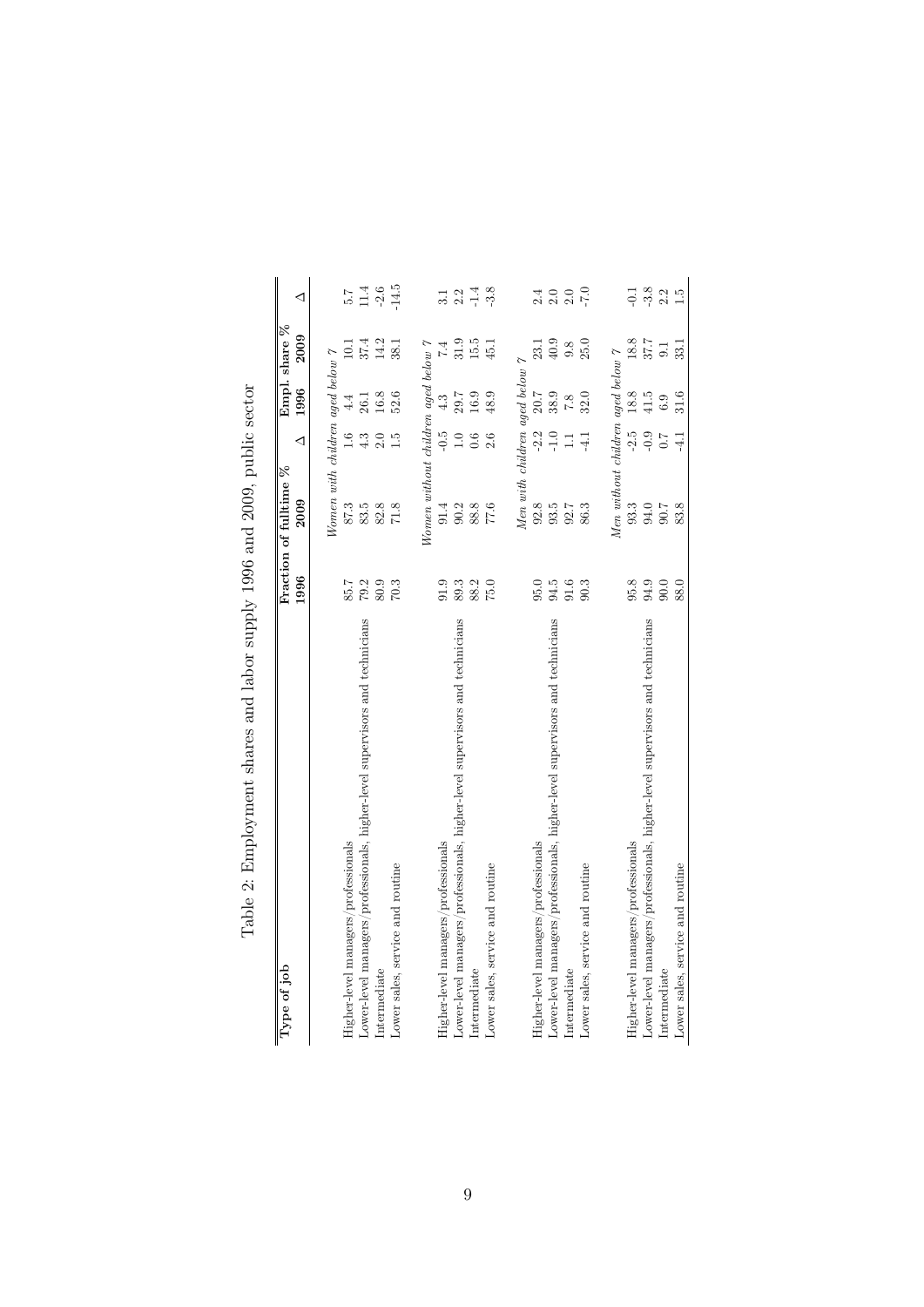

Figure 2: Employment shares, women with children of preschool age, by sector.

below seven and labor supply increased on the intensive margin by 2.5 percentage points. A similar figure is found by restricting the sample to women with at least some tertiary education and shrinking the age span to ages 30-35. For this group, the share of managers/professionals increases by 4 percentage points and labor supply by 5.2 percentage points.<sup>12</sup>

 $^{12}{\rm The}$  results are available upon request.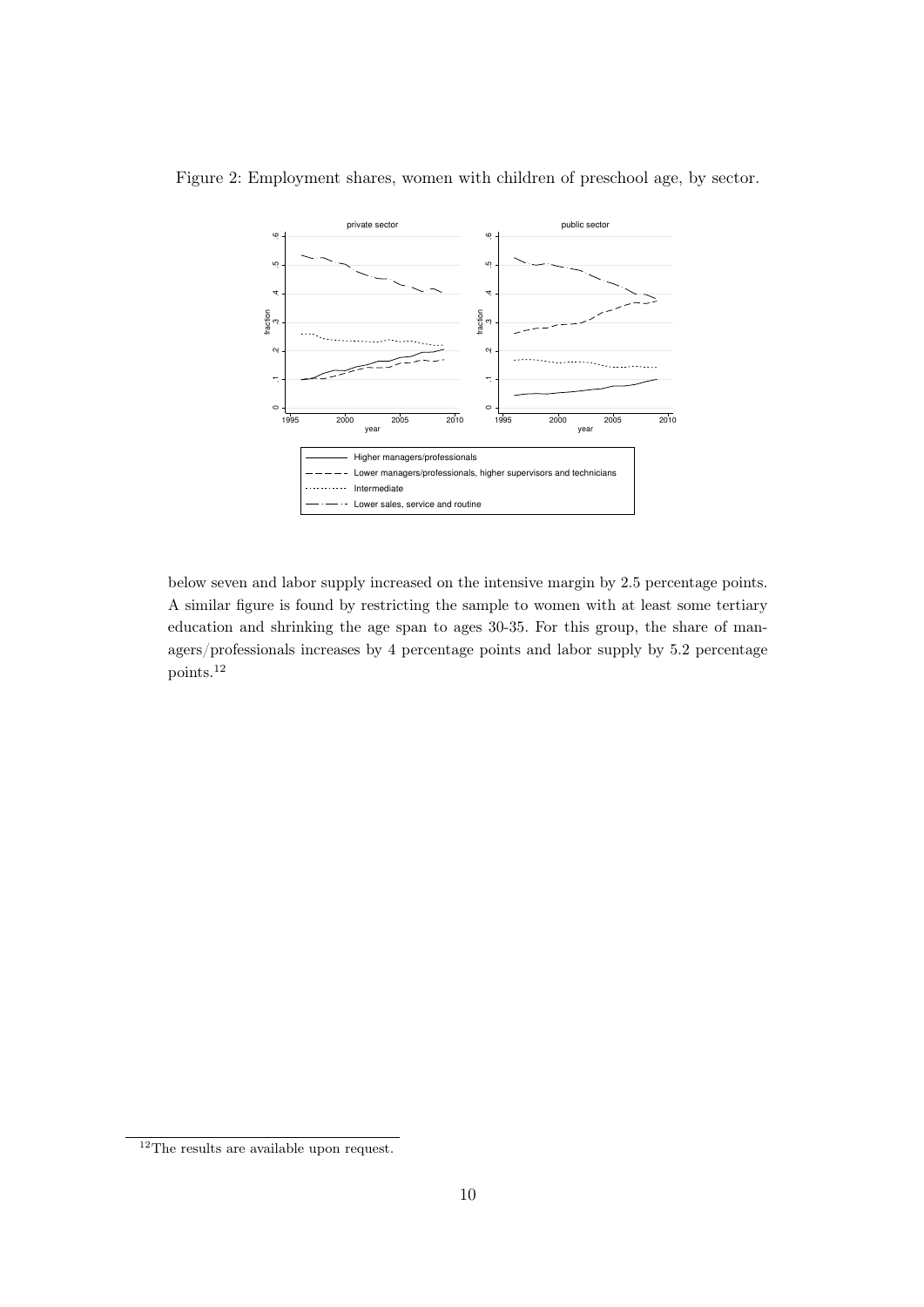

Figure 3: Employment shares by industry and occupation, women with children aged below 7.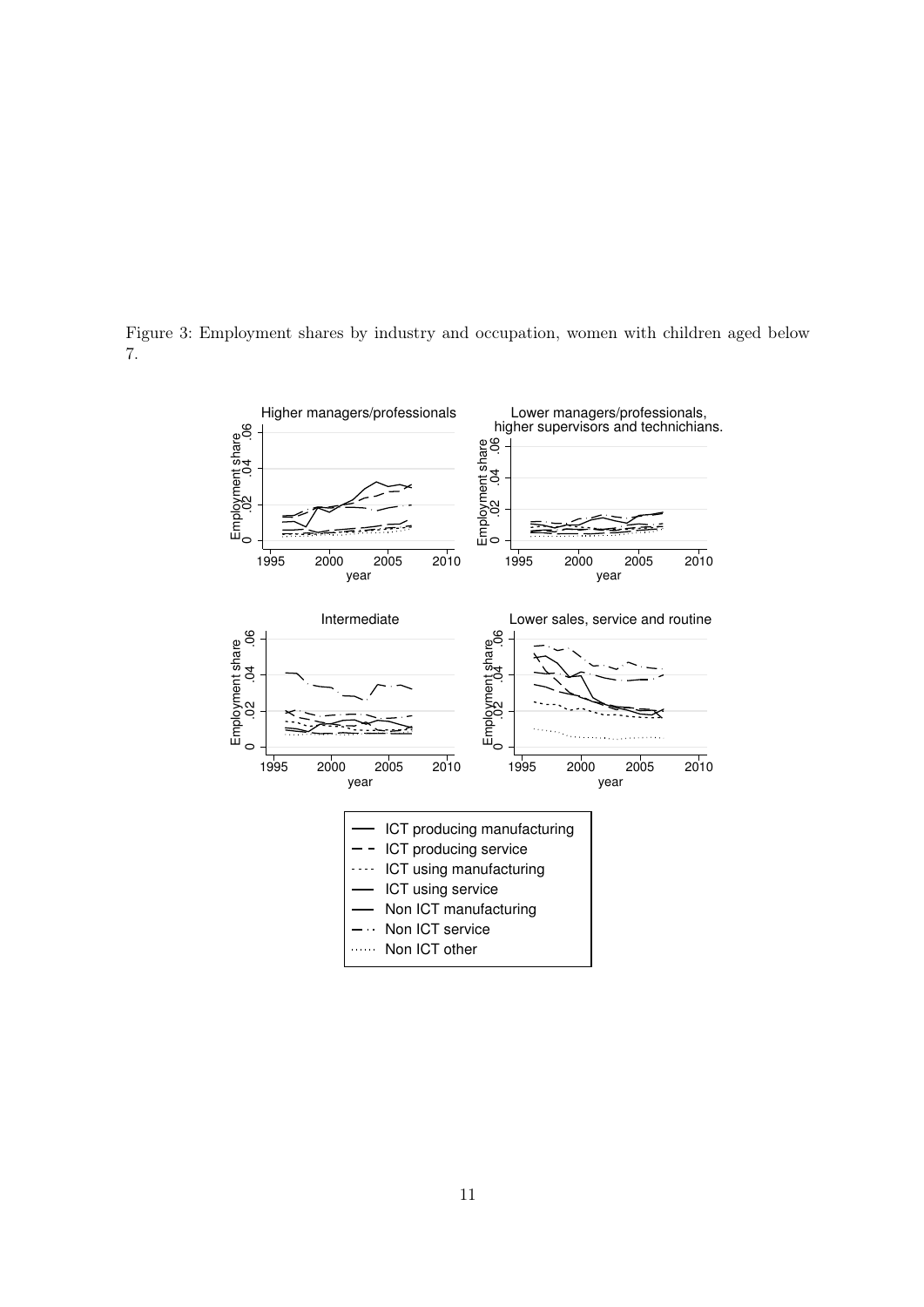# 3 A model of labor supply and hours constraints

The key trade off in this model comes from two assumptions regarding the labor market. First, more complex, better paid jobs require a minimum number of hours of labor supply to be productive. Second, workplace flexibility determines the degree to which labor can be shifted during the day so that some hours of labor can be supplied from home. This will create the basic mechanism in the model where time constrained individuals will only find it attractive to access the career oriented job if there is a high degree of workplace flexibility.

The model is presented in two steps. First, to build the intuition, I formulate a simple static version of the model with a standard Cobb-Douglas utility function. It delivers simple analytical solutions and gives a transparent view of the mechanism. Second, I reformulate the model into a life-cycle model taking the basic structure of Olivetti (2006) who analyzes the role of returns to experience in explaining women's labor supply. By adding time restrictions to occupations and individuals and the possibility of workplace flexibility, I provide a mechanism to help explain recent changes in female intensive margin labor supply and also why women today take on more demanding jobs to a larger extent.

Consider a standard Cobb Douglas utility function for an individual working in occupation s:

$$
ln(U) = a_1 ln(c) + a_2 ln(h) + a_3 ln(1 - n - h)
$$
\n(1)

where c is individual consumption, h is hours spent in home production (child rearing) and  $l = 1 - n - h$  is leisure. It is assumed that consumption comes from the individual salary alone; adding an exogenous spousal transfer (positive or negative) would somewhat complicate the analysis, but not add much essence. This model adds three features that create the mechanism in the model; a career constraint  $(CC)$ , a family constraint  $(FC)$ and the possibility of flexible work,  $f$ .

Suppose that there are two jobs; one analytic, more complex job, A, and one simpler, routine job, R. The analytical job pays more,  $w_A > w_R$  but in return, has a minimum requirement, N, for how many hours of labor supply that are needed for the job to be productive. Assuming that the minimum hours required are higher than what an individual would choose under unconstrained optimization, I will call this the career constraint, CC. In order to hold the complex job, the individual will have to make a sacrifice in terms of household production and/or leisure. The routine job, on the other hand, pays less but carries no restriction on the number of hours. An individual is equally productive working part time as full time.<sup>13</sup>

Suppose further that individuals are heterogeneous with respect to the time constraint they face at home, the family constraint  $(FC)$ . The family constraint does not only reflect the actual time needed for child rearing, but also that these hours must be carried out at a certain point in time during the day, which might infringe on the hours available for work. To formalize the family constraint, let there be a time cost  $x = X(children)$  associated with having children.  $x_i \in (0,1)$  and X is increasing concave  $(X' > 0, X'' < 0)$  with a

 $13$ This implies that the routine job is fully dividable. Two individuals working at 50 percent are equivalent to one full-time employee.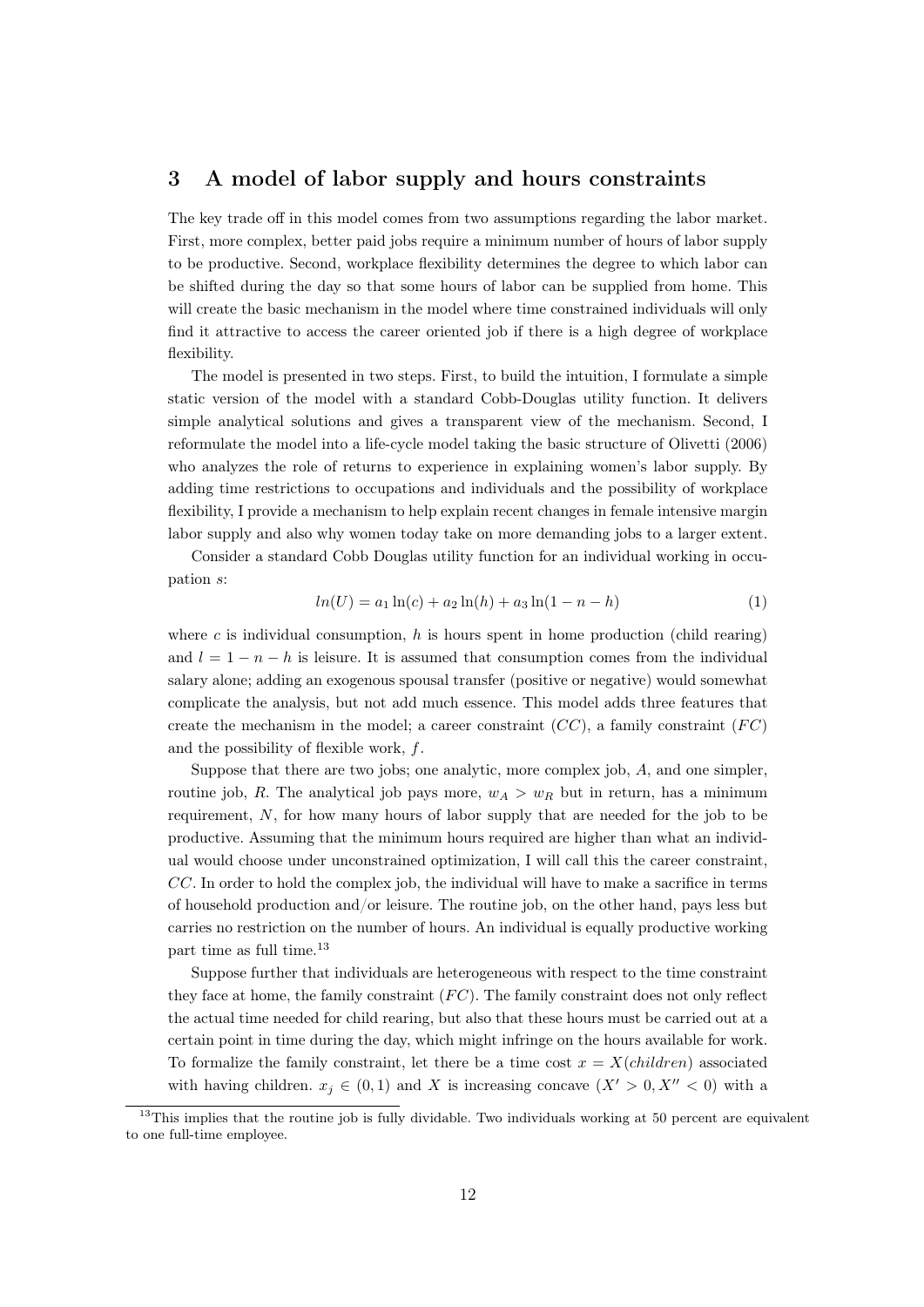population average  $\bar{x}$ . The time constraint for mothers is assumed to be  $H^m = \mathcal{E}x$  and  $H<sup>f</sup> = (1 - \xi)x$  for fathers, where  $\xi$  is a distribution parameter. The size of an individuals'  $H$  thus captures family size, spouse characteristics etc., but may also reflect institutional features such as the cost and availability of childcare, which arguably is important for participation and potentially also for labor supply on the intensive margin.<sup>14</sup>

Let  $h^{UR}$  represent the unconstrained choice of home production. Then,  $FC$  binds for all individuals with  $H > h^{UR}$  and all individuals with  $H < h^{UR}$  are unconstrained. For  $\xi = 1$ , this implies that fathers are unconstrained and mothers on average have a time constraint  $H = \bar{x}$ . A perfectly equal division of the time cost,  $\xi = 0.5$ , would imply that both mothers and fathers on average have a time constraint  $H = 0.5\bar{x}$ , i.e more individuals may be constrained, but to a lesser extent.

The focus of this paper is how the consequences of the family constraint are affected by improvements to technology enabling flexibility in work. I capture this idea by introducing the possibility of performing some work from home – flexible work. Then, I assume that the family constraint can be met in two ways; either by home production only, or by a combination of home production and flexible work (from home),  $f$ , such that:

$$
h + f \ge H \qquad (FC)
$$

In this way, as flexibility increases, individuals can supply more hours of labor and still meet the family constraint. The intuition is simple; many activities with children are tied to specific points in time during the day, i.e dropping of at and picking up from day care, providing food and parenting etc. This imposes a restriction on the actual hours spent at work - unless the job is flexible in the sense that individuals are able to continue working once the family requirements are met. It is the possibility of distributing hours across time and location that is going to be the key for family constrained individuals.

I assume that only the A job has some degree of flexibility  $\theta \in [0, 1)$ .  $\theta$  thus measures productivity working from home relative to working at the work place. Let  $n$  denote the share of time spent in the workplace (market hours) and  $f$  work supplied from home, then the individuals' total effective labor supply is  $n + \theta f$ . For simplicity, the R job is assumed to have zero flexibility. This will produce a clear cut off for which different careers are optimal.<sup>15</sup> Note that since  $\theta \in [0, 1)$ , an individual unconstrained by FC in the A job will also choose zero flexible hours as these are less productive. Once more, this

 $^{15}$ It is straightforward to allow flexibility to vary also in the R job. The main differences are that there is a set of pairs  $\{\theta_R, \theta_A\}$  for which the preferred choice of career changes.

<sup>&</sup>lt;sup>14</sup>An increasing public provision of childcare can be seen as affecting the entire distribution of X: for every family size, the time cost decreases. Domeij and Klein (2012) find that subsided child care can have a large impact on female labor force participation. Calibrating their model to Germany, they find that subsidizing childcare to a level of 50 percent almost doubles the labor supply for women with small children. In Sweden, most women work, have children and use childcare. In the mid 1970's, about 20 percent of the children aged 1-5 were enrolled in subsidized childcare. The share has increased steadily to reach 73 percent in 1998 and 86 percent by 2010. Lundin et al. (2008) study the impact of a nation-wide reform of the price of childcare in Sweden. They find no or economically insignificant effects on mothers' labor supply. One explanation put forth by the authors is that in countries with a well-developed and highly subsidized childcare system, further reductions in the price of childcare seem to have small effects on mothers' labor supply. Cortes and Tessada (2011) however, find positive effects on female labor supply, especially on highly educated mothers who worked longer hours.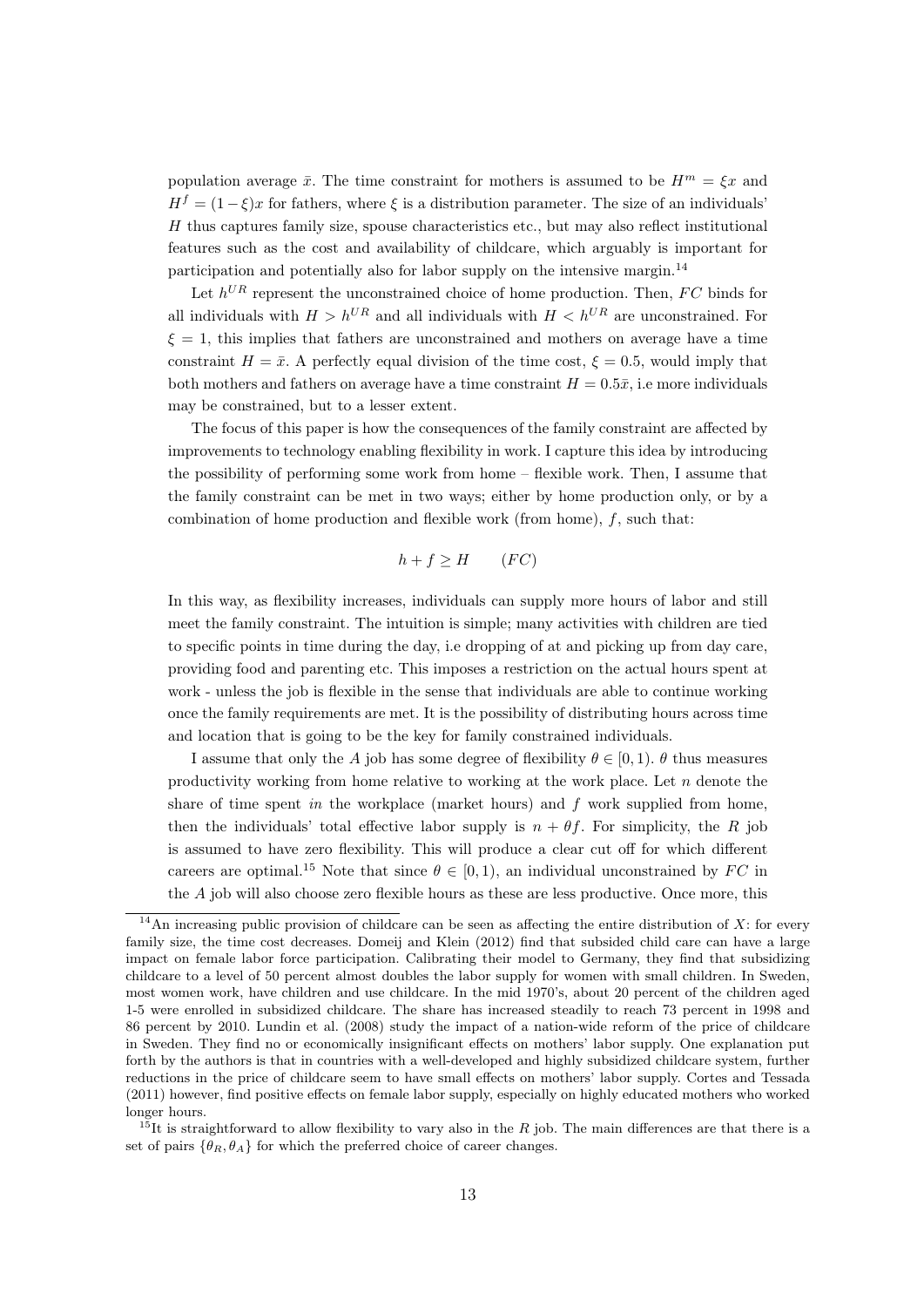is a simplification; one can easily make the argument for situations where work carried out from home is more productive, e.g. by shutting down distractions, interruptions etc. Allowing for this possibility would complicate the analysis, but also make it less focused so it is left for future examination.

### 3.1 The individual problem

Individuals choose career  $\{A, R\}$  so as to maximize utility. Individuals are endowed with one unit of time that is allocated to market work,  $n$ , flexible work from home,  $f$ , home production, child rearing, h and leisure, l. Incorporating the possibility of flexible working hours, the individuals' decision problem becomes:

$$
\max_{\{c, h, n, f\}} U = a_1 \ln(c) + a_2 \ln(h) + a_3 \ln(1 - n - h - f) \qquad s \in \{A, R\}
$$

subject to:

$$
(BC) \t ws(n + \theta f) - c = 0
$$
  
(FC)  $h + f - H \ge 0$   
(CC)  $n + \theta f - N \ge 0$   
 $1 - h - n - f \ge 0$   $n, h, f \in [0, 1]$ 

in any A job; in an R job the wage is  $w_R$ ,  $N=0$  and  $f=0$ . The individual then chooses between A and R to maximize utility. Given the two different jobs and the different time constraints, you can identify four different cases; i) the unrestricted case where an individual works at the  $R$  job and is unrestricted by family, ii) having the  $R$  job and being restricted by the family constraint, iii) working at the A job, being subject to the career requirements, but unrestricted by family, and finally iv) working the A job and being restricted by both the career requirements and the family constraint. Which of the cases an individual ends up in depends on the parameter values. In what follows, I solve for the four different cases separately and then discuss the implications of changes in technology.<sup>16</sup>

# i) Unrestricted case

The unrestricted allocation delivers the standard Cobb Douglas weights. The individual optimizes over  $n$  and  $h$ :

$$
\max_{\{n,h\}} a_1 \ln(w_R n) + a_2 \ln(h) + a_3 \ln(1 - n - h)
$$

The first-order conditions are:

$$
h: \frac{1}{h(h+n-1)}(ha_2 - a_2 + ha_3 + na_2) = 0
$$
  

$$
n: \frac{1}{n(h+n-1)}(ha_1 - a_1 + na_1 + na_3) = 0
$$

<sup>&</sup>lt;sup>16</sup>Here it is assumed that CC always binds in the A job. Section 4.5 relaxes this assumption and explores the case where there are no formal requirements for minimum hours in the A job.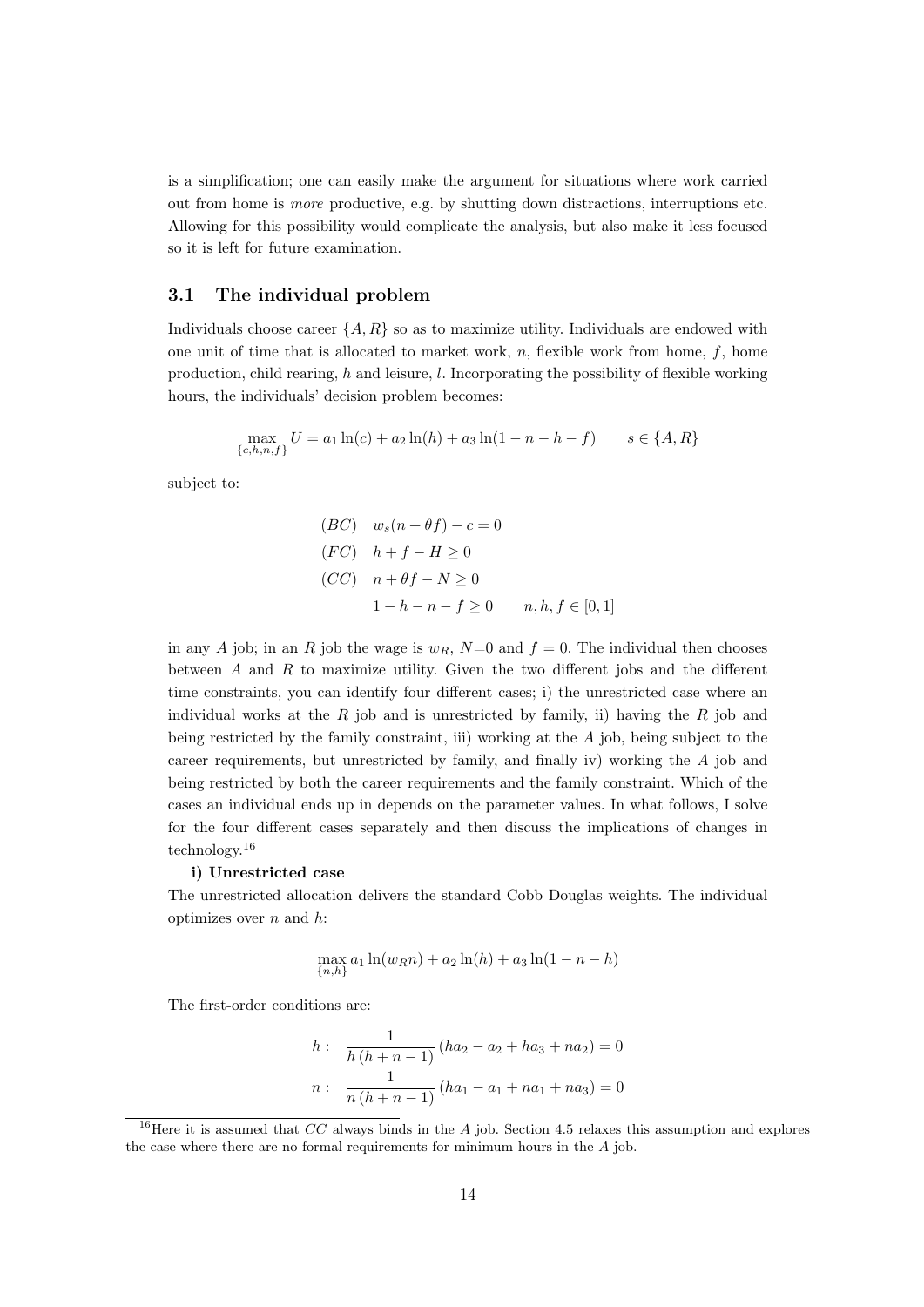The optimal solution is:

$$
h = \frac{a_2}{a_1 + a_2 + a_3}
$$
  

$$
n = \frac{a_1}{a_1 + a_2 + a_3}
$$

#### ii)  $R$  job when only the family constraint binds

Once more, there is only one decision variable. Since there is no flexibility in the  $R$  job and the FC binds such that  $h = H$ , the individual can only decide over n. The objective function now reads:

$$
\max_{\{n\}} a_1 \ln(w_R n) + a_2 \ln(H) + a_3 \ln(1 - n - H)
$$

The first-order condition with respect to n:

$$
\frac{1}{n(H + n - 1)} (Ha_1 - a_1 + na_1 + na_3) = 0
$$

The optimal solution is:

$$
n = \frac{a_1(1-H)}{a_1 + a_3}
$$
  
\n
$$
h = H
$$
  
\n
$$
l = \frac{a_3(1-H)}{a_1 + a_3}
$$

Thus, with logarithmic utility, we obtain a time allocation which is independent of the wage; the substitution effect from a higher wage (working more) cancels the income effect (enjoying more leisure and home production).

#### iii) A job when only the career constraint binds

Since  $\theta$  < 1, it is assumed that one hour in f can never be as productive as one hour of market work, n. Thus, an individual unconstrained by family will under optimization always choose  $f = 0$ . Once more, substituting the remainder of the constraints into the objective function:

$$
\max_{\{f\}} a_1 \ln(w_A N) + a_2 \ln(h) + a_3 \ln(1 - N - h)
$$

The first-order condition with respect to  $h$ :

$$
\frac{a_2(N - 1 + h) + a_3 h}{h (N + h - 1)} = 0
$$

and the optimal allocation of time is:

$$
h = \frac{a_2(1-N)}{a_2 + a_3}
$$
  
\n
$$
n = N
$$
  
\n
$$
l = \frac{a_3(1-N)}{a_2 + a_3}
$$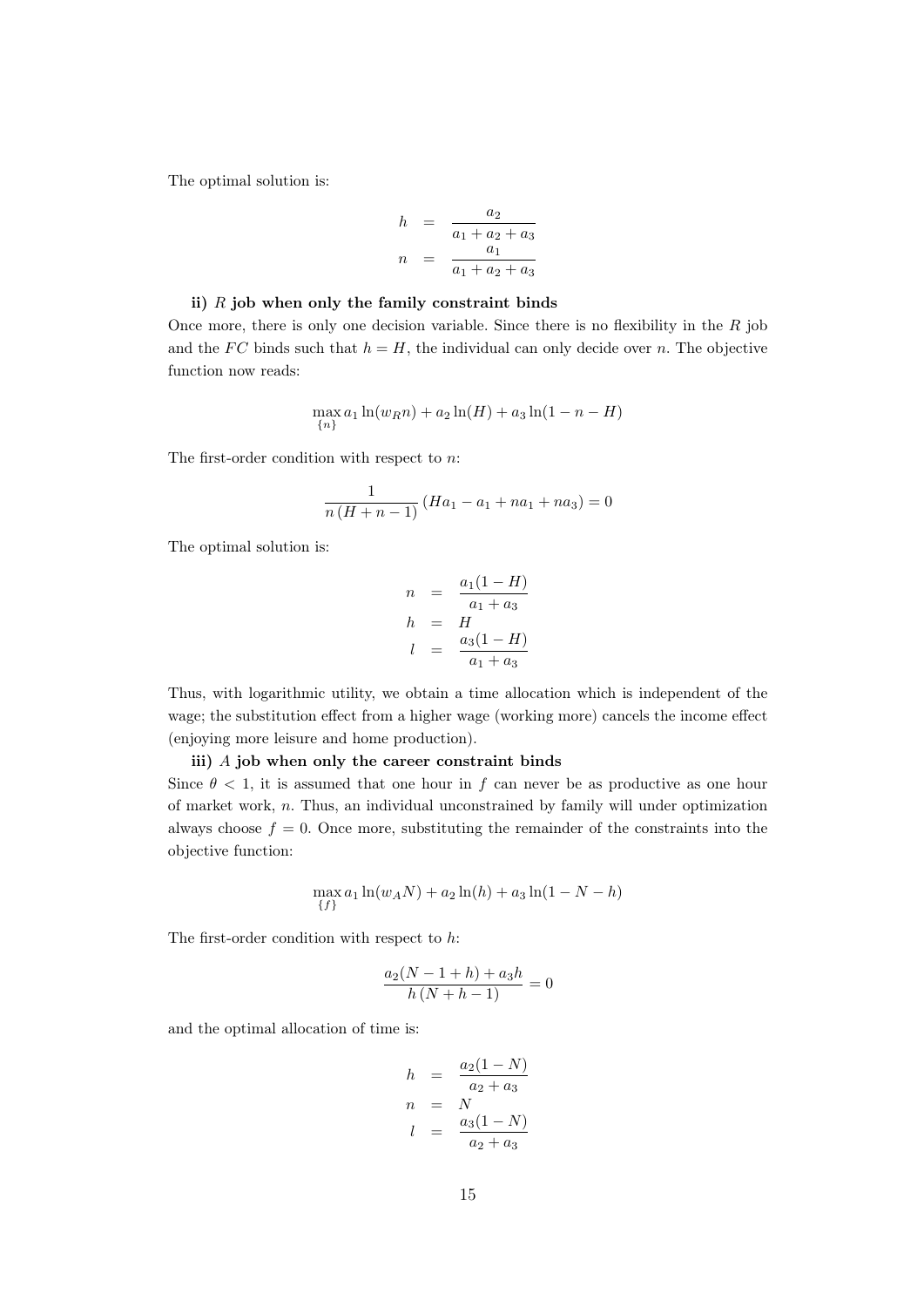Thus, as the career constraint is tightened, individuals substitute away leisure and home production according to their relative weights  $(\frac{\partial h^*}{\partial N}, \frac{\partial l^*}{\partial N} < 0)$ .

#### iv) A job when both family and career constraint bind

For the family constrained individual working in the  $A$  job, there is only one decision variable, the choice of the amount of flexible work,  $f$ . To see this, substitute the constraints  $BC, FC$  and  $CC$  into the objective function. The problem reduces to:

$$
\max_{\{f\}} \{a_1 \ln(w_A(N) + a_2 \ln(H - f) + a_3 \ln(1 - N - H + \theta f)\}\
$$

The first-order condition with respect to  $f$  delivers:

$$
f = \max\left\{\frac{(a_2(H+N-1) + H\theta a_3)}{\theta(a_2+a_3)}, 0\right\}
$$

For sufficiently low levels of  $\theta$ , the amount of flexible hours will be zero. The utility cost from the lower productivity is just too large, so all adjustments to the allocation of time will occur on leisure. Taking the partial derivatives with respect to  $H$  and  $N$ ,  $f$  is increasing in both arguments. The response to an increase in  $H$  is larger.<sup>17</sup>

### 3.2 Static solution - an illustration

To illustrate the mechanism, the weights on consumption  $(a_1)$ , home production  $(a_2)$  and leisure  $(a_3)$ , are set to 0.3, 0.1 and 0.6, respectively. The family constraint H is set to 0.3 and the career constraint  $N$  to 0.45. The parameter values are chosen so as to allow an easy illustration and are not an attempt at calibration.  $w_A$  is set to 1 and  $w_B$  to 0.7 to reflect the earnings difference between the two jobs. The model is then solved over a grid of different  $\theta$  going from zero flexibility to (near) full flexibility.

Throughout the remainder of the paper, in the figures the results for unrestricted individuals in the two different jobs are labeled  $A$  and  $R$  respectively. Results for family constrained individuals are instead labeled  $FC, A$  and  $FC, R$ . Results for the A job are in red lines and the  $R$  job is drawn in blue. Optimal paths are in dashed black.

#### 3.2.1 Optimal career and labor supply

Figure 4 shows the utility for the two different careers as a function of the key object of interest; the technology parameter  $\theta$ . The dashed red and blue lines show the level of utility for the case of having an A and R job, respectively, when  $FC$  does not bind. The solid thick blue and red lines show the utility of the corresponding family constrained individual. When flexibility is low, i.e. when work can be performed from home only with very low productivity, choosing the  $R$  job clearly dominates choosing the  $A$  job. The penalty from sacrificing family and leisure if choosing the career oriented job is simply too high. When firms adopt a workplace organization and technologies that enable flexible work such that productivity at home becomes high enough,  $U^{A,FC} > U^{R,FC}$ , and it

 $\frac{17}{\partial H} \frac{\partial f}{\partial H} = \frac{a_2}{\theta(a_2 + a_3)} + \frac{a_3}{a_2 + a_3} > \frac{\partial f}{\partial N} = \frac{a_2}{\theta(a_2 + a_3)} > 0.$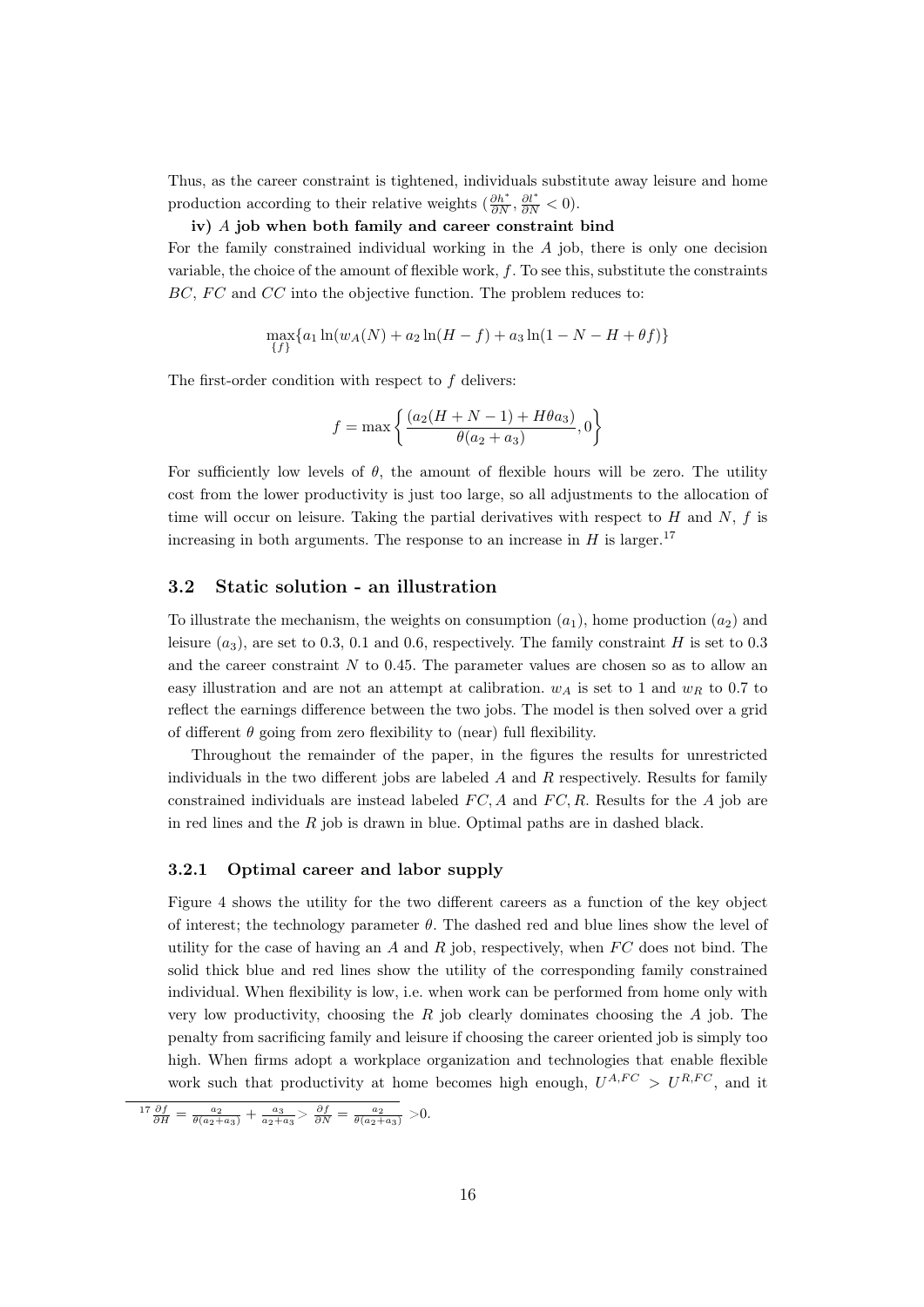



becomes optimal to instead pursue the more demanding career (indicated by  $\theta^*$  in the figure). $^{18}$ 

Market hours are plotted in panel A of figure 5. The optimal supply of hours if there is no restriction on minimum time is just the Cobb-Douglas weight on consumption, 0.3.  $FC$  individuals in the routine job work less than unrestricted individuals in the same job (0.23 vs 0.30). For low levels of flexible technology, holding the  $A$  job, the  $CC$ implies that labor supply increases by 50 percent for unrestricted individuals and almost double for family constrained individuals. When  $\theta \geq \theta^*$  the optimal career shifts to the A job.<sup>19</sup> To accomplish the shift to the A job, the  $FC$  individual increases the market hours dramatically from 0.23 to 0.40 and increases the flexible hours from 0 to 0.09. Hence, total time devoted to work  $(n + f)$  is larger than for unconstrained individuals to compensate for the lower productivity at home, as seen i panel C. In case of further increases to flexibility,  $FC$  individuals in the  $A$  job can decrease their market hours and substitute using more flexible hours. Near full efficiency working from home implies that time constrained individuals supply almost a quarter of their total labor supply from home  $(0.11 \text{ of } 0.45)$ . The magnitudes described are, of course, a product of the parameters chosen but the broad picture remain also for different weights in the utility function. A higher level on the family or career constraint will increase the use of flexible hours. Sections 3.2.3 and 3.2.4 explore how the optimal choice of career and allocation of time varies with the magnitude of the time constraint.

<sup>&</sup>lt;sup>18</sup>If you allow  $\theta$  to vary also for the R job, a substitution of hours into flexible hours will also occur in the  $R$  job, which will improve the utility from holding the  $R$  job.

<sup>&</sup>lt;sup>19</sup>If  $\theta_R$  is allowed to vary, improvements to the flexible technology will decrease the market hours but increase total labor supply as flexible hours are used. However, compared to the A job, the use of flexible hours starts at higher levels of technology.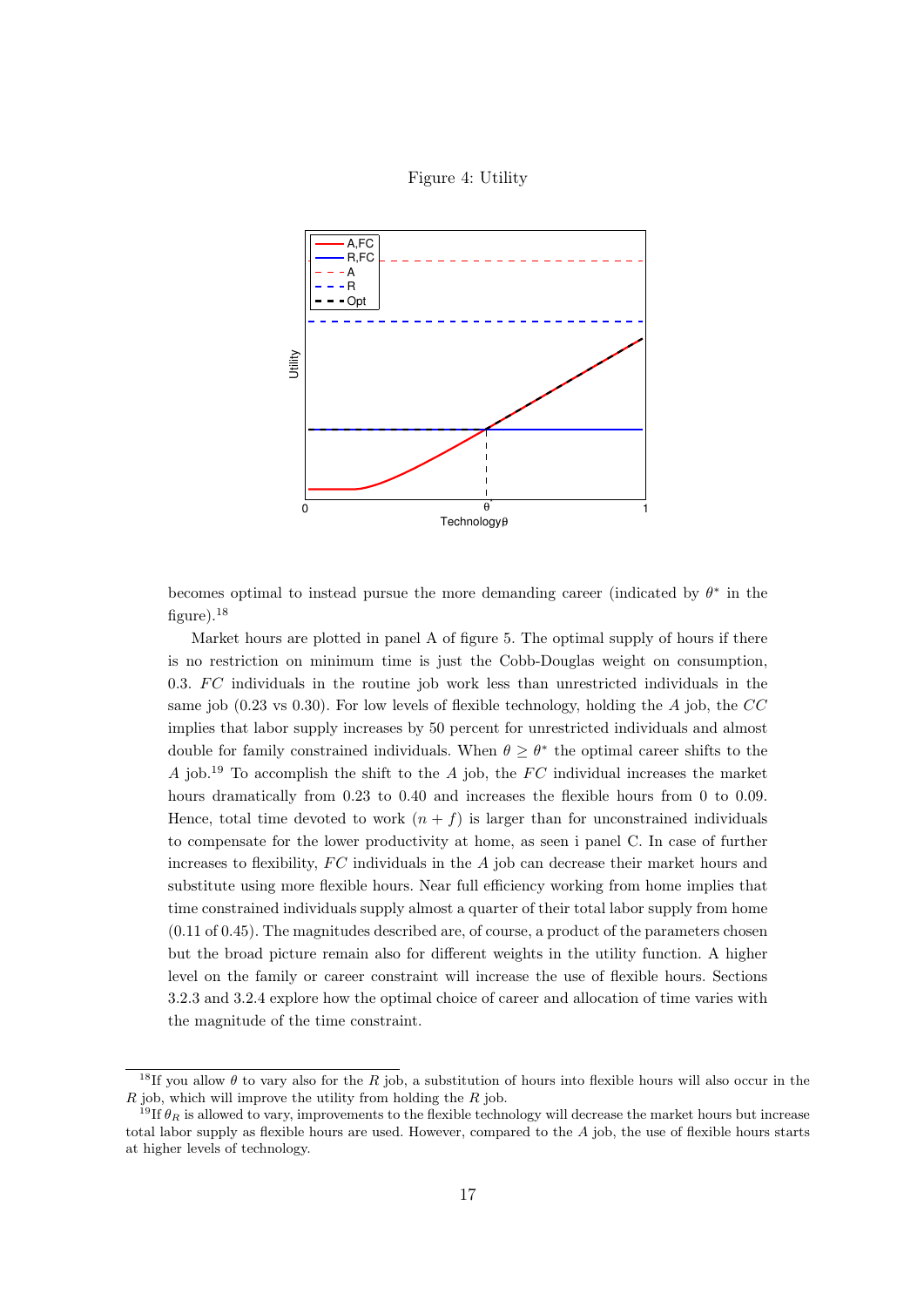

### Figure 5: Labor supply

#### 3.2.2 Solving the puzzle - home production and leisure

The implications for home production and leisure are shown in figure 6. The dashed black line once more represents the optimal choice between the two jobs for different levels of technology. From figure 6, the trade-off between career, family and leisure becomes very clear. The consequences for an  $FC$  individual of pursuing the more demanding career is large for low levels of flexible technology. To meet the requirements of the  $A$  job, leisure would be depleted by 45 percent (from 0.46 to 0.25). This sacrifice is simply too high in terms of utility and it is optimal to instead choose the less demanding  $R$  job.

The optimal career choice changes at  $\theta^*$ . This involves a large reallocation of time for the  $FC$ -individual. Home production drops from 0.30 to 0.21 and leisure from 0.47 to 0.30 to meet family and career constraints. By comparison, individuals unconstrained by family decrease home production to  $0.08$   $(0.10)$  and leisure to  $0.47$   $(0.60)$  to hold the A job.

### 3.2.3 Changing the career requirements, N.

How does the optimal allocation vary with the magnitude of the career requirements? Start at the labor supply chosen by the family constrained individual in the R job ( $n_{F C, R}$  =  $a_1(1–H)$  $\frac{a_1(1-H)}{(a_1+a_3)}$  and increase the constraint step by step. For each level of the career requirement, the minimum level of flexible technology needed to still pursue the A job is solved for and then, given that level of technology, also the optimal allocation of time. This process is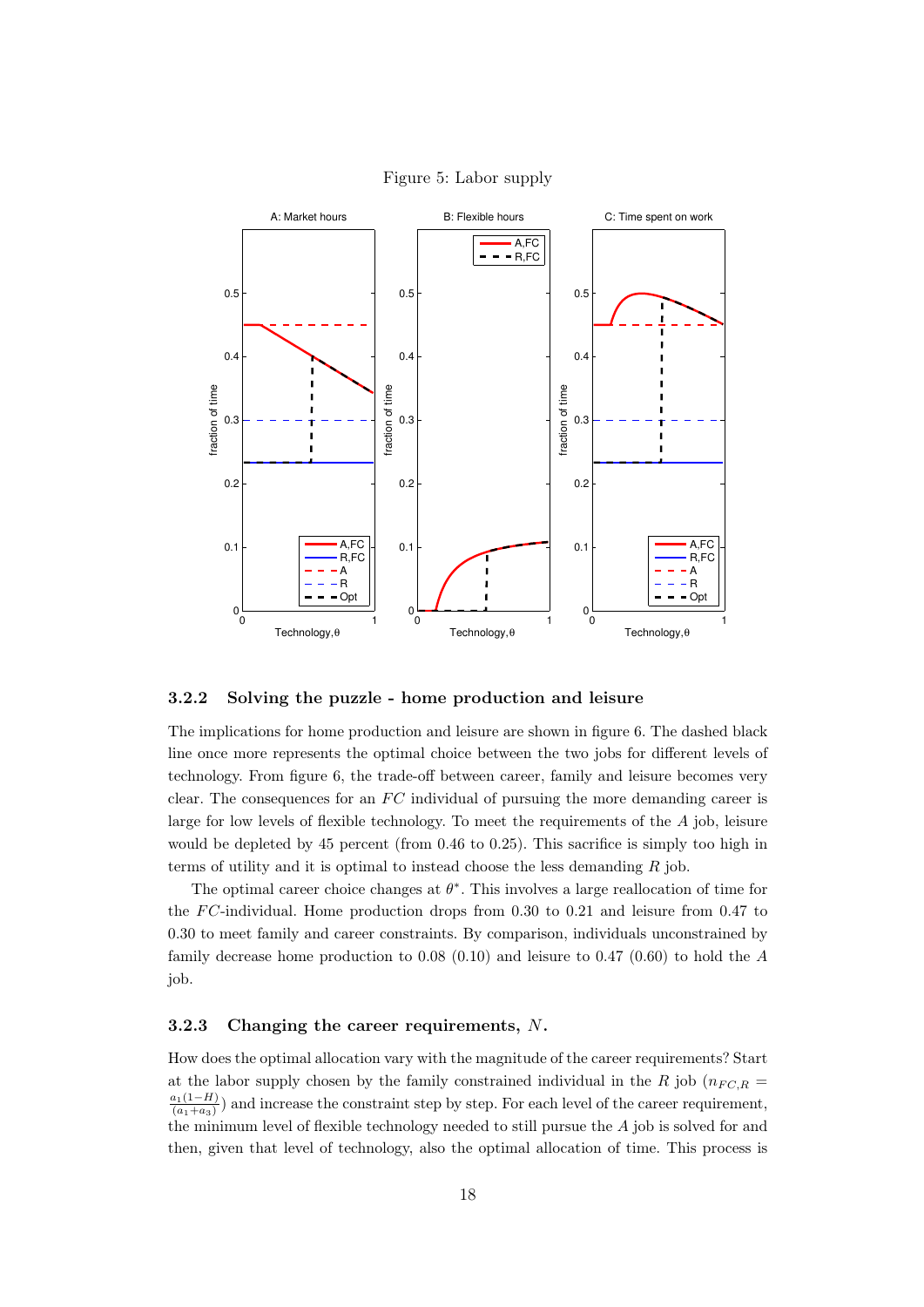



continued until there is no value for  $\theta$ , for which it is still optimal to choose the A job. The results are presented in figure 7, with career requirement  $N$  on the x axis.

The top left panel shows the minimum level of flexible technology needed to still pursue the A job. For quite a large range of the career requirement ( $N \leq 0.4$ ), the FCindividual will choose the A job regardless of the level of  $\theta$ . To meet the increasing career constraint, leisure is substituted for market hours (mid left and bottom right panel) and the utility decreases towards that in the  $R$  job. As shown in the mid-right panel, it is only beyond that the  $FC$ -individual begins utilizing flexible work. Since productivity is lower in flexible work, that option is only executed when further sacrifice in terms of leisure is costly enough. With the parameters used, for  $N > 0.53$  it will no longer be optimal to choose the  $A$  job, even if technology is fully flexible. At the maximum level of the career requirement, the  $FC$ -individual supplies 25 percent of total labor supply by flexible working hours.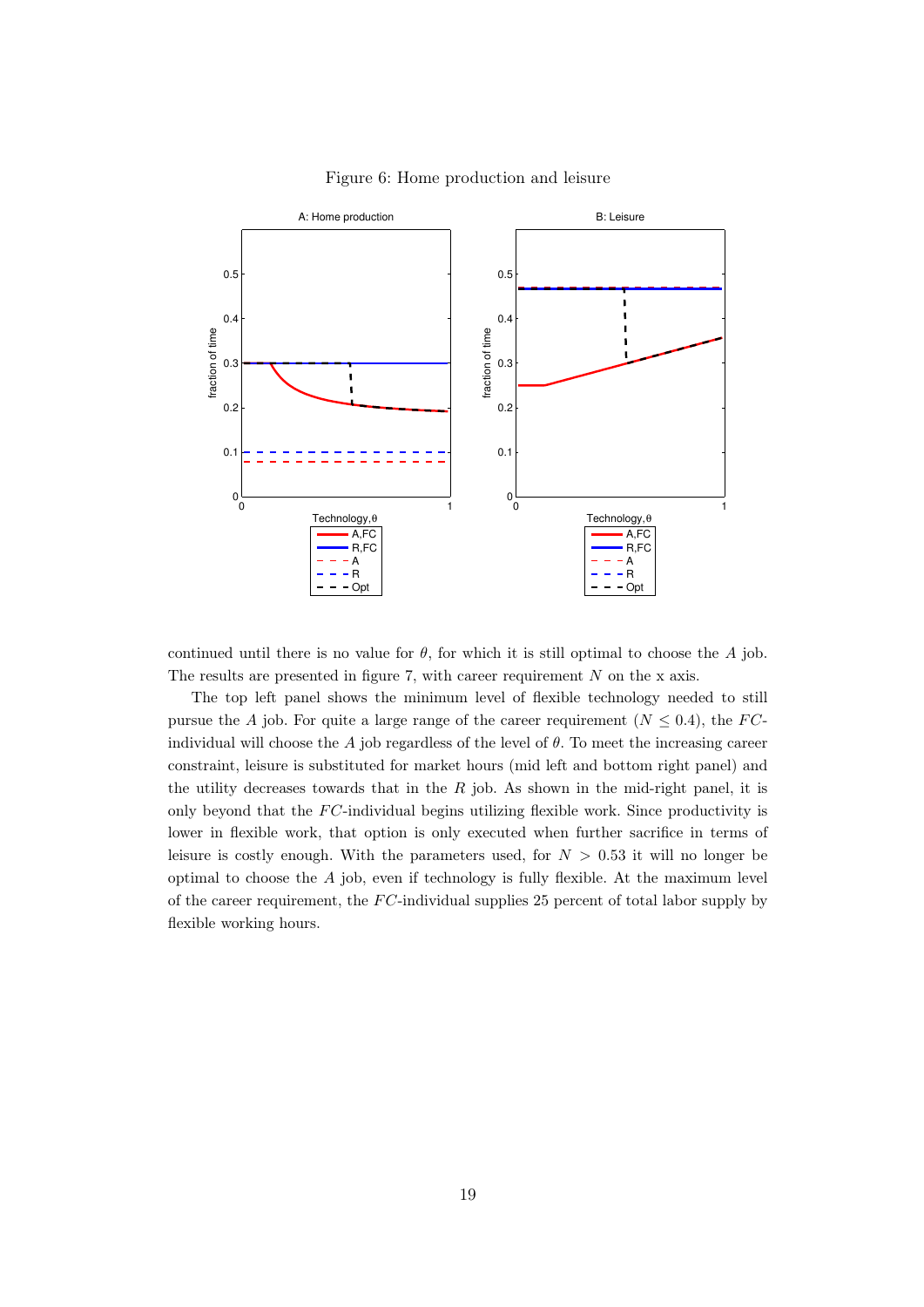Figure 7: Minimum technology and optimal allocation for different levels of the career constraint

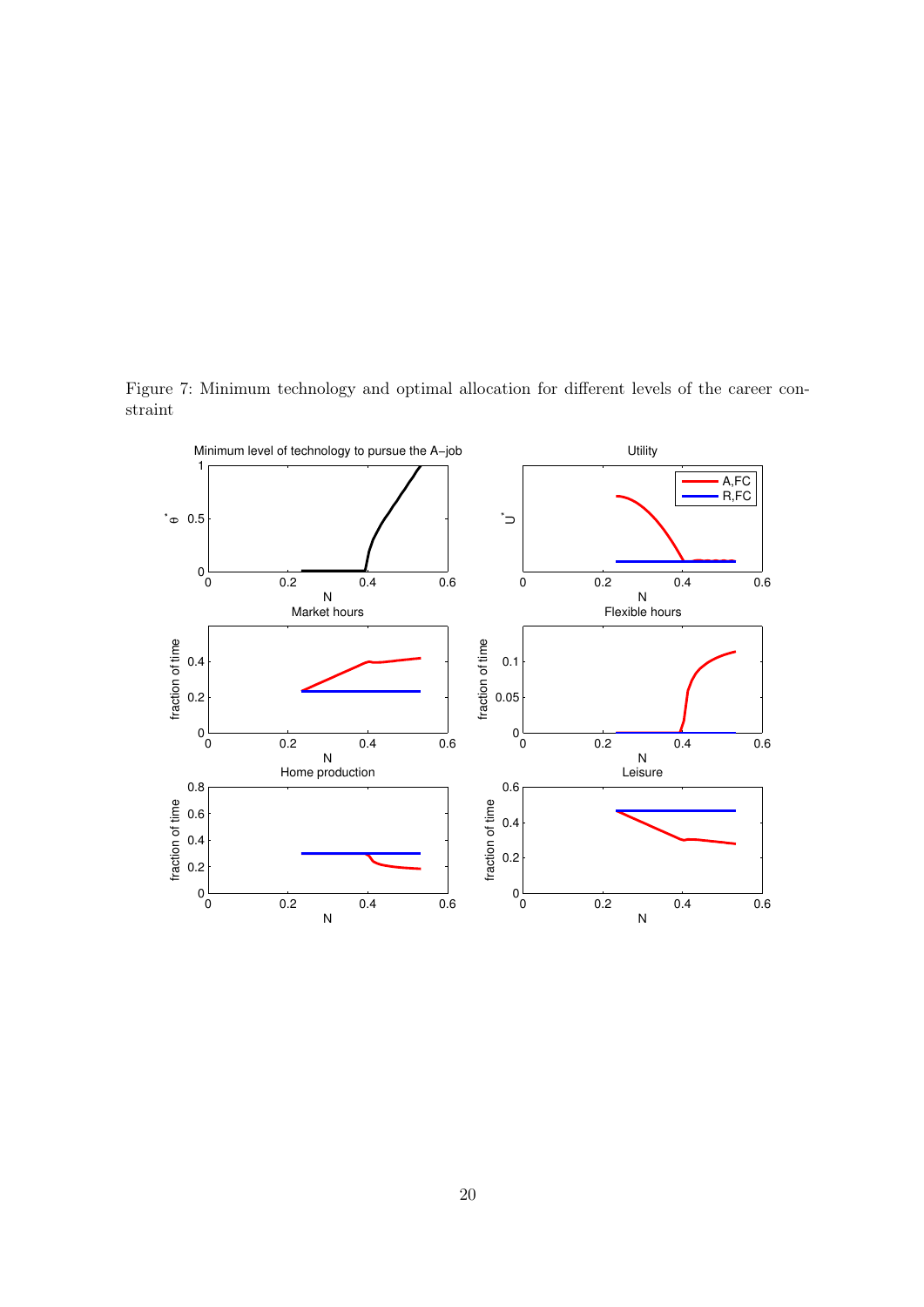#### 3.2.4 Changing the family requirement, H

Next, holding  $N$  fixed at 0.45,  $H$  is gradually increased, starting at the level of home production chosen by the family constrained individual in the R job  $(h_{FC,R} = \frac{a_2(1-N)}{(a_2+a_2)}$  $\frac{a_2(1-N)}{(a_2+a_3)}$ and again solving for the minimum level of technology needed to still prefer the A job. As in the previous experiment, given that level of technology, I solve for the optimal allocation of time. The first thing to note is that, as seen in the top left panel of figure 8, technology almost immediately becomes an important factor. At  $H=0.22$ , the minimum level of flexible technology  $\theta^*$  jumps up and increases rather steeply to reach its maximum. To be able to meet the requirements of both constraints, in principle all work carried out from home (see the two mid panels). This level of the family requirements would reflect a situation with no limited access to child care and a very unequal division of the requirement for family time between spouses. Consequently, almost all of the time is spent around the children (actively or passively).

Consider again the basic case with  $H = 0.30$  and  $N = 0.45$ . The minimum level of technology needed to pursue the more demanding career is  $\theta^*$ . Now, suppose that technology improves further. As the model abstracts from the fertility choice and  $H$  is taken as exogenous (and fixed), the response of the  $FC$ -constrained individuals is to improve on their time allocation by using more flexible hours, spending more time on leisure and less time on market hours and home production (see figure 5 and 6). In reality, however, it could be that you can see other kinds of behavior. In particular, if you endogenize  $H$ , it may well be that the "slack" created by improved technology is used to instead choose a higher  $H$ . If having a demanding career previously meant that you had to abstain from having a family, or were limited to one child only, an improvement in flexibility might open up the opportunity to also have a second child. Boschini et al. (2011) find that it becomes more and more common for professional women in Sweden to have a second child. They find that the share of professional women having two children has increased from about 38 percent in the cohort born in 1945 to almost 50 percent in the cohorts born at the beginning of the 1960's. Moreover, for these women, there was a decrease in childlessness over time. One interpretation of this development is that professional women have traded off some of the increased possibilities in terms of technology, i.e. the possibility of using more flexible hours and getting more leisure to instead having a larger family and thus "choosing" a higher H. This is a natural extension which I intend to explore further in future work.

Figure 8: Minimum technology and optimal allocation for different levels of the family constraint

graphics[,width=14cm,keepaspectratio=true]/Users/chk/Dropbox/MATLAB/HC/analytic/thetastar $_H$ .eps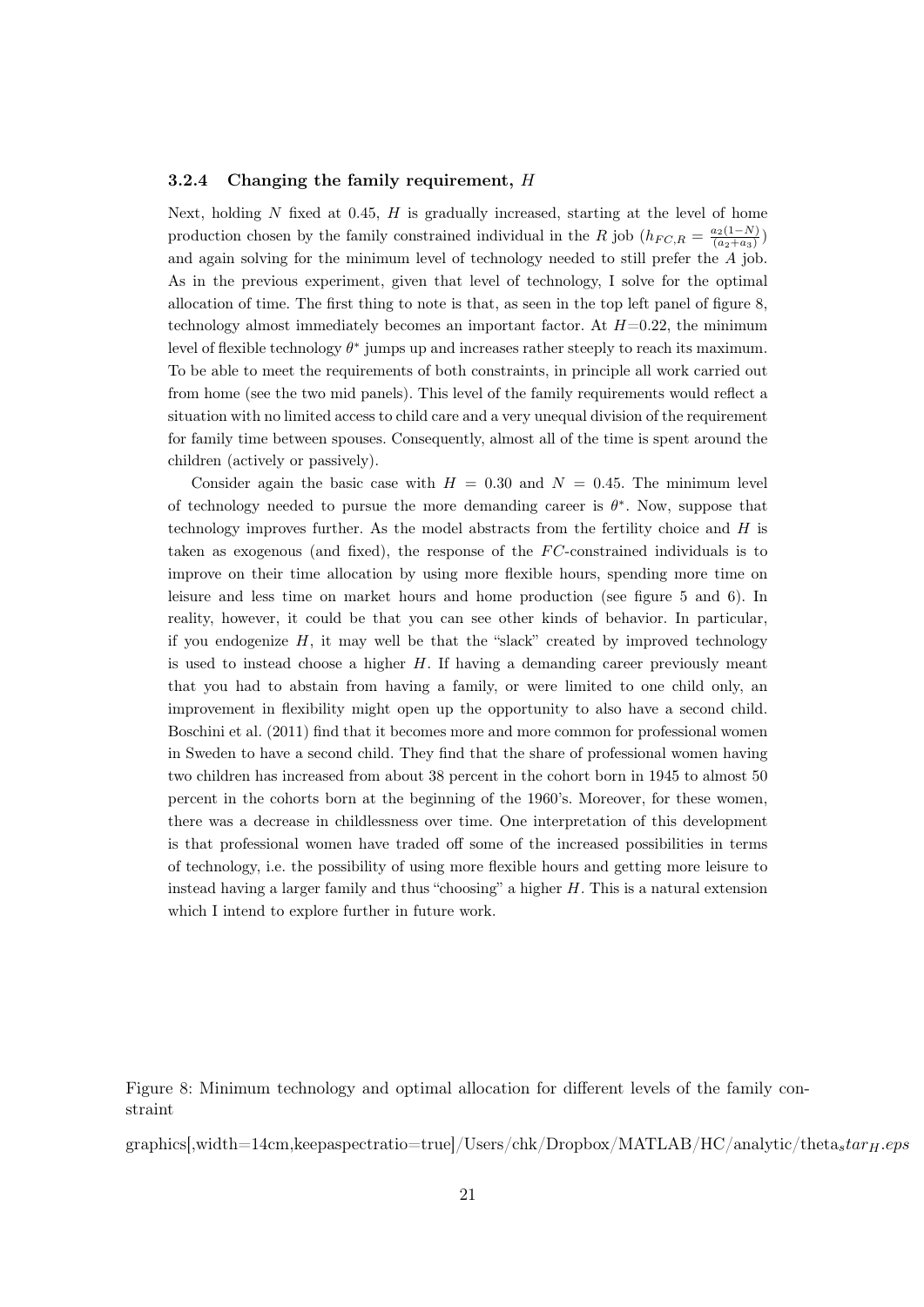# 4 Returns to experience - the lifecycle model

Next, following Olivetti (2006), the model is reformulated and extended into four periods, each representing ten years of working life. The family constraint  $FC$  is assumed to bind only in the second period (and, as before, not for everyone). There is no uncertainty, individuals have perfect foresight. The key difference from the static model is the returns to experience. In particular, the wage in the next period is determined by the current wage but also total labor supply in the current period, to be specified in greater detail below. This makes the stakes higher in the family constrained period since choosing less hours and/or a less demanding job has consequences for the entire span of working life.<sup>20</sup> In this section, the utility function is slightly modified compared to the static version. In particular, I use a similar functional form to that of Olivetti, but introduce the same time restrictions and different career paths as those presented in the static case. In addition, home production is simplified compared to Olivetti's treatment: she models  $h$  as a CES aggregate of parents' time and purchased services. I abstract from explicitly modeling the purchase of childcare services. However, as discussed in section 3, the price and availability of childcare are reflected in the family constraint,  $H$ . As before, individuals have preferences over consumption, home production and leisure and are assumed to have the following utility function:

$$
U(c_t, h_t, n_t, f_t) = \ln(c_t) + b \ln(h_t) - B \frac{(n_t + h_t + f_t)^{\alpha}}{\alpha}
$$

where c is consumption and b represents the weight that individuals put on home production (family).  $B\frac{(n_t+h_t+f_t)^{\alpha}}{\alpha}$  $\frac{a_i + f_i}{\alpha}$  is the disutility of work, B and  $b > 0$ . Notice that this is a slightly different formulation than in the static case, where  $-B\frac{(n_t+h_t+f_t)^{\alpha}}{\alpha}$  $rac{a(t+Tt)}{\alpha}$  represents  $ln(1 - n - h - f)$ . As in the static model, it is assumed that the disutility of work is equally large for home production, market work, and flexible work from home. This can be relaxed but does not qualitatively change the implications of the model.

Many studies suggest that there are (large) career penalties to having a family. For example, Bertrand et al. (2010) find that male MBA earnings outperform those of women by 60 log points a decade after graduation and identify differences in career interruptions and weekly hours, both largely associated with motherhood, to be two of the main explanatory factors. The cost of a career interruption is larger the larger the depreciation of human capital and the larger the forgone skill accumulation. Hence, the cost of a career interruption would be higher the more skill intensive the job is. For that reason, family constrained individuals may self-select into occupations where the penalties are lower (Goldin and Katz, 2011). To incorporate this feature, I introduce skill accumulation into the A job. In particular, assuming that the wage equals the individual's productivity and modeling the wage in the next period,  $w_{t+1}^A$  is a function of a depreciation rate,  $\delta$ , labor supply in the current period,  $n_t + \theta f_t$  and the current wage:<sup>21</sup>

$$
w_{t+1}^A = G^A(n_t, f_t, w_t^A) = (1 - \delta)w_t^A + \varphi w_t^A(n_t + \theta f_t)^\gamma
$$
\n(2)

<sup>20</sup>The model abstracts from saving.

<sup>&</sup>lt;sup>21</sup>The functional form is similar to that used in Olivetti  $(2006)$  and Wallenius  $(2011)$ .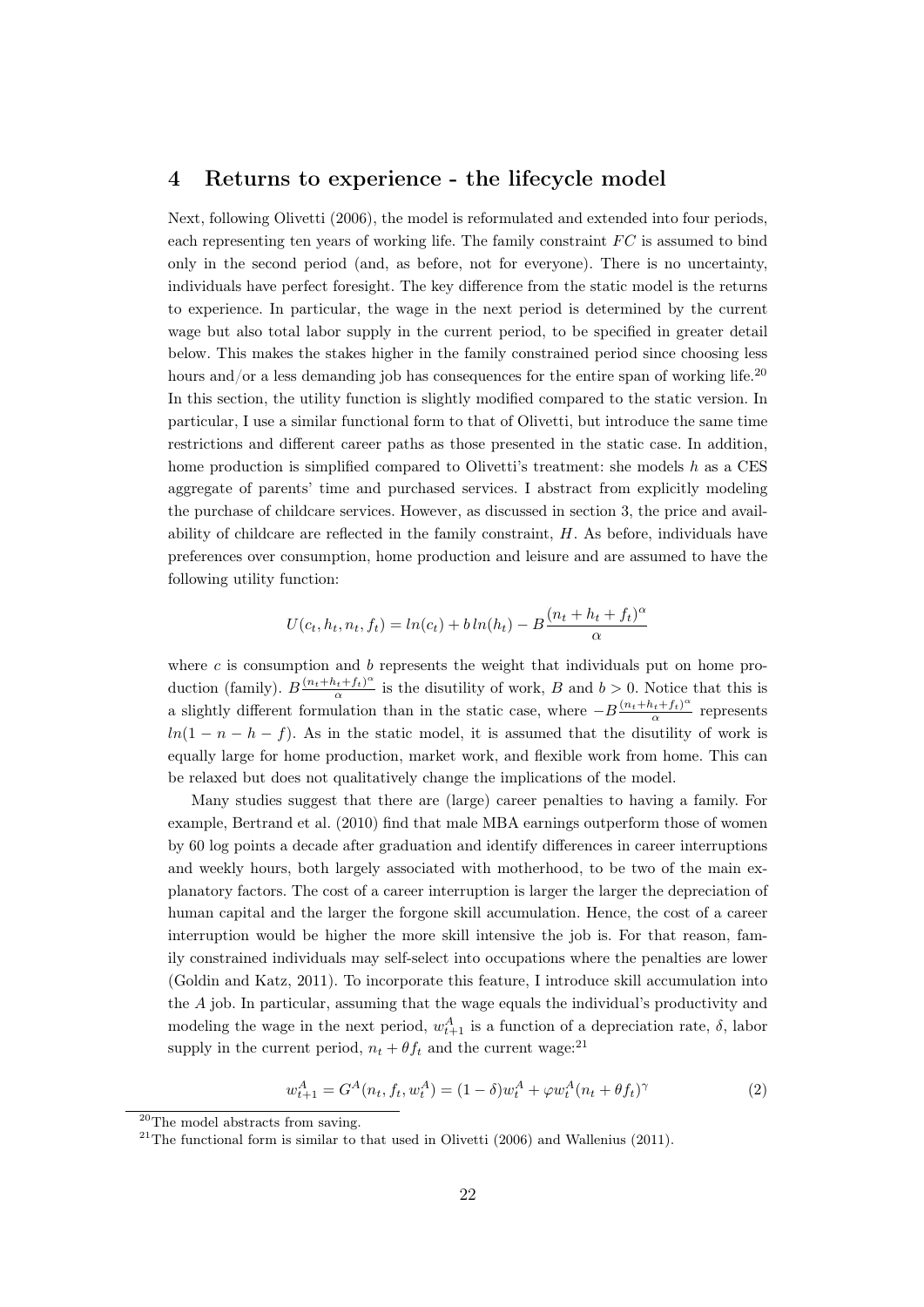This way, the labor supply decision in one period does not only affect current earnings, but also determines future wages.

In the  $R$  job, skills are assumed not to depreciate, but there is also no potential for accumulating skill. Wages are instead assumed to grow exogenously at a rate g. Hence, the career cost of reducing the working hours during intensive child rearing years will be lower in this job, which is why family constrained individuals might find it preferable and self-select. Thus, for the  $R$  job, we have:

$$
w_{t+1}^R = G^R(g^R) = w_t^R (1+g)^{10}
$$
\n(3)

The occupational choice between  $A$  and  $R$  is assumed to be permanent; thus the individual chooses careers in period one only. This is a simplification although arguably many careers are difficult, if not impossible, to pursue if started later in life. However, this is an area which it is interesting to explore further. There is evidence of women opting out and shifting down, i.e leaving the workforce or choosing a less demanding job, once family enters the picture (Boushey, 2008), but also of resuming a career after the intensive childbearing years. Allowing for a career shift is especially interesting in view of the accumulation and depreciation of skills. However, this is left to future work.

Adding the wage(skill) accumulation, the individual's decision problem in the A job becomes:

$$
\max_{\{c_t, h_t, n_t, f_t, w_{it+1}^A\}} \sum_{t=0}^T \beta^t \{U(c_t, h_t, n_t, f_t)\}
$$

subject to:

$$
(BC) \t wtA (nt + \theta ft) - ct = 0 \t (\lambdat)\t wt+1A = GtA \t (nt)\t(FC) \t ht + ft - H \ge 0 \t if t = 2 (\mu1,t=2)\t(CC) \t nt + \thetats ft - N \ge 0 \t if s = A (\mu2,t) \t(4)
$$

and for the  $R$  job, the individual's decision problem is:

$$
\max_{\{c_t, h_t, n_t, f_t, w_{it+1}^R\}} \sum_{t=0}^T \beta^t \{U(c_t, h_t, n_t)\}
$$

subject to:

$$
(BC) \t wtA nt - ct = 0 \t (\lambdat)\t wt+1R = GtR (nt)(FC) \t ht + ft - H \ge 0 \t if t = 2 (\mu1,t=2) \t (5)
$$

Let  $\lambda_t$  be the multiplier on the time t budget constraint (BC),  $\eta_t$  the multiplier on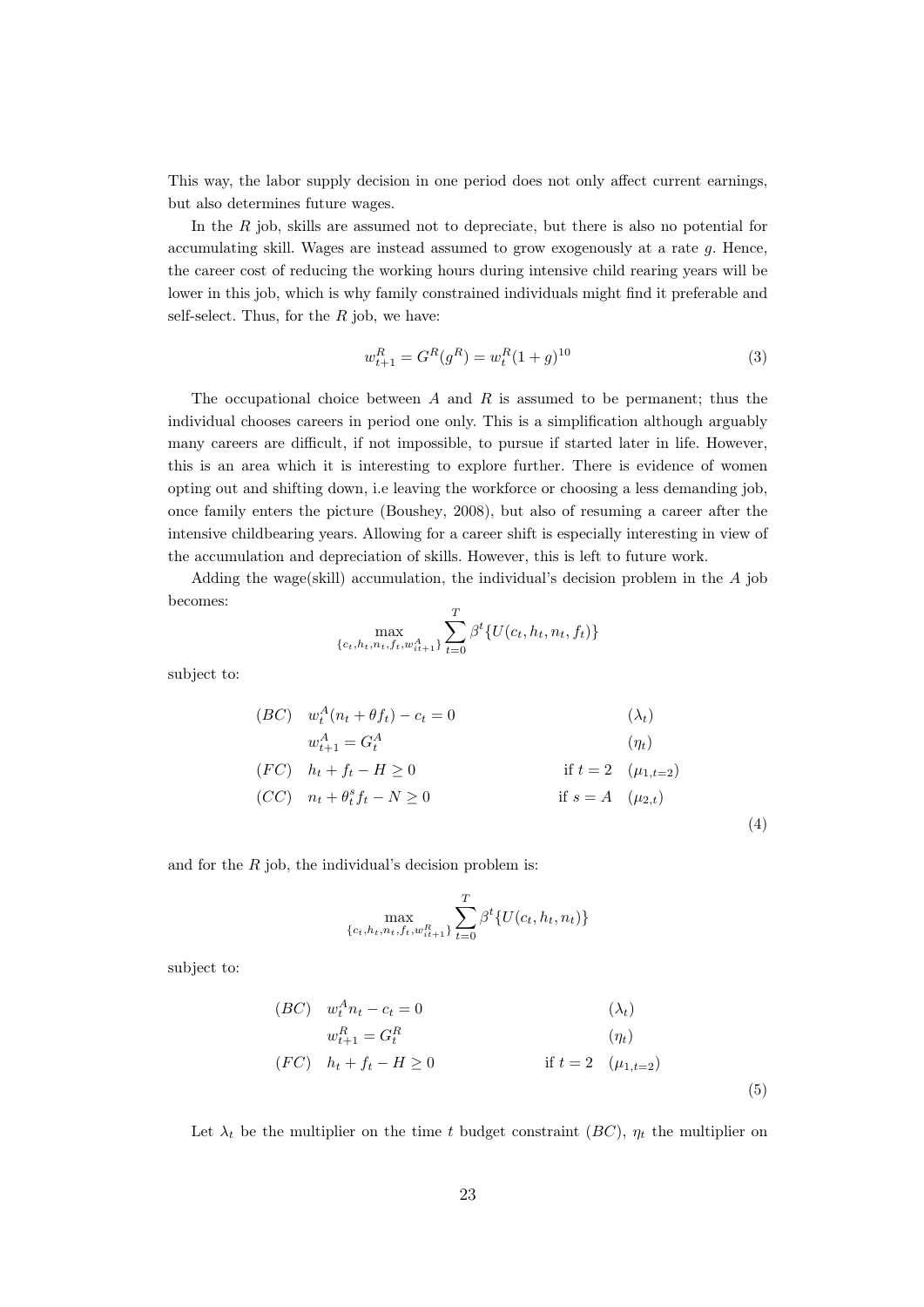the human capital accumulation constraint,  $\mu_{1,t=2}$  the multiplier on the family constraint  $(FC)$  and  $\mu_{2,t}$  the multiplier on the career constraint  $(CC)$  if holding the A job. In what follows, the different cases are solved for, starting with the unrestricted case in the R job and ending in the  $A$  job where both time restrictions bind. In the cases where the family constraint binds, the second period is solved for separately to make clear the key components of the model.

# 4.1 The R job

#### i) Unrestricted case

In this case, none of the time restrictions bind. The individual optimizes over consumption, home production and hours worked using no flexible hours. Wages grow exogenously at a rate g. The first-order conditions are:

$$
c_t: \quad \beta^{t-1}U_{c_t} - \lambda_t = 0 \tag{6}
$$

$$
h_t: \quad \beta^{t-1}U_{h_t} = 0 \tag{7}
$$

$$
n_t: \quad \beta^{t-1}U_{n_t} = \lambda_t w_t^R \tag{8}
$$

$$
\lambda_t: \quad w_t^R n_t - c_t = 0 \tag{9}
$$

Dividing equation 8 by 6, we get the usual relationship between the marginal utility of work and consumption,  $\frac{U_{n_t}}{U_{c_t}} = c_t B(n_t + h_t)^{\alpha - 1} = w_t^R$ . By equation 7 we have that the marginal utility of home production is equal to the disutility of work,  $\frac{b}{h_t} = B(n+h)^{\alpha-1}$ . Combining these, the optimal relationship between market hours and home production is  $n_t = \frac{1}{b}h_t.$ 

# ii) Family constrained

The problem of the family constrained individual in the  $R$  job is very similar. The first, third and fourth period are the same as the problem described above. In the second period,  $h_2 = H$  since there is no flexibility in the R job. Substituting H into the expression of the MRS between work and consumption, *n* is now the solution to  $B(n_t + H_t)^{\alpha - 1} = \frac{1}{n}$ .

# 4.2 The A job

#### iii) Unrestricted case

An individual working the A job who is unconstrained by family is only deciding on one variable, i.e. the amount of home production. To see this, remember that  $\theta < 1$  so no flexible hours will be used,  $f_t = 0$ . Moreover, since the career constraint binds, the amount of market work is predetermined,  $n_t = N$ . Looking at equation 11, the optimal amount of home production is given by the solution to  $\frac{b}{h_t} = B(N + h_t)^{\alpha - 1}.$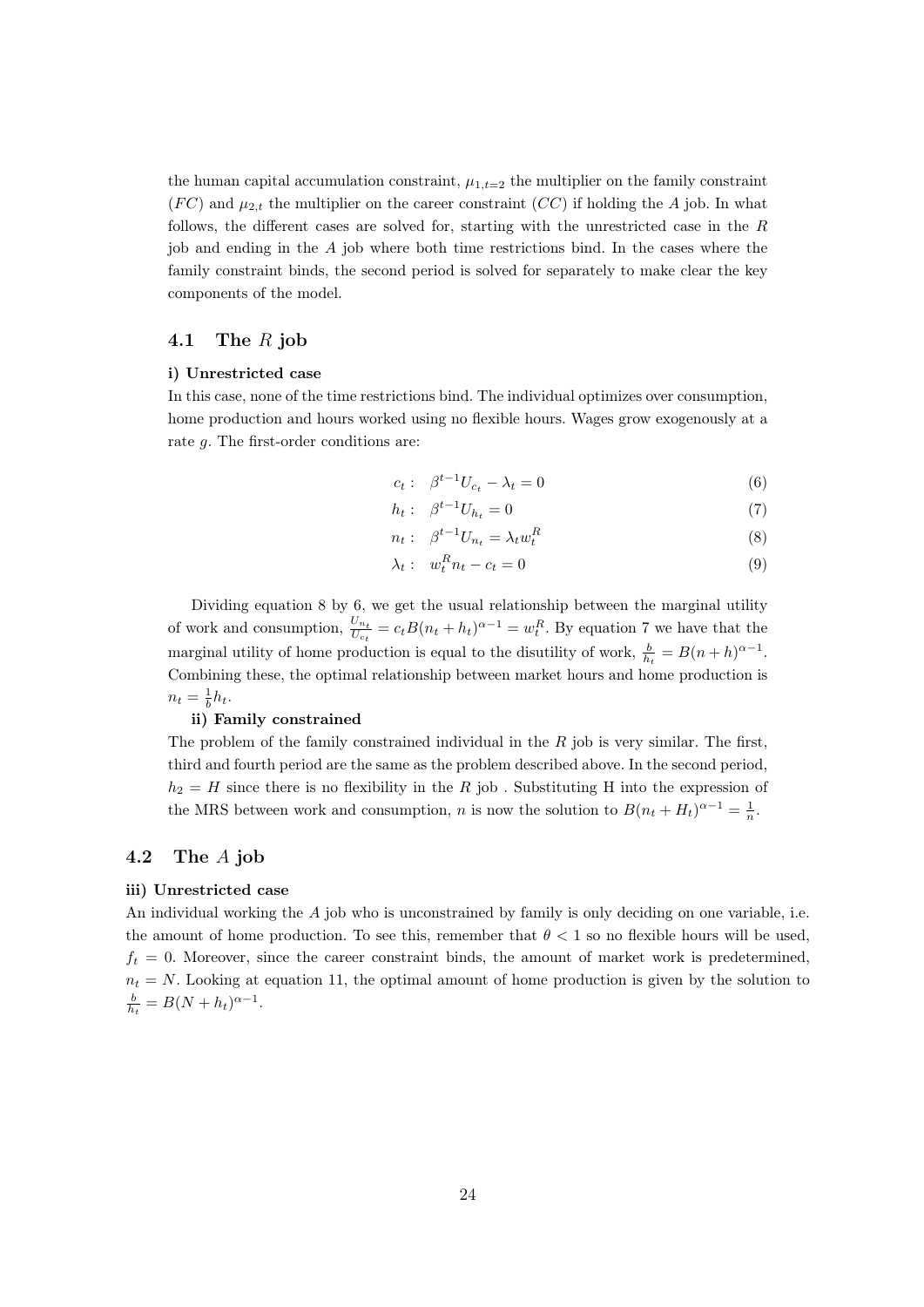The first-order conditions for the individual problem with respect to c, h, n and  $w_{t+1}$  are:

$$
c_t: \ \beta^{t-1} U_{c_t} - \lambda_t = 0 \tag{10}
$$

$$
h_t: \ \beta^{t-1} U_{h_t} = 0 \tag{11}
$$

$$
n_t: \quad \beta^{t-1}U_{n_t} = \lambda_t w_t^A + \eta_t G_{n_t}^A + \mu_{2,t} \tag{12}
$$

$$
w_{t+1}: \quad \eta_t = \lambda_{t+1} n_{t+1} + \eta_{t+1} G^A_{w^A_{t+1}} \tag{13}
$$

In period II, the family constraint binds and the individual may find it optimal to also use flexible hours, which is why the first-order condition changes to:

$$
Period II:
$$

$$
c_t: \quad \beta^{t-1}U_{c_t} - \lambda_t = 0 \tag{14}
$$

$$
h_t: \ \beta^{t-1}U_{h_t} + \mu_{1,t} = 0 \tag{15}
$$

$$
n_t: \ \beta^{t-1} U_{n_t} = \lambda_t w_t^A + \eta_t G_{n_t} + \mu_{2,t} \tag{16}
$$

$$
f_t: \ \beta^{t-1}U_{f_t} = \lambda_t w_t^A \theta + \eta_t G_{n_t} + \mu_{1,t} + \mu_{2,t} \theta \tag{17}
$$

$$
w_{t+1}: \quad \eta_t = \lambda_{t+1}(n_{t+1} + \theta f_{t+1}) + \eta_{t+1} G_{w_{t+1}^A}
$$
\n
$$
(18)
$$

Equations 14 and 15 are typical first-order conditions for consumption and home production, respectively. In the second period, when the family constraint binds, the (net) marginal utility of home production is equal to the shadow cost of the family constraint. Dividing 15 by 14, we get:

$$
\frac{U_{h_t}}{U_{c_t}} = \frac{\mu_{1,t}}{\lambda_t} \tag{19}
$$

So the marginal rate of substitution between home production and consumption equals the ratio of the shadow cost of the constraint to the marginal utility of wealth. In periods where the family constraint does not bind, the right-hand side is equal to zero, and the net marginal utility of home production equals the marginal utility of consumption.

Equation 16 is the first-order condition with respect to market hours. The first term on the righthand side is the wage multiplied by the marginal utility of wealth. The second term captures the effect of human capital accumulation from working. It is clear from 16 that additional hours of work do not only result in the benefit of additional income but also in the benefit of higher wages in the future. Both these effects must be weighed against the disutility of working another hour and the shadow value of the career constraint. As in Wallenius (2011), this implies that the opportunity cost of time is flatter than the observed wage schedule, (in this case even more due to  $\frac{\mu_{2,t}}{\lambda_t}$ ). The first-order condition with respect to flexible hours is very similar to that of market hours. The key difference is that both the benefit from income and from higher future wages is scaled down by  $\theta$  as the flexible hours are less productive. Moreover, the shadow cost of the family constraint and the shadow cost of the career constraint (scaled by  $\theta$ ) enter on the right-hand side. Equation 18 is the law of motion for wage (skill).

Dividing 16 and 17 by 14 gives the MRS between market work and consumption and flexible work and consumption, respectively:

$$
\frac{U_{n_t}}{U_{c_t}} = w_t^A + \frac{\eta_t}{\lambda_t} G_{n_t}^A + \frac{\mu_{2,t}}{\lambda_t} \tag{20}
$$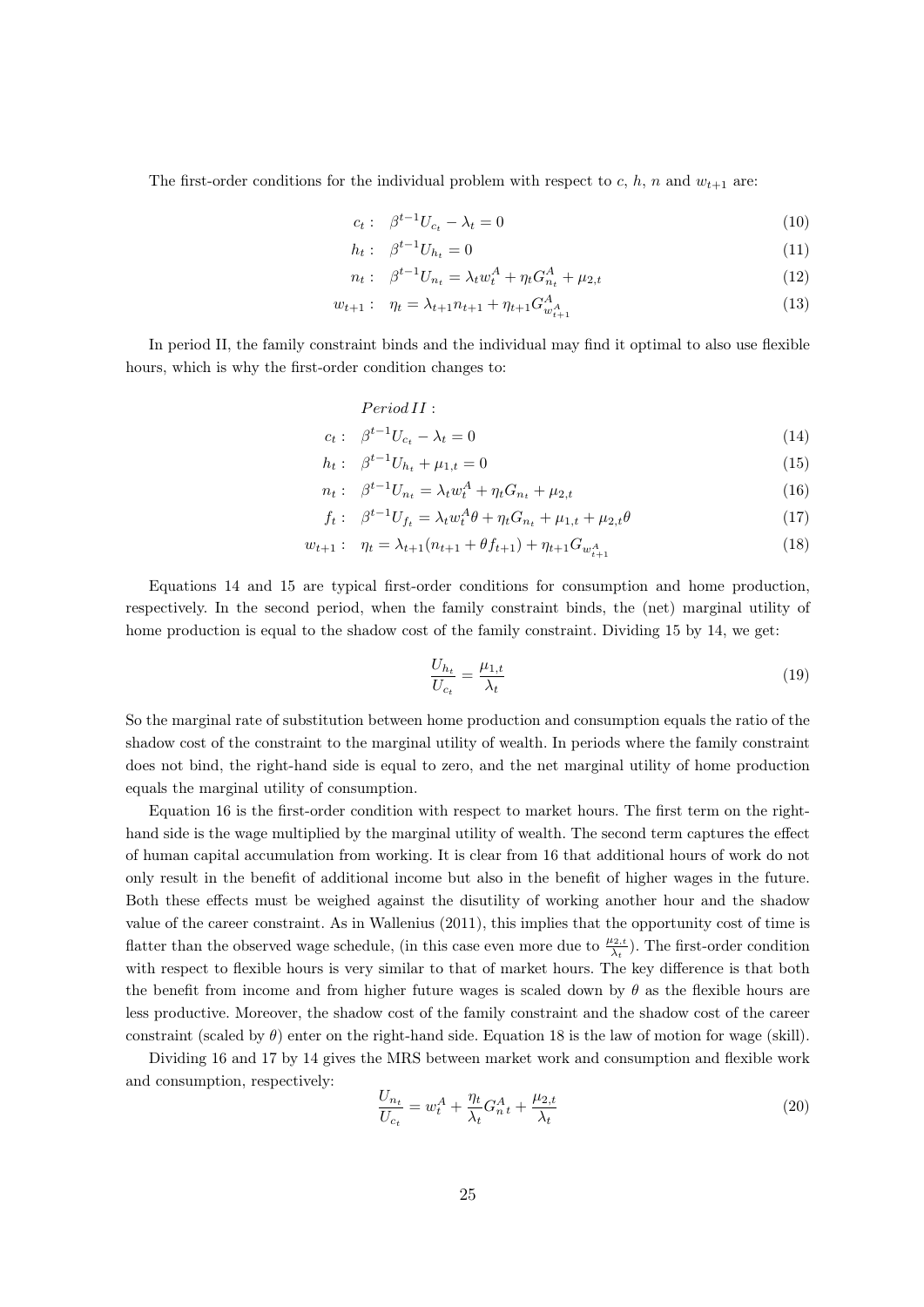$$
\frac{U_{f_t}}{U_{c_t}} = w_t^A \theta_t + \frac{\eta_t}{\lambda_t} G_{f_t}^A + \frac{\mu_{1,t}}{\lambda_t} + \frac{\mu_{2,t}}{\lambda_t} \tag{21}
$$

Combining 20 and 21, we see that the shadow cost of the family constraint is equal to the difference in income generated by supplying  $f$  instead of  $n$  plus the difference in marginal human capital accumulation for n compared to f, multiplied by the shadow value of skill. The last term  $\mu_{2,t}(1-\theta)$  reflects the shadow cost of the career constraint, weighted by the productivity loss of using flexible hours:

$$
\mu_{1,t} = \lambda_t w_t^A (1 - \theta) + \eta_t (G_{n_t}^A - G_{f_t}^A) + \mu_{2,t} (1 - \theta) \tag{22}
$$

# 4.3 Parameters

The parameters  $\{\alpha, b, B, w_{A,0}, w_{R,0}, D_t, \gamma, \beta, \varphi_t, g, N \text{ and } H\}$  need to be calibrated. Taking the model to the data and doing a full quantitative assessment is beyond the scope of this paper. The aim here is to develop a framework that in a structured way incorporates an important feature of the conditions forming labor supply for women today. To this end, I therefore calibrate the model drawing on the results of other authors. The parameters of the utility function are from Olivetti (2006), unless otherwise stated.<sup>22</sup> The weight on home production, b, is set to 0.35. The parameters that govern the disutility of work, A and  $\alpha$ , are set to 25 and 3.02, respectively. Olivetti estimates  $\alpha$  to be 2.88 for women and 3.02 for men. The higher value is chosen as there are no differences in preferences between individuals in the model, only differences in the constraints they face. The discount factor  $\beta = 1/(1-0.05)^{10}$  is set to 0.62 based on an annual interest rate of 5 percent. The wage in the initial period for the more complex analytical job,  $w_{A,0}$ , is normalized to 1. The corresponding wage for the routine job,  $w_{R,0}$ , is set to 0.8 to reflect the initial wage difference between complex and routine jobs. As we will see, over the life cycle, wage inequality grows as wages increase faster in the A job.

The career constraint  $N$  is set to 0.45, as in the static case. Wallenius (2011) created an average supply of life cycle hours using PSID data and found hours to be on average 0.40 over the life cycle, peaking just over 0.41. Choosing 0.45 is thus not too high and results in a binding CC. Moreover, this is very close to the average share of hours men devoted to work in the 1990's as documented by Olivetti (2006) using PSID data.<sup>23</sup> As in the static model, I assume H to be 0.3. This is the same order of magnitude as in Olivetti (2006) who finds that women spend 32 percent of their time in the second ten-year period on childcare.

In the literature, a wide range of values has been documented for the learning parameter  $\gamma$ . Imai and Keane (2004) estimate  $\gamma$  to be 0.23, Huggett et al. (2006) find a value around 0.7. Wallenius (2011) evaluates her model at  $\gamma = 0.5$  which is close to Olivetti (2006) who sets  $\gamma$  to be 0.4. Once more, I here follow the parameter values of Olivetti. Finally, the parameter values for  $\varphi_t$  are set using the estimated parameters of the human capital production function for men in 1970 in Olivetti.<sup>24</sup> The parameter values are summarized in table 3.

 $^{22}$ As a robustness check I use the parameters in Wallenius (2011). The qualitative results remain unchanged. <sup>23</sup>Assuming a total endowment of 5000 hours, the average share devoted to work is 0.44 in ages 20-29 and

<sup>0.46</sup> for the remaining three 10 year periods.

<sup>&</sup>lt;sup>24</sup>Since these parameter estimates are obtained using yearly data, I follow the procedure in Olivetti (2006) and iterate the law of motion for wages (skill) over the ten-year period assuming constant hours of work.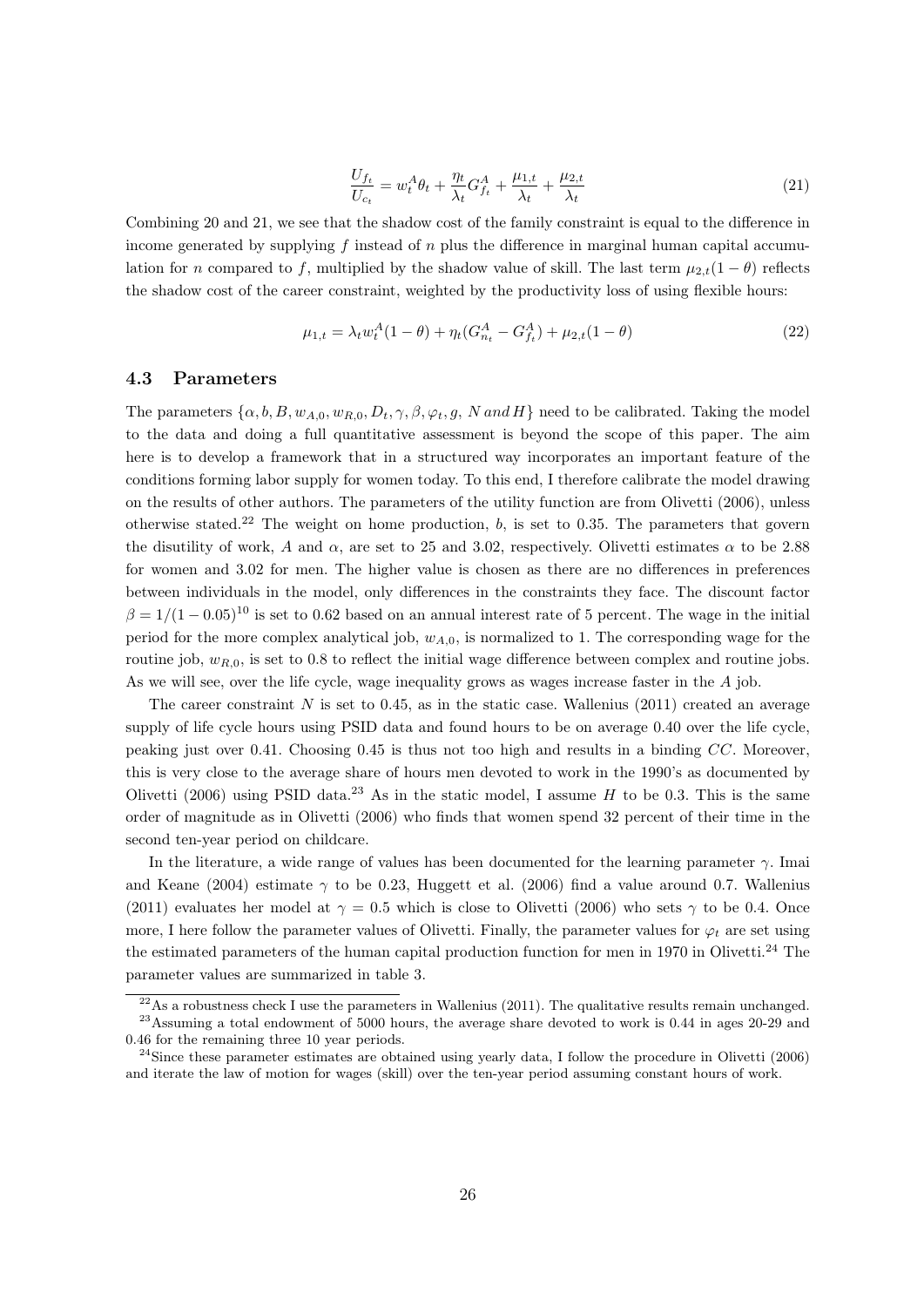| Parameter                  | Value                  | Comment                                 |
|----------------------------|------------------------|-----------------------------------------|
| b                          | 0.35                   | Weight on home production               |
| B                          | 25                     | Disutility of work                      |
| $\varphi_{t=1}$            | 0.0136                 | Returns to experience                   |
| $\varphi_{t=2}$            | 0.0118                 | Returns to experience                   |
| $\varphi_{t=3}$            | 0.0100                 | Returns to experience                   |
| $\alpha$                   | 3.02                   | Frisch elasticity= $\frac{1}{\alpha-1}$ |
| $\gamma$                   | 0.4                    | Learning parameter                      |
| β                          | $0.62$ (over 10 years) | Discounting                             |
| $\delta$                   | 0.2                    | Depreciation                            |
|                            |                        | Initial wage $A$ job                    |
| $w_{1}^{A}$<br>$w_{1}^{R}$ | 0.8                    | Initial wage $R$ job                    |
| H                          | 0.3                    | Family constraint FC                    |
| N                          | 0.45                   | Career constraint $CC$                  |
| 9                          | 0.03                   | Exogenous wage growth                   |

Table 3: Parameter values

# 4.4 Results

As in the static version, the model is solved over a grid of technology for the average constrained individual with  $\xi = 1$  and  $\xi = 0$ , respectively (translating into a FC-individual with H=0.3 and an unconstrained individual) for the two different careers.<sup>25</sup> In figure 9, the life-time utility for an  $FC$ individual is shown for the different careers. The blue solid line represents the utility in the  $R$  job and the red solid line that in the  $A$  job. To illustrate the impact of returns to experience, dashed lines represent the utility when returns to experience are shut down. In that case, the wages in the A and  $R$  job are assumed to grow exogenously. As seen in figure 9, adding returns to experience makes it optimal to pursue the A job at lower levels of flexible technology. The reason is that more skill is accumulated in the  $A$  job compared to the  $R$  job as a result of more hours of work. In this setting, since  $A$  is career constrained, hours of work do not change as a result of skill accumulation.<sup>26</sup>

Olivetti (2006) documents that the lifecycle profile of married women in the 1970's was double peaked, i.e that labor supply is high at the beginning of working life, substantially lower during the child bearing years, and then high again as the children grow older. She also documents a distinct difference for married women in the 1990's, who instead had a single peaked profile, more similar to that of men. Comparing the two periods, Olivetti estimates that women's returns to experience had increased by 25 percent and those of men only by 6 percent and finds that the change in returns to experience could explain almost the entire increase in labor supply. However, Olivetti's model is silent on why the returns to experience had increased. The mechanism suggested by the present model is that it does not only involve more hours, but also more complex jobs.

In figure 10, market hours and flexible hours are plotted for low levels of technology,  $\theta = 0.01$ , near full flexibility,  $\theta = 0.99$  and the point  $\theta = \theta^*$  where utility in the A job just dominates that in the R job. First, the blue solid line is the lifecycle profile of an  $FC$ -individual in the R job. Since there is no flexibility in the  $R$  job, market hours drop substantially in the second period when the family

 $^{25}\theta$  is varied from 0.001 in steps of 0.001 to 0.999.

<sup>&</sup>lt;sup>26</sup>If there is skill accumulation also in the R job, the hours profile will change in that job. Compared to exogenous wage growth, individuals will then find it optimal to work more in the early periods to accumulate a higher wage.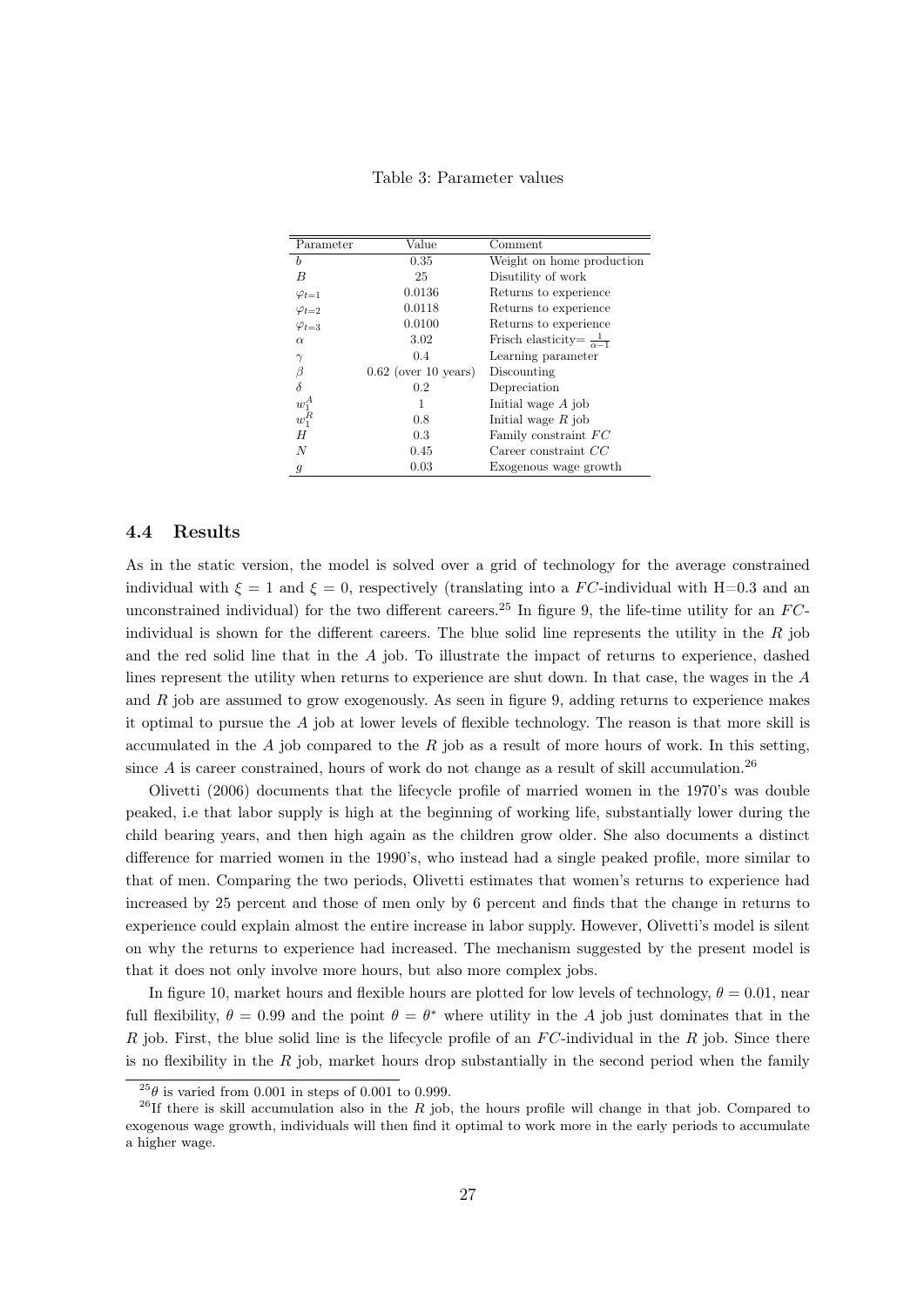Figure 9: Lifetime utility



constraint binds and the profile is double peaked as in Olivetti. The red solid lines show the market hours (panel A) and flexible hours (panel B) in the A job. For very low levels of technology, the market hours would equal what is demanded by the career requirements  $N$ , but since the sacrifice on home production and leisure would be so large, the less demanding job is chosen. Once more, as flexibility improves sufficiently, the  $A$  job becomes optimal. The new allocation of time involves substituting market hours for flexible hours and the total time devoted to work is larger than for the unconstrained individual to compensate for lower productivity at home. Interestingly, when flexible hours can be used, the change in choice of careers implies that the dip in job the life cycle profile of labor supply (as seen in the blue solid line of panel A) disappears, the profile effective labor supply  $n + \theta f$  of the A is flat to meet the career requirements. A fully flexible technology implies that the  $FC$ -individual decreased the total time devoted to work to that of the unconstrained individual, supplying about one third of total labor supply from home.

Turning to home production, we saw in section 3.2.2 that changing careers implied a large reallocation of time. Here, the fact that  $FC$  only binds in one period and that returns to experience increase the opportunity cost of working less is larger make the reallocation even larger in the second period compared to the static case, since it now becomes optimal to pursue the  $A$  job at less efficient levels of technology. Consequently, comparing  $\theta = \theta^*$  going from R to A implies a drop in home production from 0.20 to 0.08, and in leisure from 0.56 to 0.41. Compared to the unconstrained individuals, a  $FC$ -individual in the A job has about 30 percent less time for leisure. The trade off is thus substantial both in terms of home production and leisure.

Although, for  $\theta \geq \theta^*$ , it is optimal to choose the A job from a lifetime utility perspective, the results are mixed when utility for  $R$  and  $A$  is compared period by period. The blue dashed line in figure 12 is discounted utility for a family constrained individual in the  $R$  job and the red line the corresponding utility in the A job. Utility is evaluated at  $\theta^*$ , i.e where it just becomes optimal to choose the more demanding career. As seen in figure 12, the trade off in terms of leisure and home production that is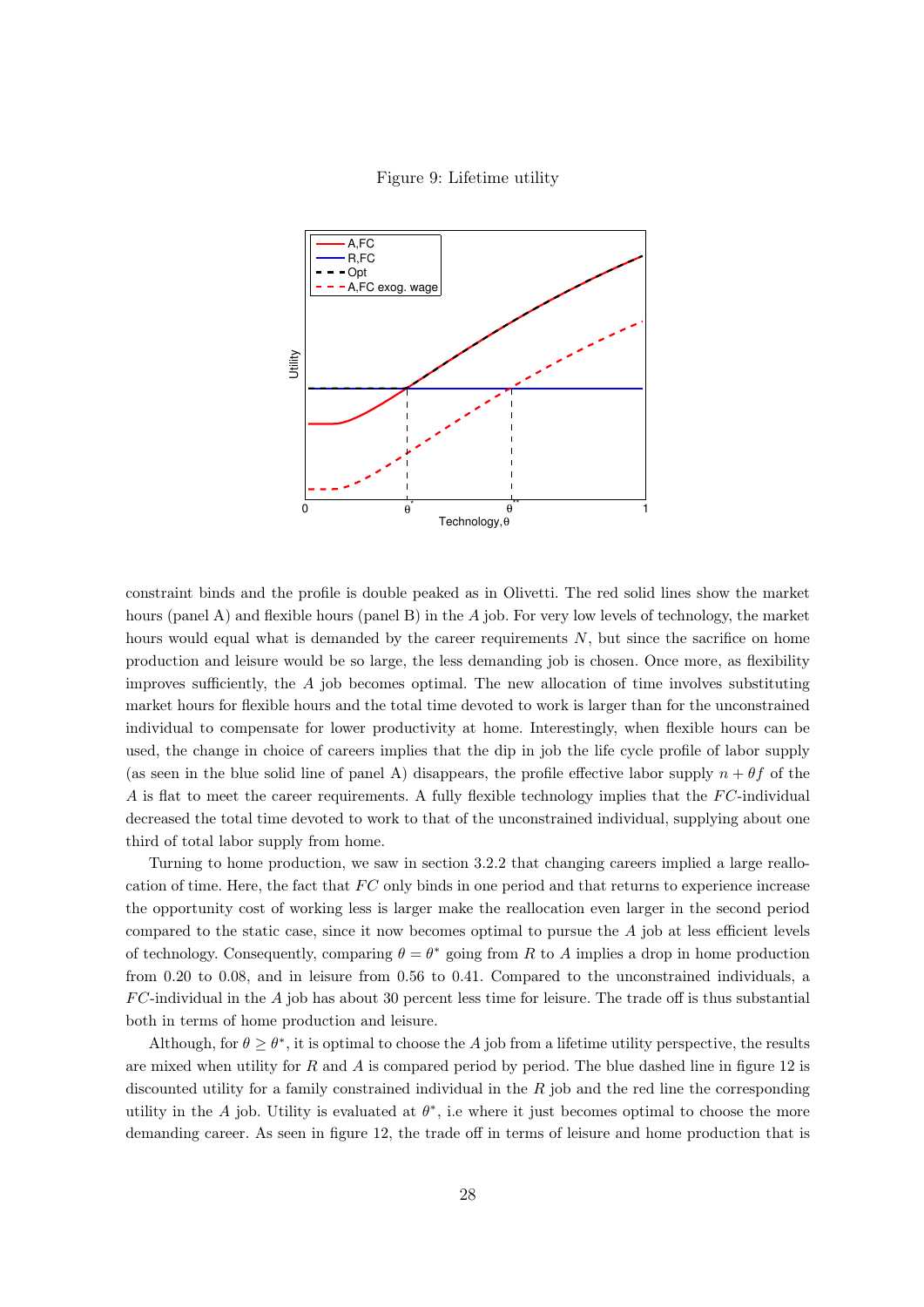

Figure 10: Labor supply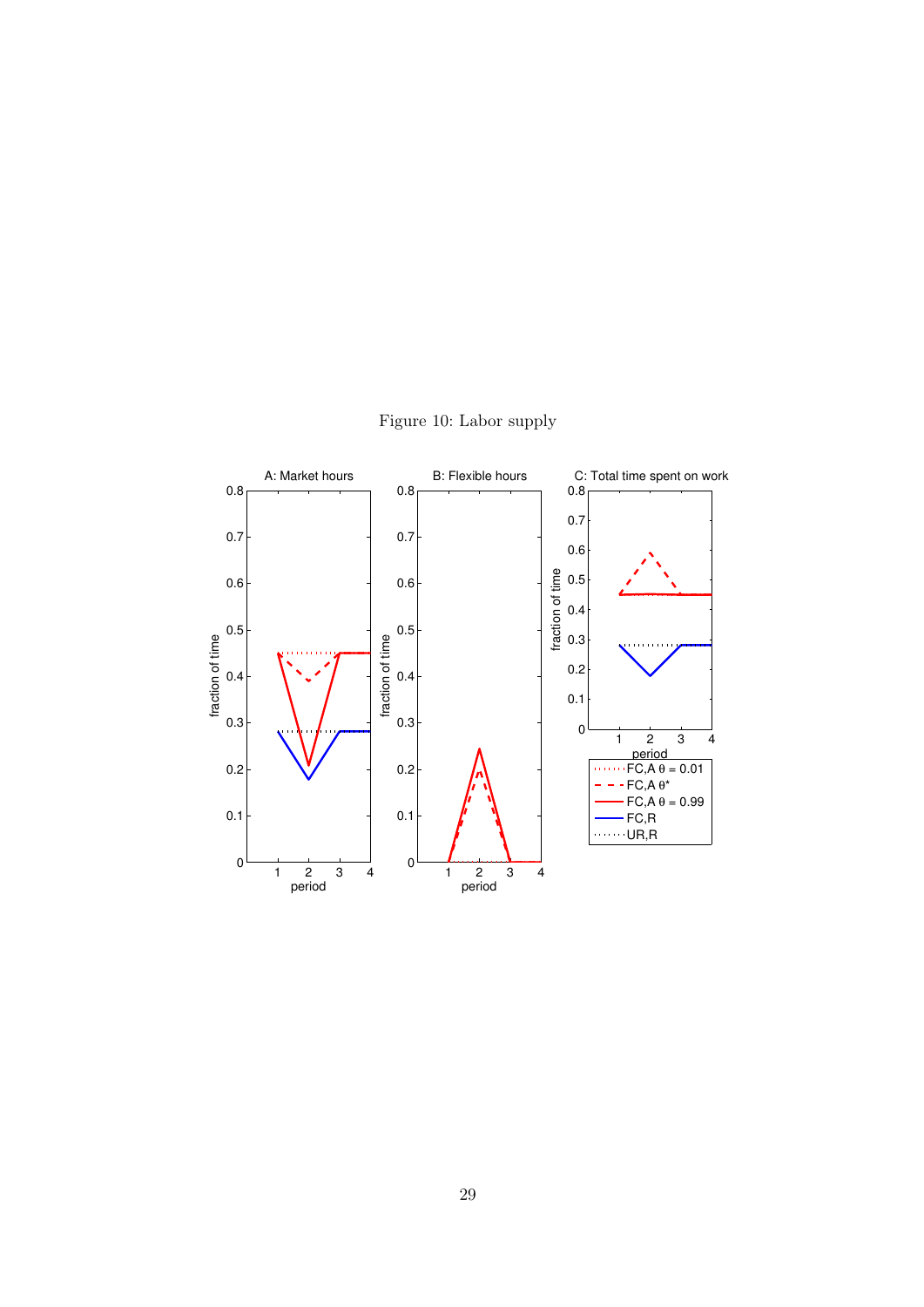

Figure 11: Home production and leisure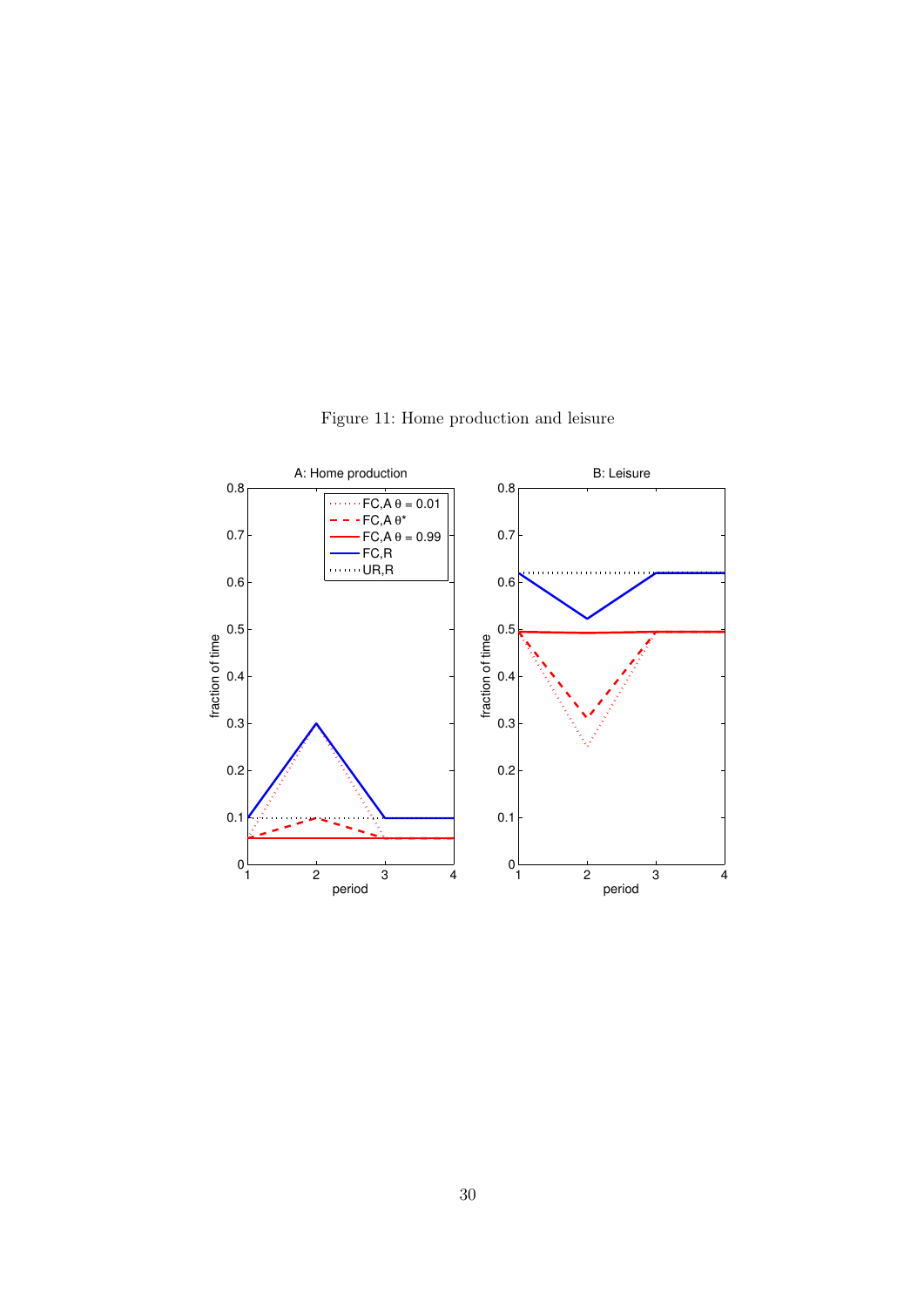Figure 12: Period utility



involved with choosing the more demanding career makes the period utility for the family constrained individual in the  $A$  job utility in the second period lower than that in the  $R$  job.

This result is connected to a recent literature studying female happiness. Stevenson and Wolfers (2009) document a decline in female happiness, both in absolute terms and relative to men. A possible hypothesis is that the source of women's declining happiness is the "second shift' associated with pursuing both career and family. However, Stevenson and Wolfers (2009) find no evidence that the decline in happiness is more pronounced among working mothers as compared to non working mothers, when comparing single to married mothers, prime age women to other age-groups or highly educated to less educated. Hence, although they document a decline in overall female happiness, they find no evidence that working the second shift is the underlying cause. However, as pointed out by the authors, there are large compositional changes within these groups over the period studied. Women have become more educated, they participate in the labor market to a larger extent and have children later in life. On the other hand Mencarini (2012) do find negative effects on happiness for working women. Using data from the European Social Survey between 2002 and 2008, they find that in particular for women employed more than 30 hours per week, happiness is negatively affected by a large share of housework compared to other groups.

### 4.5 Relaxing the minimum requirement on an A job

So far, the trade-off between the A and the R job has been created by imposing a minimum requirement with respect to hours worked in the  $A$  job. This assumption is relaxed in this section. There is, however, still a 'natural' minimum requirement in place since skills depreciate in the A job. The cost of a career interruption is larger, the larger the depreciation of human capital and the larger the forgone skill accumulation. This means that if labor supply is too low, skills depreciate on net, thus making the A job less attractive than the R job. Remember, the R job neither has skill accumulation nor depreciation and the wage growth is thus unaffected by career interruptions or lower hours during childbearing years.

Returning to the problem in section 4.2 and removing the career requirements, the first-order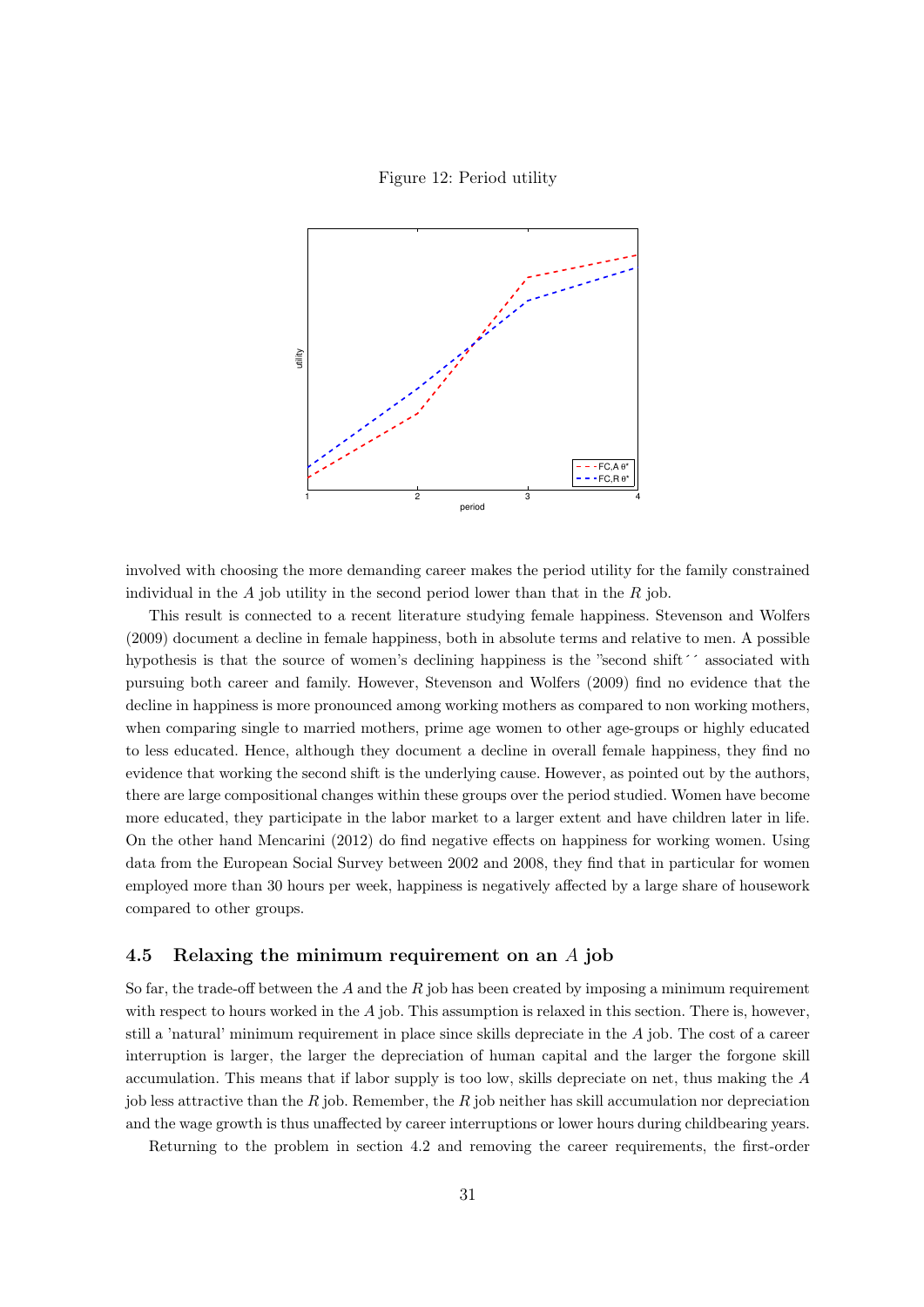condition with respect to n becomes:

$$
n_t: \quad \beta^{t-1}U_{n_t} = \lambda_t w_t^A + \eta_t G_{n_t}^A + \mu_{2,t} \tag{23}
$$

$$
w_{t+1}: \quad \eta_t = \lambda_{t+1} n_{t+1} + \eta_{t+1} G^A_{w^A_{t+1}}
$$
\n
$$
(24)
$$

and in the second period, for the family constrained individual, the first-order condition with respect to f changes to:

$$
f_t: \ \beta^{t-1}U_{f_t} = \lambda_t w_t^A \theta + \eta_t G_{n_t} + \mu_{1,t} + \mu_{2,t} \theta \tag{25}
$$

Redoing the manipulations in 4.2, the MRS between market work and consumption and flexible work and consumption looks almost as before, only without the terms in  $\mu_2$ , t:

$$
\frac{U_{n_t}}{U_{c_t}} = w_t^A + \frac{\eta_t}{\lambda_t} G_{n_t}^A \tag{26}
$$

$$
\frac{U_{f_t}}{U_{c_t}} = w_t^A \theta_t + \frac{\eta_t}{\lambda_t} G_{f_t}^A + \frac{\mu_{1,t}}{\lambda_t} + \frac{\mu_{2,t}}{\lambda_t} \tag{27}
$$

Combining 26 and 27, the shadow cost of the family constraint is equal to the difference in income generated by supplying f instead of  $n$  plus the difference in marginal human capital accumulation for  $n$  compared to  $f$ , multiplied by the shadow value of skill.

$$
\mu_{1,t} = \lambda_t w_t^A (1 - \theta) + \eta_t (G_{n_t}^A - G_{f_t}^A)
$$
\n(28)

How are the time allocations affected? Qualitatively, the same patterns remain.<sup>27</sup> As seen in figure 13, the skill accumulation creates an incentive to work more early in working life and less toward the end, compared to the constrained case. At  $\theta = \theta^*$ , the double peak is still present in the A job, although to a lesser extent than in the  $R$  job. This implies that the individual working in the  $A$  job will accumulate less skill over the career and the fact that the loss of hours happens early in the lifecycle makes the consequences larger.

The effects of forgone skill accumulation are illustrated in figure 15. First, compare the wage profile of a family constrained individual when it just becomes optimal to pursue the  $A$  job (red dashed line) to the wage profile when technology is nearly fully flexible in the same job (the red solid line). The decrease in hours worked in the second period translates into a wage difference where the wage of the family constrained individual is 71 percent of that of the unconstrained individual in the fourth period. This wage difference decreases as technology improves; at  $\theta = 0.7$ , only a ten percent difference remains and when technology is fully flexible, the gap to the unconstrained individual closes (almost) completely.

<sup>&</sup>lt;sup>27</sup>Note that when the minimum requirements on the  $A$  job are relaxed, the utility from this job increases and the life time utility shifts upwards. To give the  $R$  job a fair chance, set the initial wages to be equal in the two jobs and just let the different processes for wage(skill) accumulation play a role.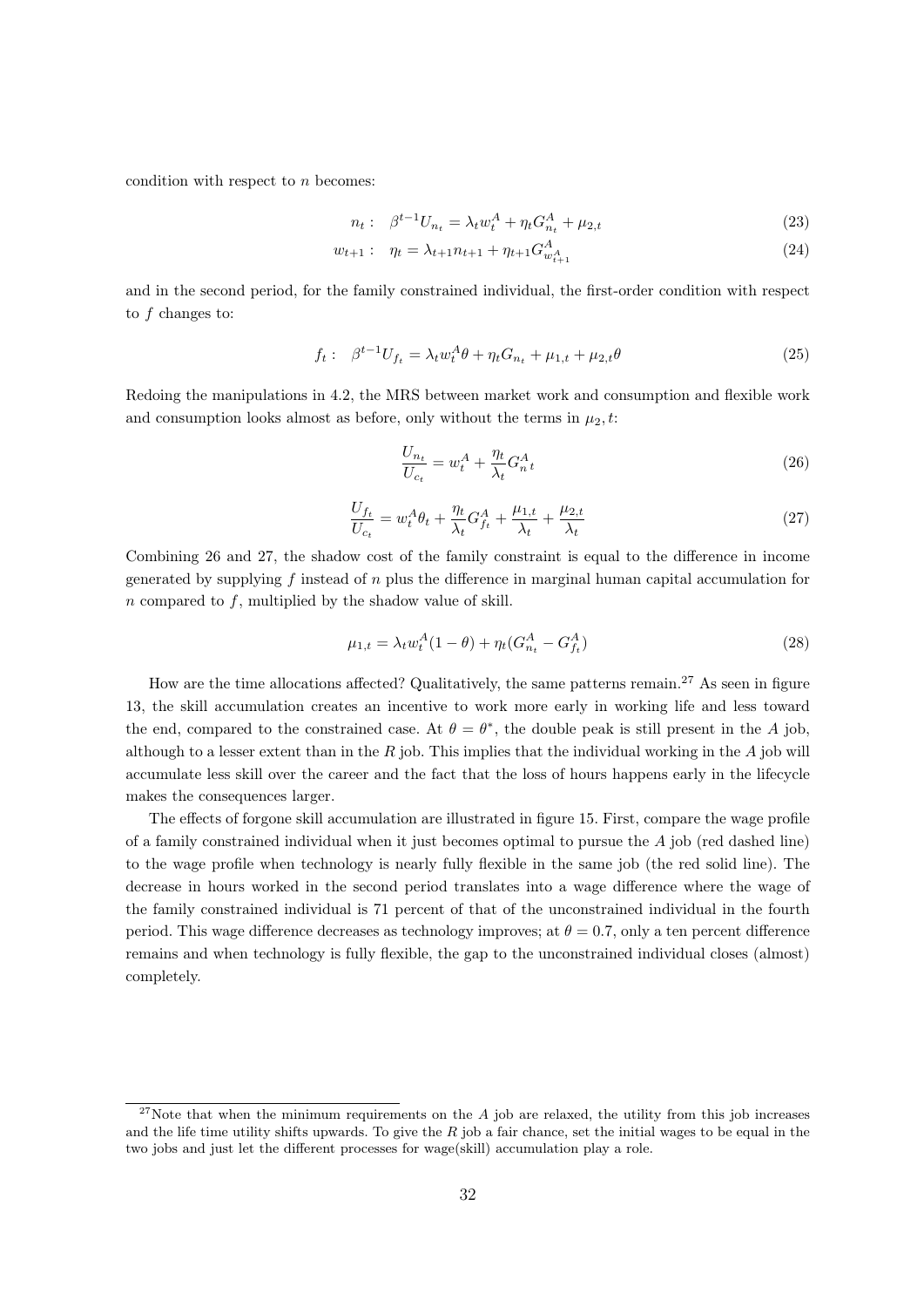

Figure 13: Labor supply - no minimum requirements on the A job

Figure 14: Home production and leisure - no minimum requirements on the A job

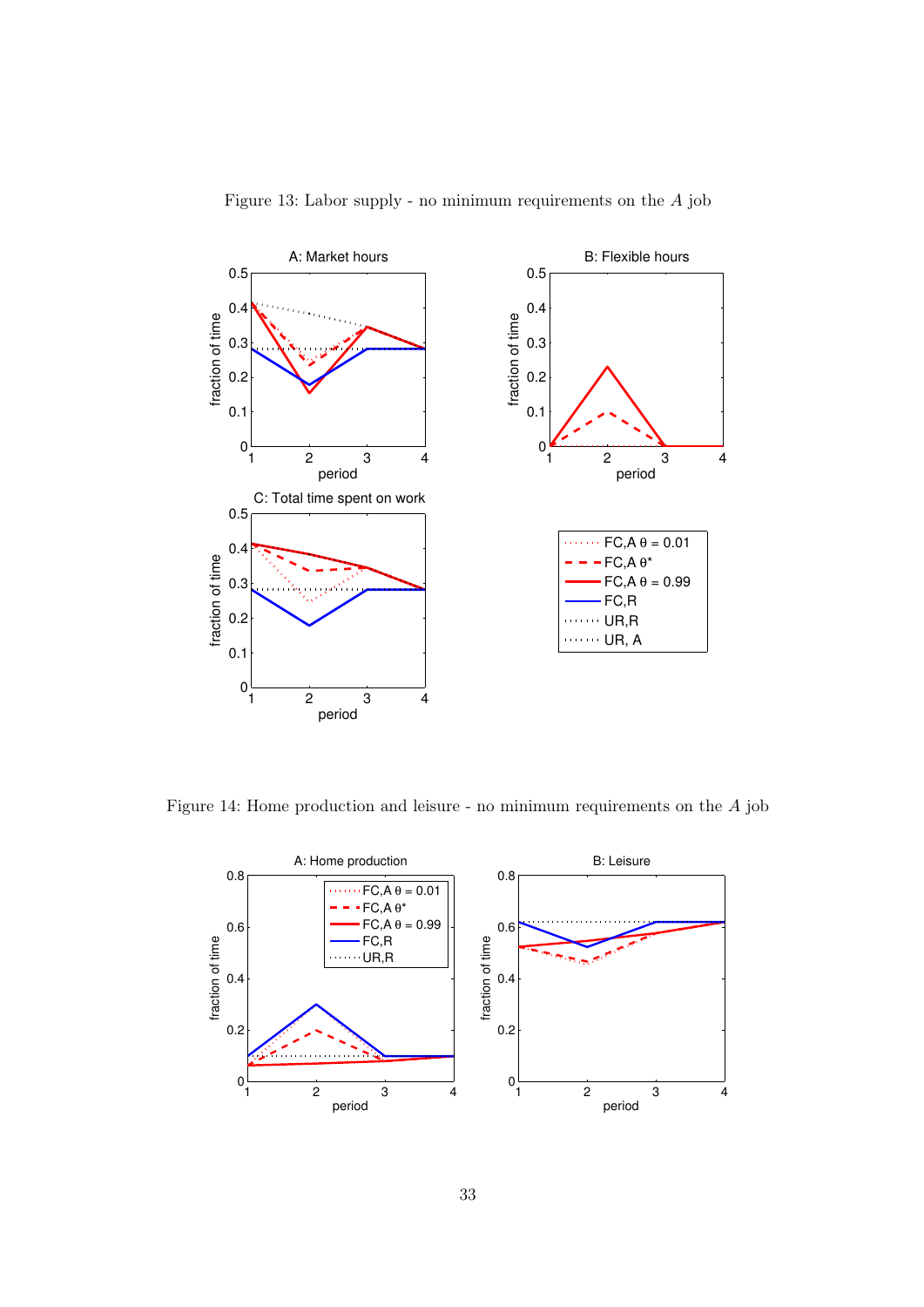



# 5 Discussion and concluding remarks

Clearly men and women to some extent face different conditions on the labor market. The most obvious is the consequences of having a family, which does not only imply a career break (short or long), but also affects women's working conditions during the years the children are young. One reason is that there is a time constraint associated with having a family, one that traditionally has largely been imposed on the mothers. Yet, women today do not only work more (Attanasio et al., 2008; Olivetti, 2006), they do so in jobs with a larger skill content (Black and Spitz-Oener, 2010) and have higher returns to experience Olivetti (2006). In Sweden, although the participation levels have flattened out, female labor supply along the intensive margin has continued to increase. For women with small children, the career commitment in terms of share of full-time has increased substantially over the last fifteen years. Moreover, this movement on the intensive margin came in parallel with these women entering more complex jobs.

In this paper, I suggest a mechanism to help explain recent changes. The key components are two assumptions regarding the labor market. First, more complex (and therefor) higher paying jobs require a minimum number of hours of labor supply to be productive and lead to a successful career. Second, workplace flexibility determines the degree to which labor can be shifted during the day so that some hours of labor can be supplied from home. This implies that time constrained individuals will choose the career oriented job only if they are willing to deplete leisure, or if the job is flexible enough.

I find that for low levels of flexibility, the sacrifice of pursuing a more demanding career is too large, and family constrained individuals thus opt for the routine job. The labor supply profile of family constrained individuals exhibits the double peaked profile documented by Olivetti (2006) for women in the 1970's. When flexible technology becomes efficient enough, also family constrained individuals will find it attractive to pursue a more career oriented occupation. However, this implies a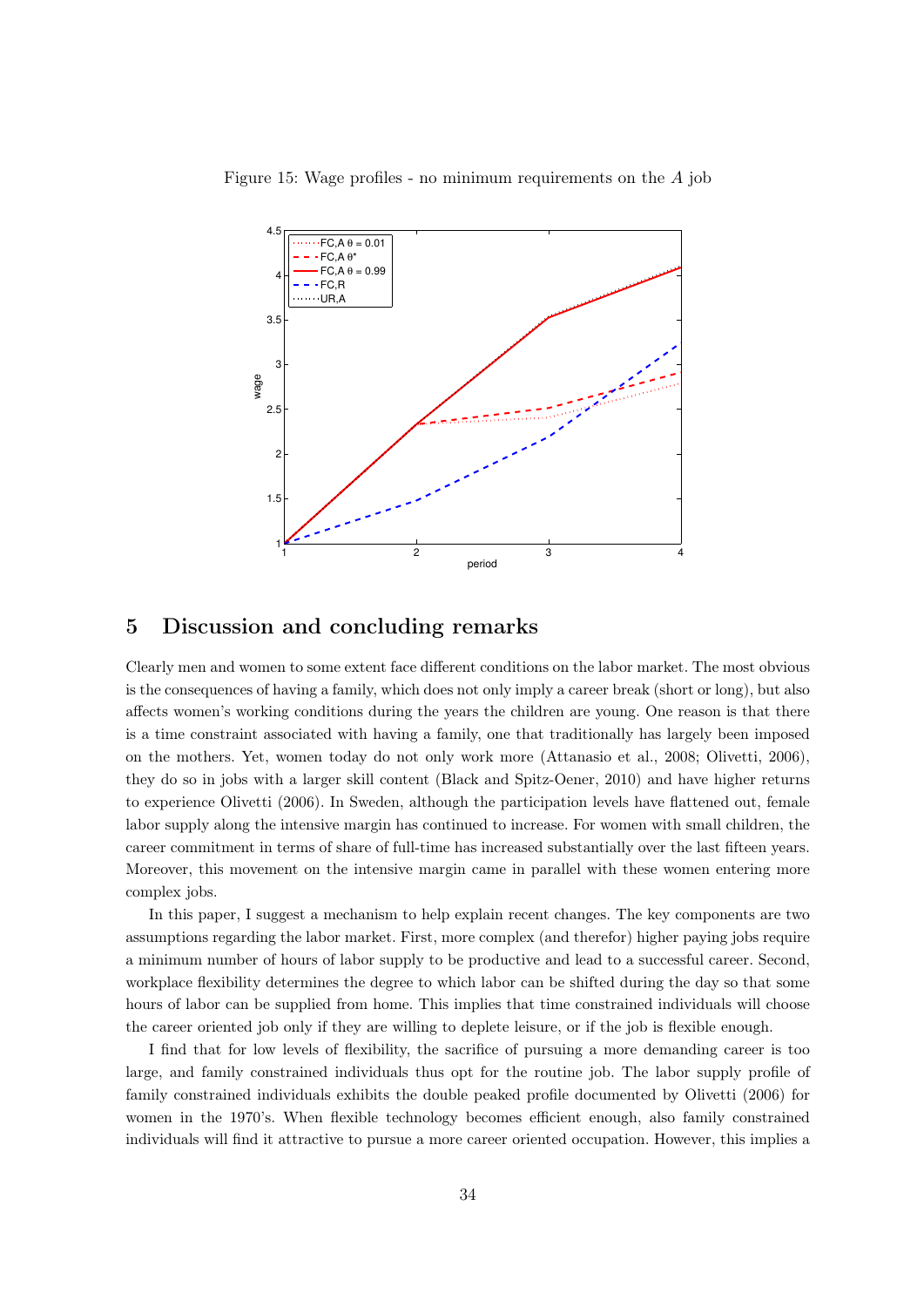large reallocation of time, where both leisure and home production decrease and flexible labor supply and market hours increase.

Adding skill accumulation to the model further strengthens the trade-off. When the stakes are higher in the sense that current labor supply choices carry over into future periods in determining wages, it will be optimal to pursue the more demanding career at lower levels of flexible technology and as a consequence, leisure is further depleted. Comparing period utility, this trade-off results in family constrained individuals having lower utility holding the analytic job, compared to the routine job in the period when the family constraint binds. Although not modeled, this has implications for women opting out or shifting down when the requirements from home are most demanding.

Relaxing the minimum requirements on the career oriented  $\vec{A}$  job, I show that the skill accumulation (and depreciation) by itself sustains the basic patterns found. Family constrained individuals in the A job will work less than those who are unconstrained, but more as compared to what they would in the routine job. Lower labor supply implies that the individual working on the  $\vec{A}$  job will accumulate less skill over her working life. The cost of a career interruption is larger the larger the depreciation of human capital and the larger the forgone skill accumulation. Evaluating at the level of flexible technology where it just becomes optimal to choose the more demanding career, the decrease in hours worked translates into a rather large difference in wage, where the wage of the family constrained individual is 71 percent of that of the unconstrained individual in the last period.

The relatively simple setup in the model presented here leaves some questions open for future work. The next obvious step is to take the model to the data and make a more careful calibration. In doing so, extending the model to endogenize the fertility choice and thus the size of the family constraint would shed some light on recent trends not only in working life, but also on their interaction with trends in family formation. Another aspect that needs to be addressed is how patterns differ by educational groups. Clearly, the concept of flexibility applies to many high-skilled occupations, but may also be relevant in some low-skilled occupations that rely on the use of ICT. In addition, for some occupations, the relevant concept of flexibility is to have a flexible schedule rather than the possibility of supplying work from home.

To conclude, this paper focuses on the supply side of the story. One consequence of women becoming increasingly more educated than men is that also the share of highly skilled labor with a high demand for flexibility increases. To compete for talent, this may increase the incentives for firms to adopt such practices. In an ongoing project, we thus turn to the firm side and aim at modeling the adoption of flexible work practices.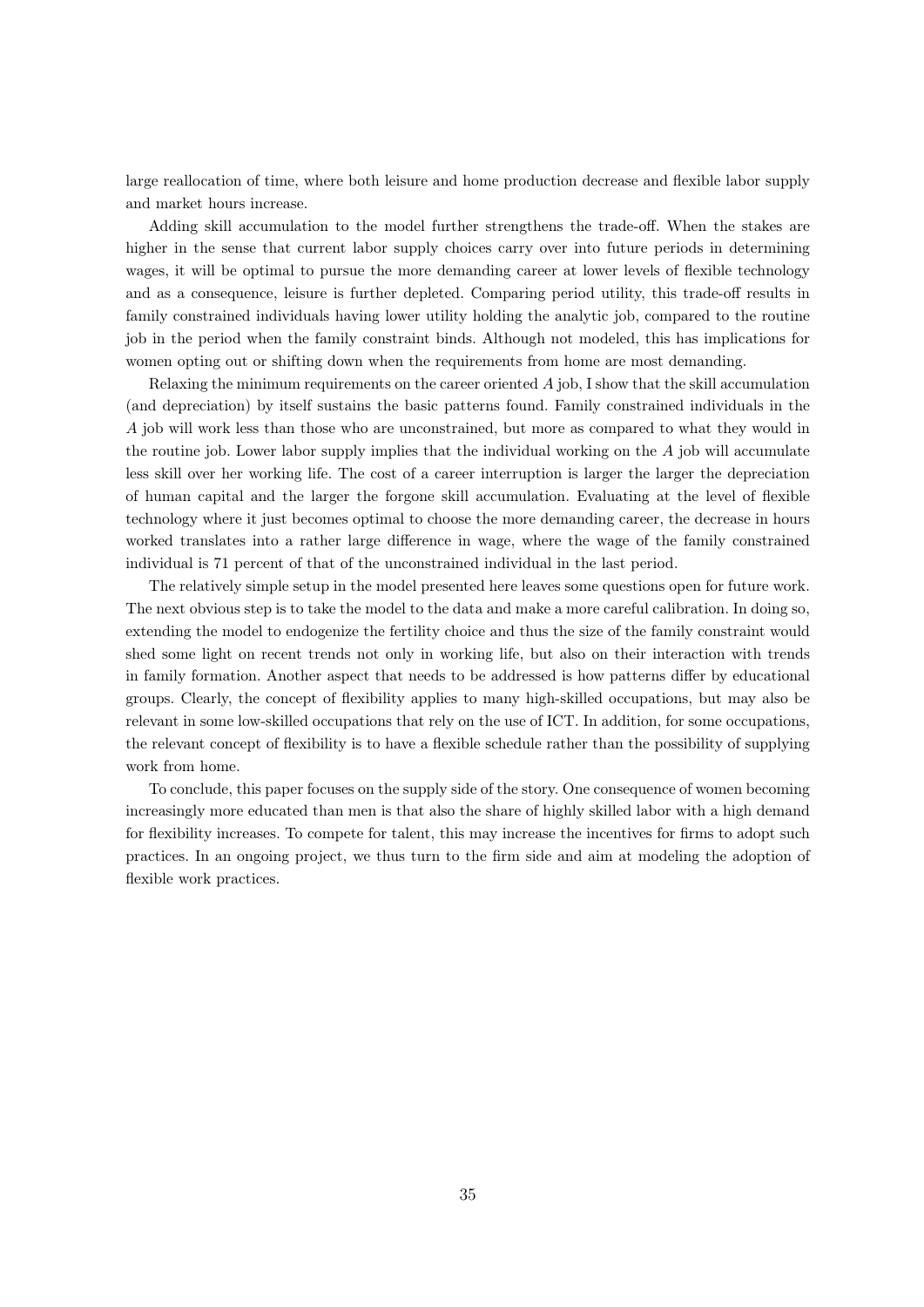# References

- Albanesi, S. and C. Olivetti (2009, 01). Home production, market production and the gender wage gap: Incentives and expectations. Review of Economic Dynamics  $12(1)$ , 80-107.
- Altonji, J. G. and C. H. Paxson (1988, 04). Labor supply preferences, hours constraints, and hours-wage trade-offs. Journal of Labor Economics  $6(2)$ , 254–276.
- Angelov, N., P. Johansson, and E. Lindahl (2013). Is the persistent gender gap in income and wages due to unequal family responsibilities? Working Paper 3, IFAU.
- Attanasio, C., H. Low, and V. Sanchez-Marcos (2008, 09). Explaining changes in female labor supply in a life-cycle model. American Economic Review 98 (4), 1517–1552.
- Bertrand, M., C. Goldin, and L. F. Katz (2010). Dynamics of the gender gap for young professionals in the financial and corporate sectors. American Economic Journal: Applied Economics  $2(3)$ , 228–55.
- Black, S. E. and A. Spitz-Oener (2010). Explaining women's success: Technological change and the skill content of women's work. The Review of Economics and Statistics  $92(1)$ , 187-194.
- Boschini, A., C. Håkanson, Å. Rosén, and A. Sjögren (2011). Trading off or having it all? completed fertility and mid-career earnings of swedish men and women. (2011:15).
- Boushey, H. (2008, 01). 'opting out?' the effect of children on women's employment in the united states. Feminist Economics  $1/4(1)$ , 1–36.
- Cortes, P. and J. Tessada (2011, 07). Low-skilled immigration and the labor supply of highly skilled women. American Economic Journal: Applied Economics  $3(3)$ , 88–123.
- Datta Gupta, N. and N. Smith (2002, 11). Children and career interruptions: The family gap in denmark. Economica  $69(276)$ , 609-629.
- Domeij, D. and P. Klein (2012). Should day care be subsidized? Forthcoming The Review of Economics and Studies.
- Edin, P.-A. and K. Richardson (2002). Swimming with the tide: Solidary wage policy and the gender earnings gap. Scandinavian Journal of Economics  $104(1)$ , 49–67.
- Flabbi, L. and A. Moro (2012, 05). The effect of job flexibility on female labor market outcomes: Estimates from a search and bargaining model. Journal of Economet $rics$  168(1), 81–95.
- Goldin, C. (2004, March 2004). The long road to the fast track: Career and family. National Bureau of Economic Research Working Paper Series No. 10331.
- Goldin, C. and L. F. Katz (2011). The cost of workplace flexibility for high-powered professionals. The Annals of the American Academy of Political and Social Science (1), 45–67.
- Goldin, C. and C. Olivetti (2013, January 2013). Shocking labor supply: A reassessment of the role of world war ii on u.s. women's labor supply. National Bureau of Economic Research Working Paper Series No. 18676.
- Gustafsson, S. and R. Jacobsson (1985, 01). Trends in female labor force participation in sweden. Journal of Labor Economics  $3(1)$ , S256–S274.
- Harrison, D. and D. Rose (2006). The European Socioeconomic Classification User Guide. http://www.iser.essex.ac.uk/esec: Institute for Social and Economic Research, University of Essex.
- Heckman, J. J. and T. E. Macurdy (1980, 01). A life cycle model of female labour supply. Review of Economic Studies  $\frac{47}{1}$ , 47–74.
- Huggett, M., G. Ventura, and A. Yaron (2006, 03). Human capital and earnings distribution dynamics. Journal of Monetary Economics 53 (2), 265–290.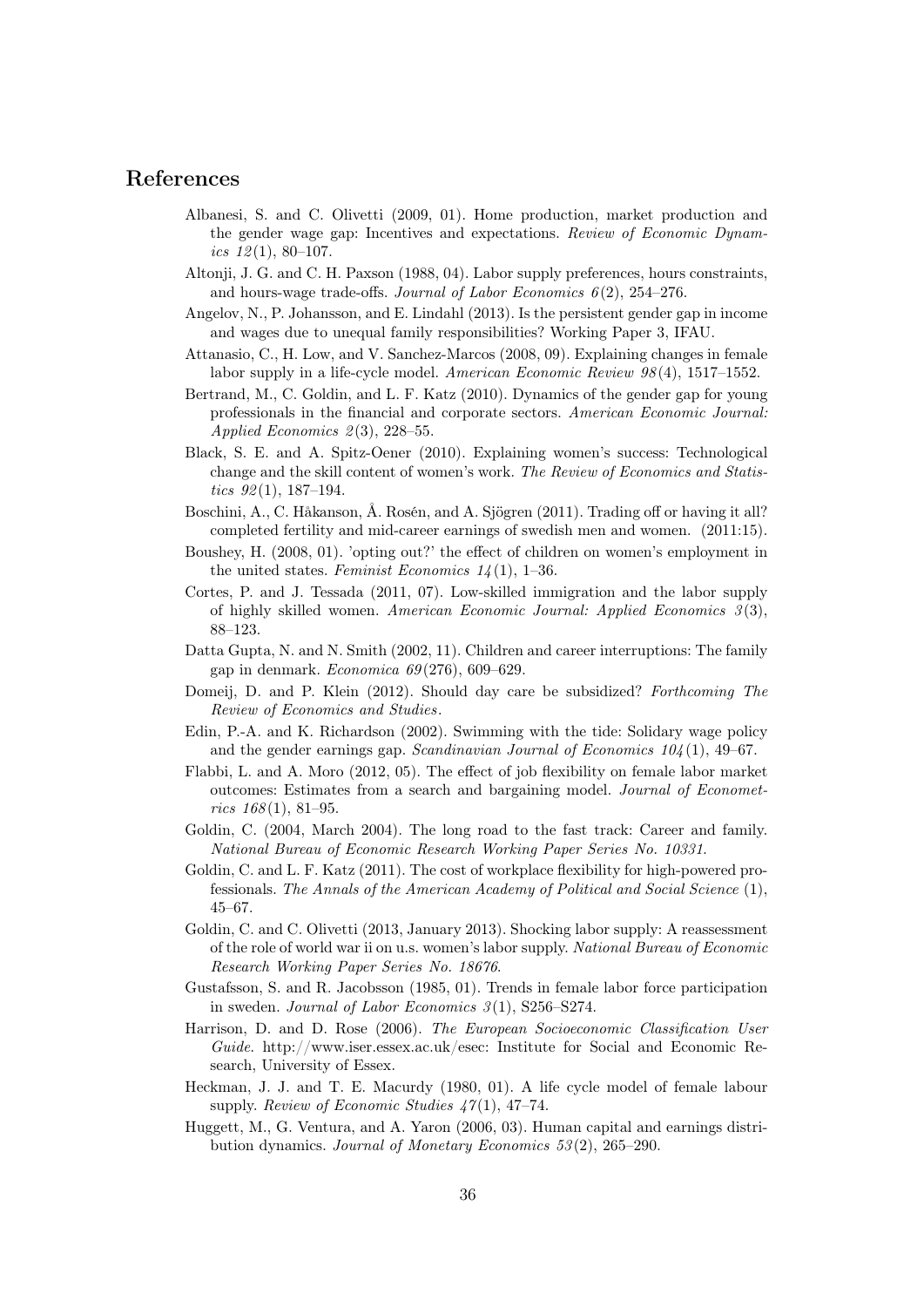- Imai, S. and M. P. Keane (2004). Intertemporal labor supply and human capital accumulation\*. *International Economic Review 45*(2), 601–641.
- Keane, M. P. (2011, 12). Labor supply and taxes: A survey. Journal of Economic Literature  $49(4)$ , 961–1075.
- Killingsworth, M. and J. Heckman (1986). Female labor supply: a survey., Chapter 2. Handbook of Labor Economics. North Holland.
- Lundin, D., E. Mork, and B. Ockert (2008, 08). How far can reduced childcare prices push female labour supply? Labour Economics 15 (4), 647–659.
- Mencarini, L. (2012). Happiness, housework and gender inequality in europe. European Sociological Review 28 (2), 203–219.
- Olivetti, C. (2006, 10). Changes in women's hours of market work: The role of returns to experience. Review of Economic Dynamics  $9(4)$ , 557–587.
- Selin, H. (2009). The rise in female employment and the role of tax incentives an empirical analysis of the swedish individual tax reform of 1971 (april 2009). CESifo Working Paper Series (No. 2629).
- Slaughter, A.-M. (2012, July/August). Why women still can't have it all. The Atlantic.
- Stevenson, B. and J. Wolfers (2009, 08). The paradox of declining female happiness. American Economic Journal: Economic Policy 1 (2), 190–225.
- Sundström, M. (1991, 03). Part-time work in sweden: Trends and equality effects. Journal of Economic Issues  $25(1)$ , 167-178.
- Sweden, S. (2012). Swedish Time Use Survey. Statistics Sweden.
- van Ark, B., R. Inklaar, and R. H. McGuckin (2003, Spring). The contribution of ictproducing and ict-using industries to productivity growth: A comparison of canada, europe and the united states. International Productivity Monitor (6), 56–63.
- Wallenius, J. (2011). Human capital accumulation and the intertemporal elasticity of substitution of labor: How large is the bias? Review of Economic Dynamics  $14(4)$ , 577–591.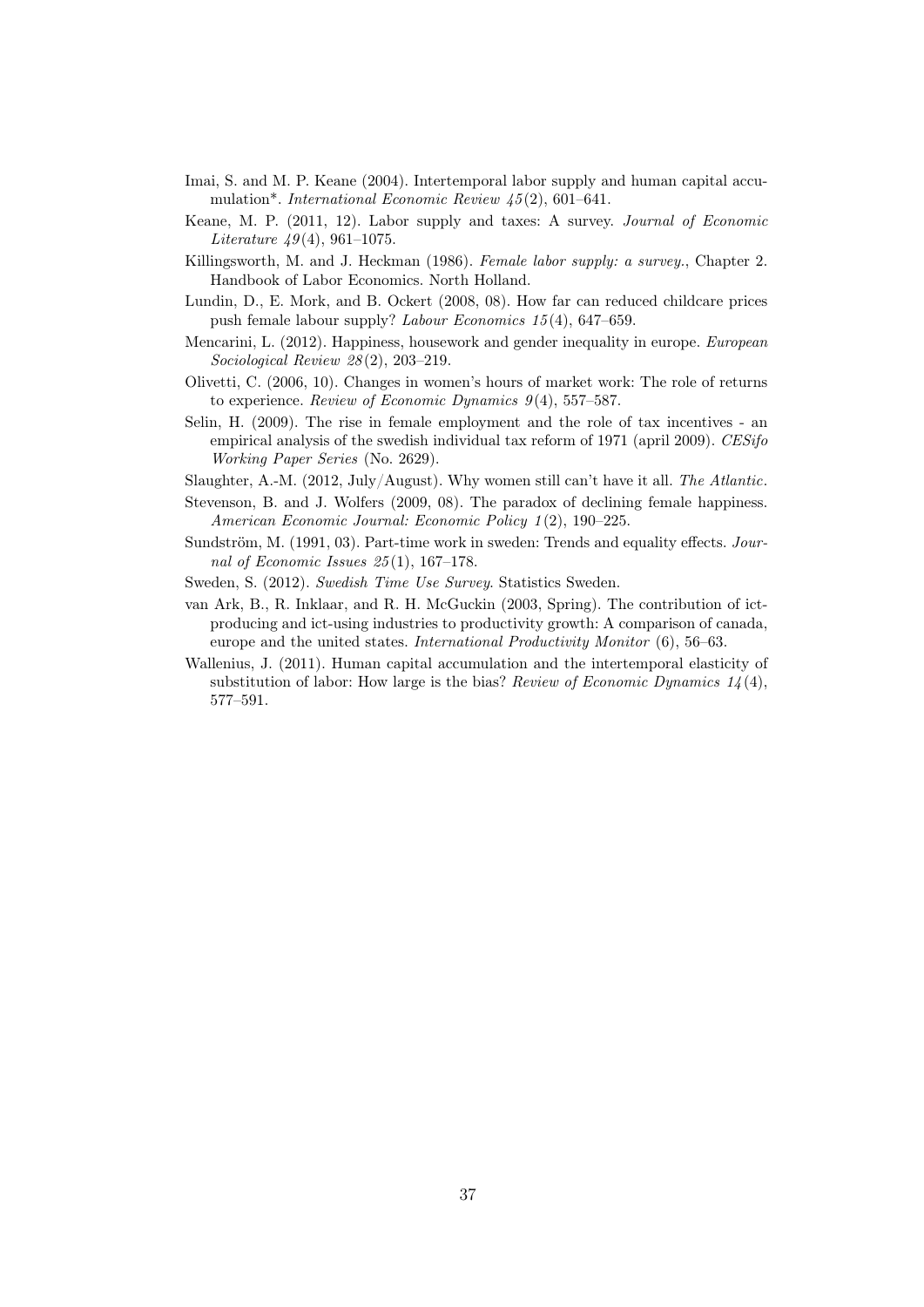# A Appendix

From the Swedish population wide register data LOUISE, I collect basic demographic variables such as education, sex, age and number of children aged below seven for the years 1996-2009.<sup>28</sup> Employees are then linked to their employers using the RAMS data base which contains information on all workers employed in a firm at some point in time each year. RAMS includes worker annual earnings by employer, the month the employment started and ended, and firm-level information such as ownership and industry. For workers who are recorded as having more than one employer during a given year, only the employer that corresponds to the highest annual earnings is retained. I obtain information on wages and occupations from the Structural Wage Statistics (SWS) which is based on annual surveys covering about 50 percent of the private sector and the entire public sector.

Industries are classified according to intensity ICT in production/usage following van Ark et al. (2003). Table A1 shows the industry codes included in the different groups. The Swedish industry classification SNI92 is equivalent to NACE rev 2 up to the four-digit level.

| Table A1: Classification of industries |  |
|----------------------------------------|--|
|----------------------------------------|--|

|                             | NACE Rev 2 Industry codes (SNI92)                                      |
|-----------------------------|------------------------------------------------------------------------|
| ICT producing manufacturing | 30,313,321,322,323,300                                                 |
| ICT producing service       | 64.72                                                                  |
| ICT using manufacturing     | 18,22,29,310,311,312,314,315,316,332,333,334,335,351,352,353,359,36,37 |
| ICT using service           | 51, 52, 65, 66, 67, 71, 73, 741, 742, 743, 744                         |
| Non ICT manufacturing       | 15, 16, 17, 19, 20, 21, 23, 24, 25, 26, 27, 28, 34, 354, 355           |
| Non ICT service             | 50,55,60,61,62,63,70,745,746,747,748,749,75,80,85,91,90,91,92,93,95,99 |
| Non ICT other               | 1,2,3,4,5,10,11,12,13,14,40,41,45                                      |

The occupational groups are formed aggregating ISCO88 occupational codes in the SWS to an aggregated version of European Socio-economic Classification (ESeC), see table A2 (see https://www.iser.essex.ac.uk/archives/ and Harrison and Rose (2006) for details on EsEc). The correspondence code to the ISCO 88 was kindly provided by Erik Bihagen, Swedish Institute for Social Research, Stockholm University.

Table A2: Occupational groups

|                                                                              | EsEc code  |
|------------------------------------------------------------------------------|------------|
| Higher-level managers/professionals                                          |            |
| Lower-level managers/professionals, higher-level supervisors and technicians | - 2        |
| Intermediate                                                                 |            |
| Lower sales, service and routine                                             | 5, 7, 8, 9 |

<sup>28</sup>The year 1996 is is chosen as a starting year as it is the earliest year for which there is a consistent occupation classification.